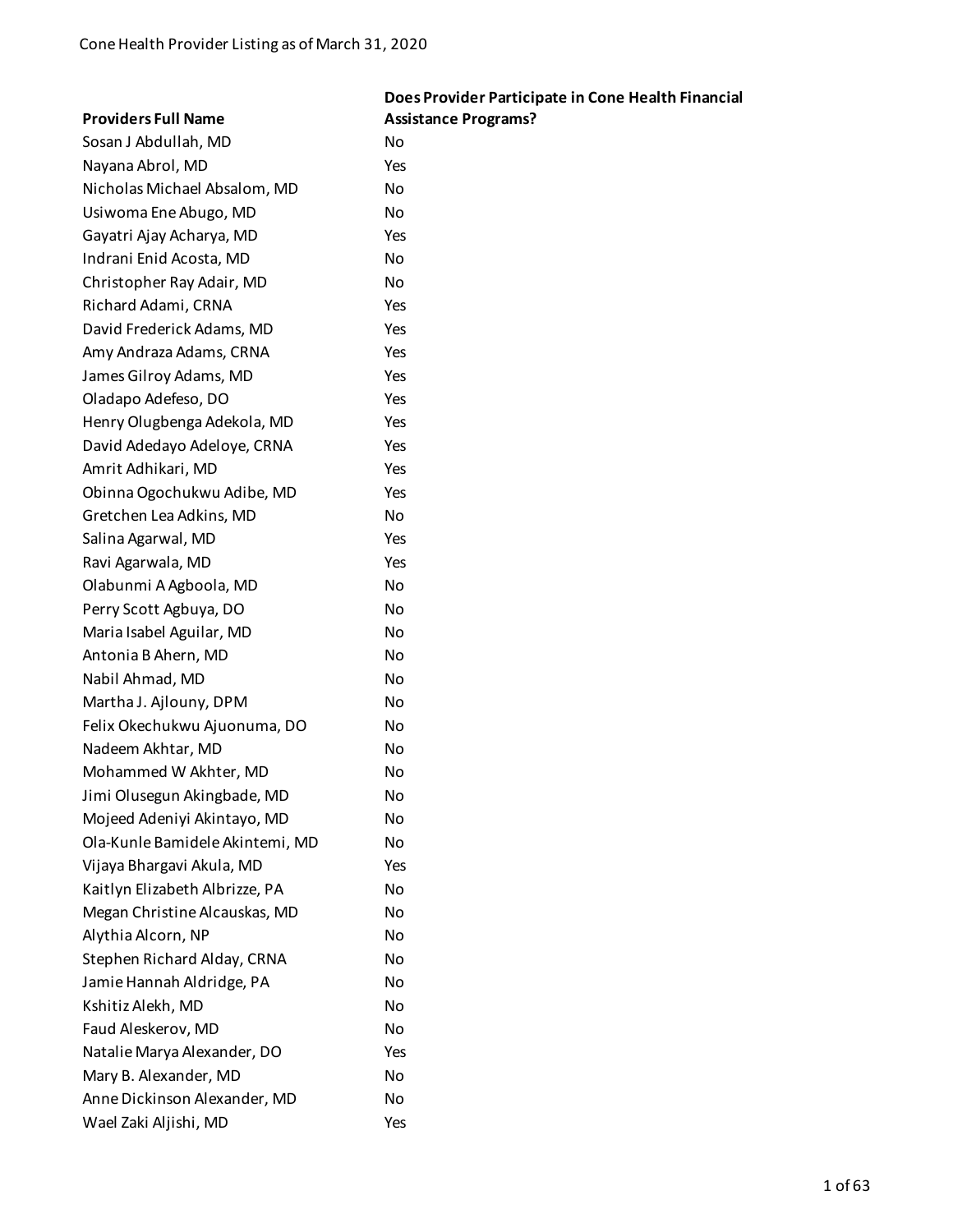| Mallory Hudson Alkis, MD          | No        |
|-----------------------------------|-----------|
| Jennifer Dickerson Allan, MD      | No        |
| Jacquelyn Howells Allen, PA       | No        |
| Anthony T. Allen, MD              | No        |
| Stanley Llewellyn Allen, DDS      | No        |
| Evan David Allen, MD              | No        |
| Sandra Jean Allen, CRNA           | Yes       |
| Lauren G Allen, NP                | No        |
| Bridgette Nicole Allison, NP      | <b>No</b> |
| D. Kevin Allred, PA               | No        |
| James David Allred, MD            | Yes       |
| Stephanie Shannon Alm, MD         | No        |
| Susan Elizabeth Almquist, MD      | No        |
| Steven Craig Altabet, PhD         | Yes       |
| Michael D. Altheimer, MD          | No        |
| Frank V. Aluisio, MD              | No        |
| Rakesh Vishwanath Alva, MD        | Yes       |
| Maria De Los Angeles Alvarado, MD | No        |
| Manrique Alvarez, MD              | <b>No</b> |
| Andrew Patrick Ambrosy, MD        | No        |
| Ankit Chirag Amin, MD             | Yes       |
| Murtaza Amir, MD                  | No        |
| Jack E. Amos, MD                  | No        |
| Michael J Amyot, CRNA             | No        |
| Ann Berry Amyot, NP               | Yes       |
| James C. Anderson, MD             | No        |
| Mark E. Anderson, MD              | No        |
| Eric Robert Anderson, MD          | No        |
| Marshall W. Anderson, MD          | No        |
| Steven Anthony Andrade, MD        | No        |
| Ernest A. Andree, MD              | No        |
| Rebecca Glover Andrews, DDS       | No        |
| Camille L. Andy, MD               | Yes       |
| Daniel Joseph Angiulli, PA        | Yes       |
| Kiran Anna, MD                    | Yes       |
| James Nelson Antezana, MD         | No        |
| Lerissa Ann Antonio, MD           | <b>No</b> |
| Zeba Anwar, MD                    | Yes       |
| Ugonna Ada Anyanwu, MD            | Yes       |
| James P. Aplington, MD            | No        |
| Matthew Scott Applebaum, DMD      | <b>No</b> |
| Karen Marghanita Aquino, MD       | Yes       |
| Dina L. Arceo, MD                 | No        |
| Ginette Anne Archinal, MD         | No        |
| Joshua Ryan Arenth, MD            | No        |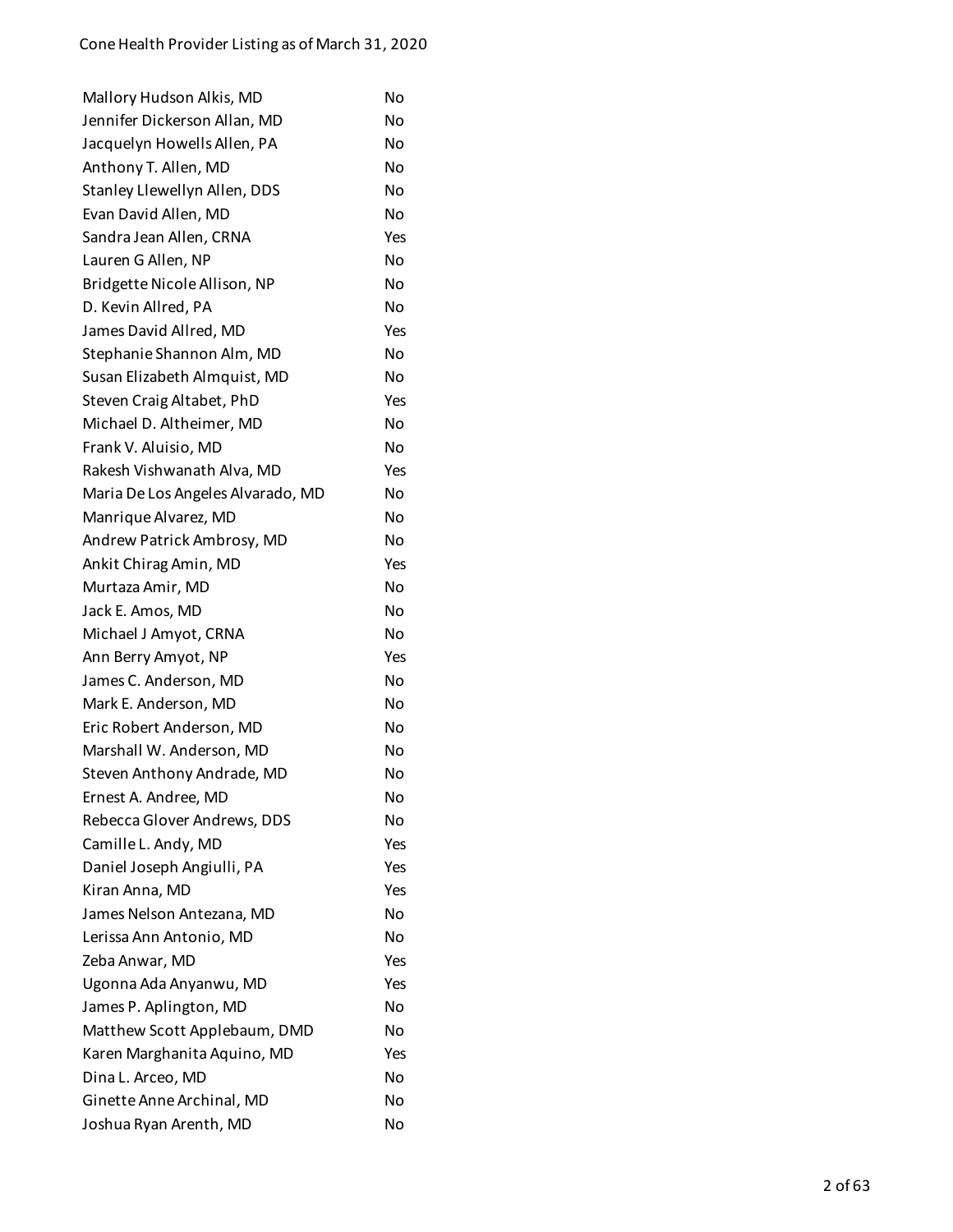| Syed Taj-ul Arfeen, MD            | Yes |
|-----------------------------------|-----|
| Muammar Abdelkarim Arida, MD      | No  |
| Muhammad Abdelkarim Arida, MD     | Yes |
| Roy M. Arkin, MD                  | No  |
| Steven Paul Armbruster, MD        | Yes |
| Allison Gilbreath Armfield, BSW   | No  |
| Lacey Ann Armistead, CRNA         | Yes |
| James Anthony Armstrong, MD       | No  |
| Margaret Gibson Arnett, NP        | Yes |
| James Gordon Arnold, MD           | Yes |
| Talia Aron, MD                    | Yes |
| Richard A. Aronson, MD            | No  |
| Sushanth Rao Aroor, MD            | Yes |
| Ashish Arora, MD                  | Yes |
| Mauricio Daniel Arrien, MD        | Yes |
| John H. Arrington, III, MD        | No  |
| Govinda Aryal, MD                 | No  |
| Anthony John Atala, MD            | No  |
| Saima Athar, MD                   | Yes |
| Amanda Minter Auston, CRNA        | Yes |
| Eric Jovan Austria, DO            | Yes |
| Stephanie Cox Austria, CRNA       | Yes |
| Richard Lambert Auten, Jr, MD     | No  |
| Hitesh Avaiya, MD                 | No  |
| Edwin A. Avbuere, MD              | No  |
| Emily Tan Aventura, MD            | No  |
| Madhavi Averneni, MD              | No  |
| Amanda Jane Avila, MD             | No  |
| Ravisankar R. Avva, MD            | No  |
| Amir Azeem, MD                    | No  |
| Shad Masters Baab, MD             | No  |
| Peter Edward Babcock, NP          | Yes |
| Matthew Scott Babish, PA          | No  |
| Jennifer M Bachich, CRNA          | No  |
| Angela Bacigalupo, MD             | Yes |
| Cynthia Rowe Bacon, NP            | No  |
| David Scott Bacon, MD             | No  |
| Jenise Victoria Bacon Menshew, PA | No  |
| Jennifer Rebecca Badik, MD        | Yes |
| Tanya R. Bailey, CNM              | No  |
| Erin McDavitt Baird, CNM          | No  |
| Megan Dort Baird, PA              | No  |
| Regina Williams Baity, NP         | Yes |
| Mobolaji Babatope Bakare, MD      | No  |
| Zachary Harlan Baker, PA          | No  |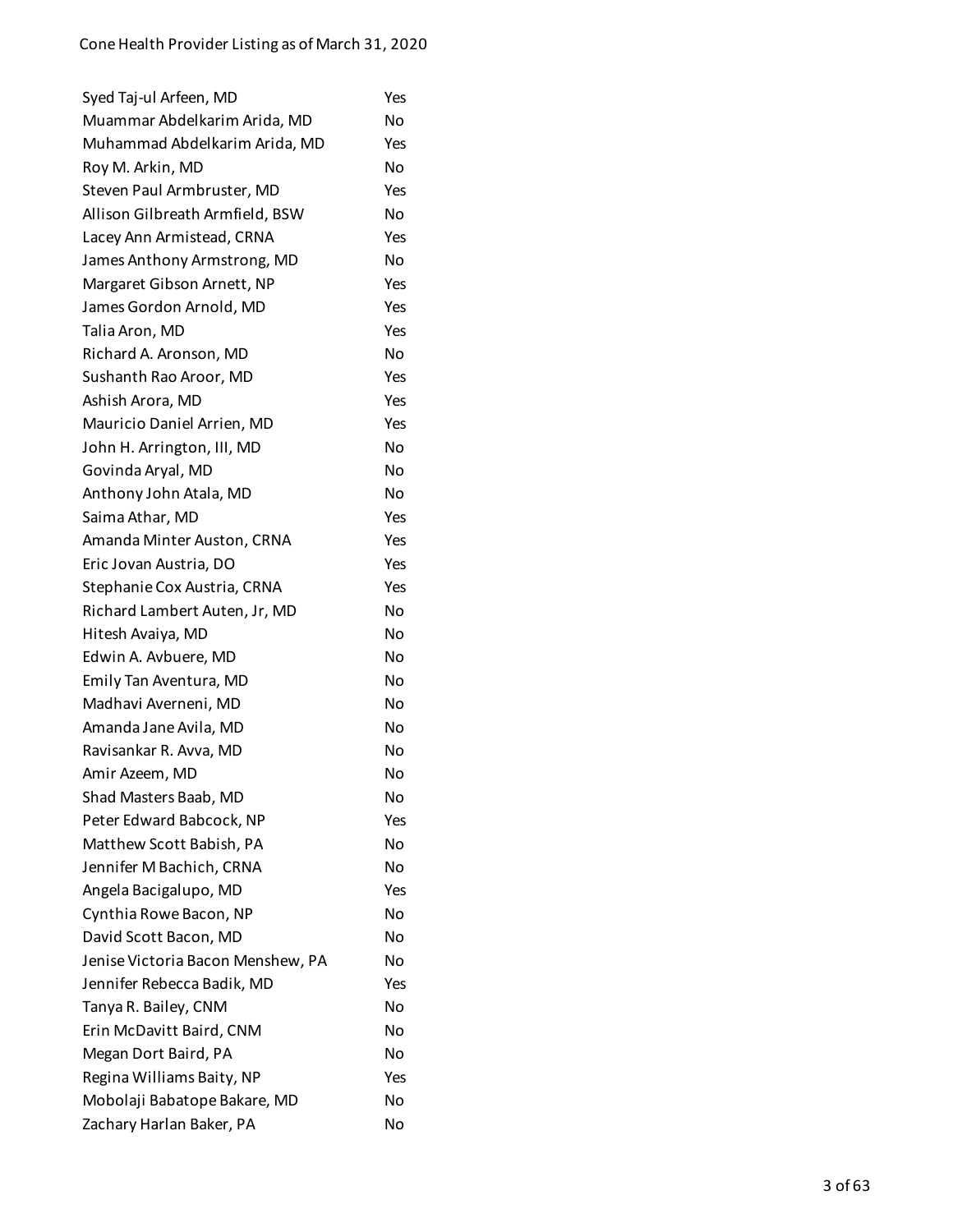| Kathryn Metcalf Baker, CRNA         | Yes       |
|-------------------------------------|-----------|
| Bindubal Balan, MD                  | No        |
| Pelbreton Collymore Balfour, MD     | No        |
| Patrick L. Ballen, MD               | No        |
| Vivek Baluja, MD                    | No        |
| Cecilia Worema Banga, DO            | No        |
| Shannon Renee' Banks, MD            | Yes       |
| Vernon J Banks, CRNA                | Yes       |
| Diana Maria Baralt, MD              | <b>No</b> |
| Andrew Jeffrey Barbash, MD          | No        |
| W. Byron Barber, MD                 | No        |
| Jose Antonio Bardelas, Jr, MD       | Yes       |
| Piers Christopher Andrew Barker, MD | No        |
| Elizabeth S Barnes, MD              | No        |
| Adam Shane Barnett, MD              | Yes       |
| Emilee Smith Barr, CRNA             | Yes       |
|                                     |           |
| John Carlo Barr, MD                 | No        |
| Rhonda Gardner Barrett, PA          | Yes       |
| Erin Renae Barrett, PA              | Yes       |
| Alethea Yvette Barrino, MD          | No        |
| Jerome Joseph Barron, DO            | No        |
| Paul D. Barry, MD                   | No        |
| Albert K. Bartko, III, MD           | No        |
| Bryan Kurt Bartle, MD               | Yes       |
| Samantha Bonham Barton, PA          | No        |
| Khalid Bashir, MD                   | Yes       |
| Rebecca S. Bassett, MD              | No        |
| Traci Bast, NP                      | Yes       |
| Dwight David Bates, MD              | No        |
| Melisa Kaye Bates, MD               | No        |
| Kelly S Batts, CRNA                 | No        |
| Punit Baveja, MD                    | No        |
| Mary John Baxley, MD                | Yes       |
| Taylor Carlyle Bazemore, MD         | Yes       |
| Rachel Beach, MD                    | No        |
| Jeffrey C. Beane, MD                | No        |
| Catherine Duszlak Beane, CRNA       | No        |
| Caren Denise Beasley, MD            | Yes       |
| Spenser Robert Beasley, NP          | Yes       |
| Bethany Evangeline Beasley, MD      | No        |
| Robert L. Beaton, MD                | No        |
| Richard A. Beavers, DDS             | No        |
| Kimberly Lorraine Beavers, MD       | Yes       |
| Keli Lynne Beck, MD                 | No        |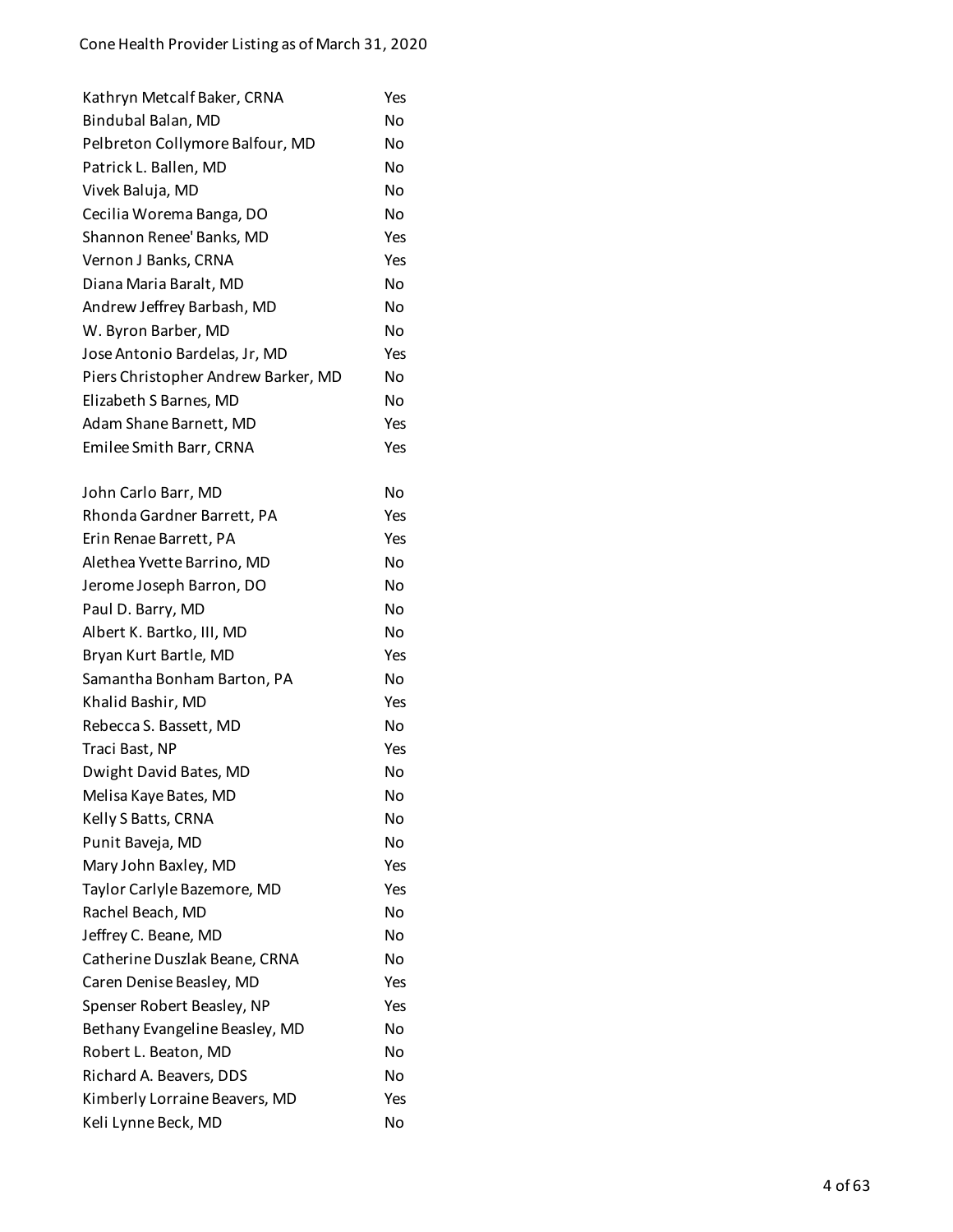| Zachary Stuart Beckner, CRNA    | Yes |
|---------------------------------|-----|
| Alisha Bunn Beckner, CRNA       | Yes |
| Amy Elizabeth Bedsole, MD       | Yes |
| James Frederic Beekman, MD      | No  |
| Stephen Arthur Beese, MD        | Yes |
| Lynn Corbin Beeson, CRNA        | Yes |
| Belayenh Seifu Befekadu, MD     | No  |
| Christele Behalal-Bock, MD      | No  |
| Vahid Behravan, MD              | No  |
| Melanie B Belfi, MD             | No  |
| Eugene Demarque Bell, MD        | Yes |
| Sarah Turner Bell, CRNA         | Yes |
| Thomas Nathan Bell, DO          | No  |
| Maureen Eyatunde Ben-Davies, MD | Yes |
| Luis Manuel Benitez, DMD        | No  |
| Lunise Benjamin, NP             | No  |
| Paul Scott Bennett, MD          | No  |
| Daniel Robert Bensimhon, MD     | Yes |
| Andrew Berchuck, MD             | Yes |
| Christopher Ronald Berge, NP    | Yes |
| Laura Harman Berglund, MD       | Yes |
| Meghan D Bergman, NP            | No  |
| Martha Bohnsack Bergman, PA     | No  |
| Jennifer Jane Bermudez, MD      | No  |
| Joe David Bernard, Jr, MD       | No  |
| Linda Cain Bernhardt, NP        | No  |
| Michael Matthew Bero, MD        | No  |
| Jason Arthur Berry, NP          | Yes |
| Jonathan Jordan Berry, MD       | Yes |
| Tabatha Jo Berry, CRNA          | Yes |
| Margaret E. Lins Bertrand, MD   | No  |
| David C. Best, MD               | No  |
| Durga Bestha, MD                | No  |
| Tina Ann Betancourt, NP         | Yes |
| James G. Bethune, PA            | No  |
| Timothy Randolph Bevis, MD      | No  |
| Bhavinkumar Bhagat, PA          | Yes |
| Melanie Noyes Bhambri, CNM      | Yes |
| Dron Prasad Bhandari, MD        | Yes |
| Nilima Bhirud, MD               | No  |
| Manpreet Singh Bhutani, MD      | Yes |
| Ryan Christopher Bialas, MD     | No  |
| Alex David Bibbey, MD           | No  |
| Sharon Louise Biby, NP          | Yes |
| Mary Z Bilotta, CRNA            | Yes |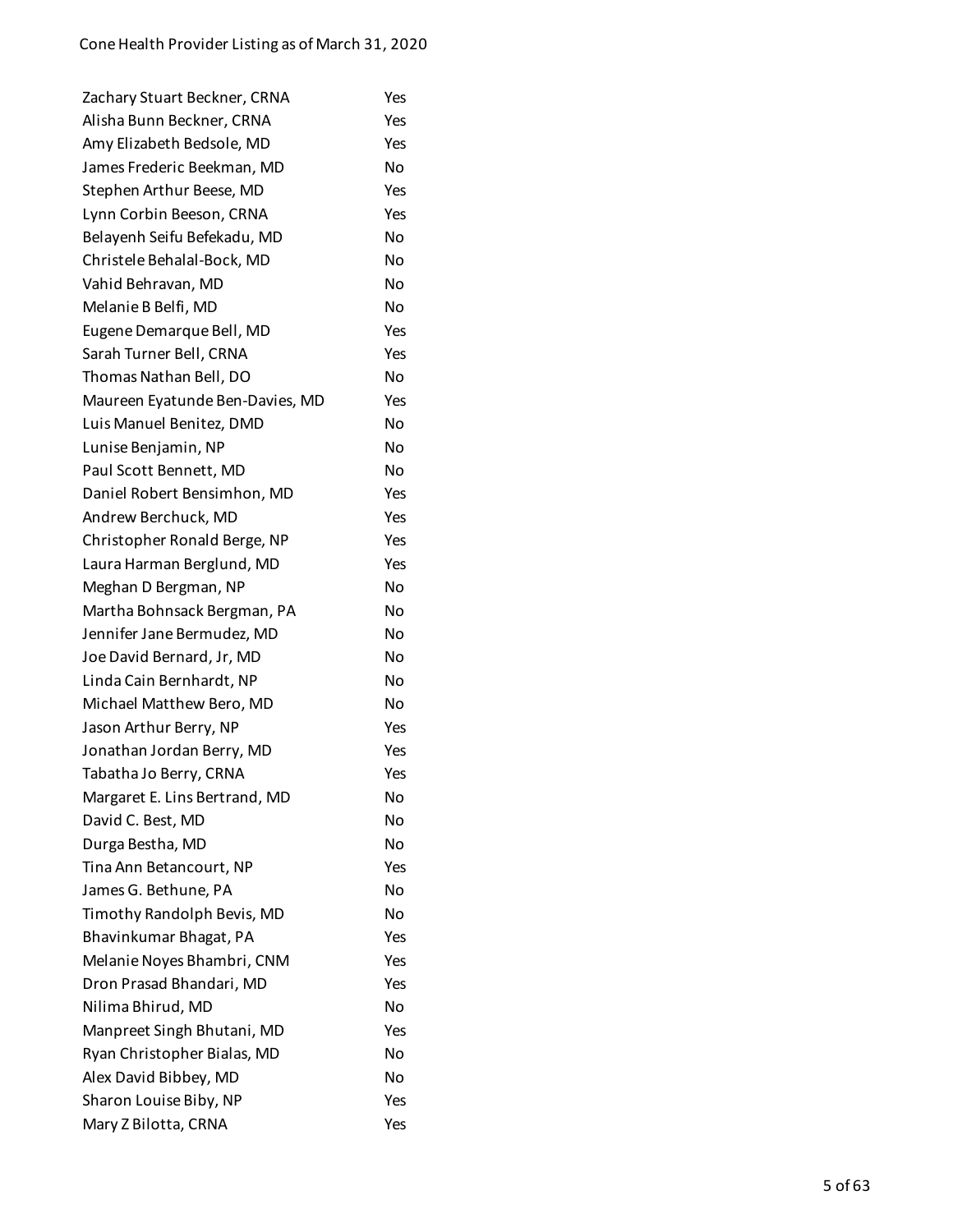| Lisa Tatko Biltz, CRNA         | No  |
|--------------------------------|-----|
| Sarah Barnes Bingham, MD       | No  |
| Jaclyn Bissell, PA             | No  |
| Christopher Jon Bixler, MD     | No  |
| Karen Marie Black, NP          | Yes |
| Eric W Black-Maier, MD         | Yes |
| Douglas A. Blackman, MD        | No  |
| Christopher Yates Blackman, MD | Yes |
| Annie Delores Blackwell, CRNA  | No  |
| Wendy Sanders Blair, PA        | No  |
| Stephanie Blake, NP            | No  |
| Alison Blake, NP               | No  |
| Dana Graves Blakeney, NP       | Yes |
| Veita J. Bland, MD             | No  |
| Meghan Blankmann, NP           | No  |
| Shannon Micheal Blanton, CRNA  | Yes |
| Melinda Ann Blietz, MD         | No  |
| Timothy Dwayne Blocker, CRNA   | Yes |
| Peter Frederick Blomgren, MD   | No  |
| Courtnay Willcox Bloomer, MD   | No  |
| Xenia Tenae Blount, NP         | Yes |
| Stacey Anne Blyth, MD          | Yes |
| Ralph Carter Bobbitt, Jr, MD   | Yes |
| Kenneth P Boccaccio, PA        | No  |
| Marioara Bodea, MD             | No  |
| Charles Andrew Bodenheimer, NP | Yes |
| Heather Ferrell Boelter, NP    | No  |
| Richard W. Boette, MD          | No  |
| Mark A. Boles, MD              | No  |
| Warren Kent Bonney, MD         | No  |
| Corenthian Jerome Booker, MD   | Yes |
| Kimberly Randall Booker, CNM   | Yes |
| Anna Wentz Boone, NP           | No  |
| Lester Stuart Borden, MD       | No  |
| Joshua Ryan Borders, NP        | Yes |
| Bernadette Nicole Borte, MD    | No  |
| Richard Justin Boruta, MD      | Yes |
| Heather Elizabeth Boscia, NP   | No  |
| Ernesto M. Botero, MD          | No  |
| John Joe Botti, MD             | No  |
| Jenna Marie Bottorff, DO       | No  |
| James Hunter Botts, CRNA       | Yes |
| Michelle Marie Boudreau, DO    | No  |
| David Edward Bouska, MD        | No  |
| Bradley Edward Bowen, MD       | No  |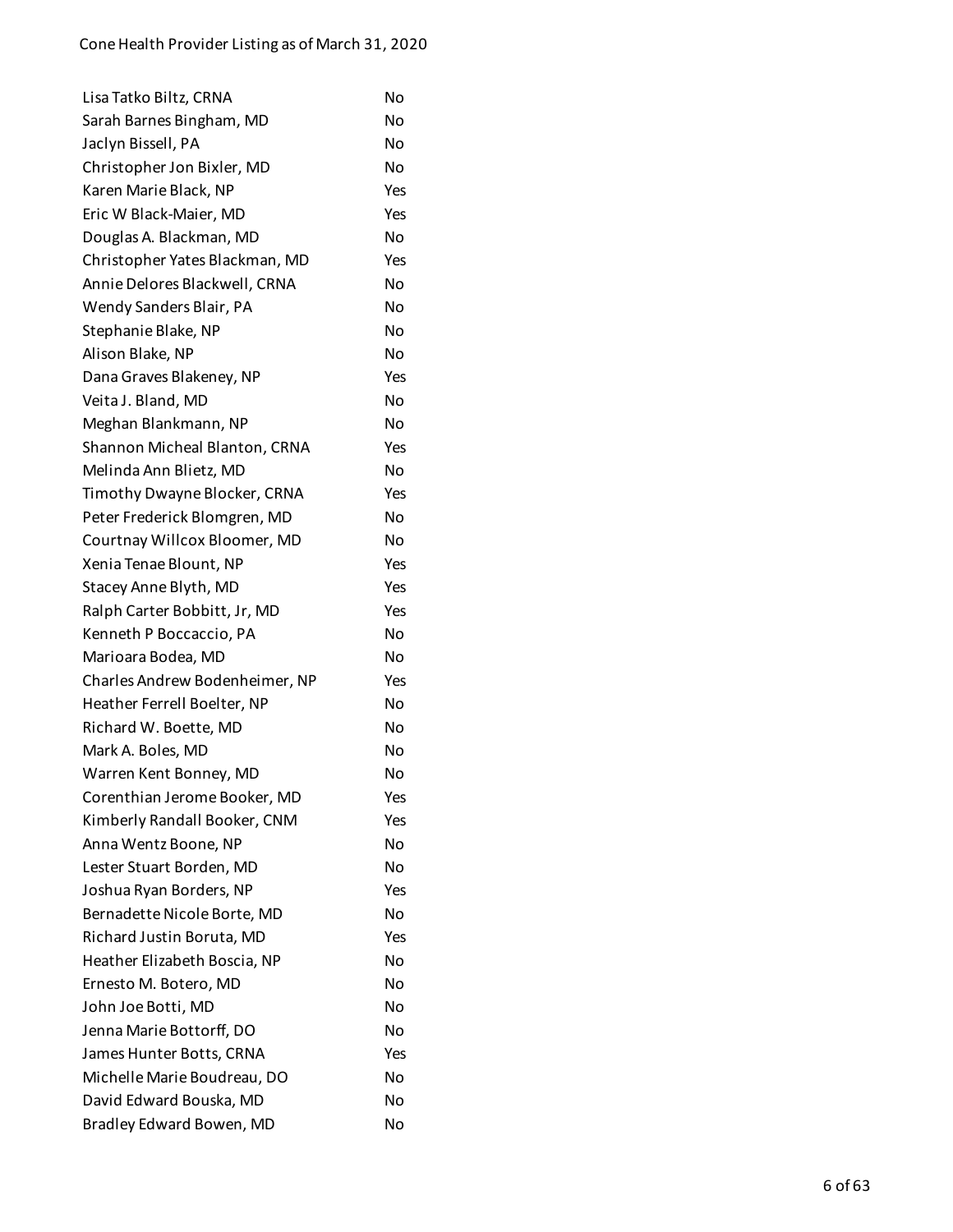| David M. Bowers, MD | No |
|---------------------|----|
|                     |    |

| James Ronald Bowers, MD              | No  |
|--------------------------------------|-----|
| W. Scott Bowie, MD                   | No  |
| William E. Bowman, Jr., MD           | No  |
| Grace Elizabeth Bowser, NP           | Yes |
| Daniel Patrick Boyle, MD             | No  |
| Yun Boylston, MD                     | No  |
| Vance Wells Brabham IV, MD           | Yes |
| Thomas A. Brackbill, MD              | No  |
| Angela Chyrisse Kaiulani Bracken, PA | No  |
| Kathleen Kilroy Bradford, MD         | Yes |
| Wanda Todd Bradshaw, NP              | No  |
| Samuel Lee Bradshaw, MD              | No  |
| Govinda Raghuram Brahmanday, MD      | Yes |
| Parag Brahmbhatt, MD                 | No  |
| Jonathan Franklin Branch, MD         | Yes |
| Donna Pearl Brandon, PA              | No  |
| Ashley Jean Fairbrother Brandon, MD  | Yes |
| Chadwick Reginald Brasington, MD     | No  |
| Mark M. Brassfield, MD               | No  |
| Teresa S. Bratton, MD                | No  |
| Jade Bost Breeback, PA               | Yes |
| Julie Cafaro Breen, NP               | No  |
| Michael Joseph Brennan, MD           | Yes |
| Donald Michael Brescia, MD           | Yes |
| Charles B. Brett, MD                 | No  |
| Tuvia Breuer, DO                     | No  |
| Grace Youngok-Cho Brewer, CRNA       | Yes |
| Mindy S Brewer, NP                   | No  |
| Suzanne Newnam Brewer, CRNA          | Yes |
| Thomas E. Brewington, Jr., MD        | No  |
| Wendy Rosamund Brewster, MD          | Yes |
| Lindsay Cheryl Bridges, MD           | Yes |
| Ivy Pauline Brisbin, DDS             | No  |
| Errol John Britto, MD                | No  |
| Thomas Eugene Brock, MD              | No  |
| Bruce R. Brodie, MD                  | No  |
| Dora M. Brodie, MD                   | No  |
| David Marvin Bronstein, MD           | No  |
| Dahari Durwin Brooks, MD             | No  |
| Jennifer A Brooks, PA                | No  |
| Brian Charles Brost, MD              | No  |
| Robyn Routh Browder, CRNA            | Yes |
| Angel Aleatha Brown, DO              | Yes |
|                                      |     |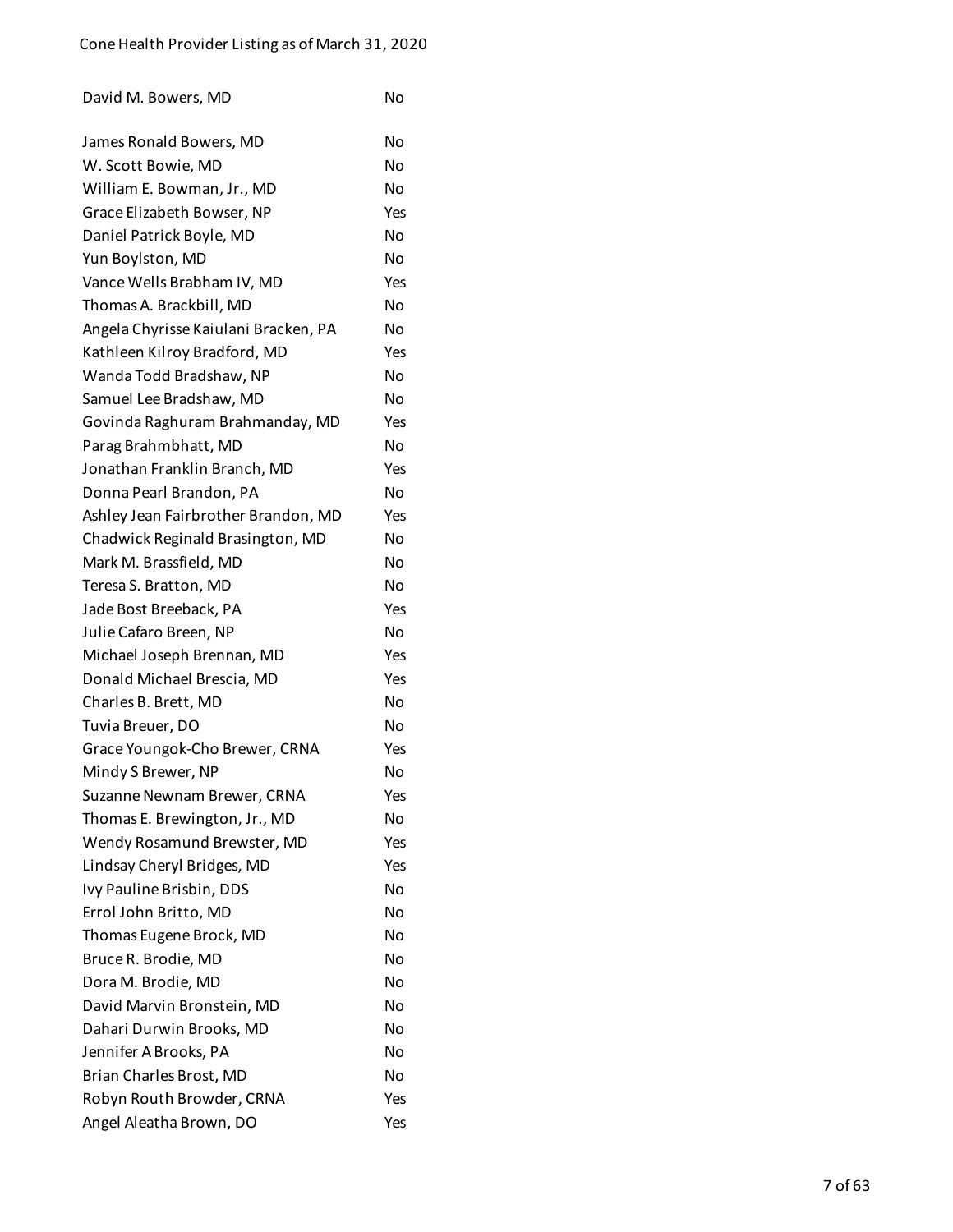| Carina Murphy Brown, MD        | Yes            |
|--------------------------------|----------------|
| Rita Harbison Brown, NP        | No             |
| Elizabeth D. Brown, MD         | No             |
| Morry Duvall Brown, MD         | No             |
| Kirsten Ruth Brown, MD         | Yes            |
| Fallon Eileen Brown, NP        | Yes            |
| Randolph Nicholas Brown, MD    | No             |
| Robert Brian Browning, PA      | No             |
| Kevin Francis Bruning, PA      | No             |
| Ashlyn Walker Bruning, PA      | No             |
| Hobson M. Bryant, PA           | No             |
| Robert V. Buccini, MD          | No             |
| Brian L Buchanan, PA           | No             |
| Scott Harding Buck, MD         | No             |
| Brian James Budzyn, MD         | Yes            |
| Sarah Grace Bullard, NP        | Yes            |
| Emily Elizabeth Bunce, MD      | No             |
| Kevin Peter Bur, DO            | No             |
| Rebecca Ann Burbridge, MD      | Yes            |
| Bruce Wilson Burchette, MD     | Yes            |
| Linda Ann Burger, CRNA         | Yes            |
| Ulugbek Narbekovich Buriev, MD | Yes            |
| Paul Francis Burke, MD         | No             |
| Evanna Corrin Burkett, NP      | No             |
| Natalie Blake Burky, NP        | Yes            |
| Terri Lynne Burleson, NP       | Yes            |
| Gena Lee Burnette, CRNA        | No             |
| Donald Patrick Burney, MD      | No.            |
| Stacy Jo Burns, MD             | Yes            |
| Jennifer Elizabeth Burns, NP   | Yes            |
| James Dorsey Burns, PA         | No             |
| Harriett P Burns, MD           | No             |
| Lacie Katz Burton, NP          | Yes            |
| Tamika C. Bush, DO             | No             |
| Elizabeth Anne Butcher, MD     | Yes            |
| Dawn Lain Butler, MD           | N <sub>0</sub> |
| Michael Christopher Butler, MD | <b>No</b>      |
| David Richard Butler, CRNA     | Yes            |
| Faera Byerly, MD               | No             |
| John M. Byers, MD              | No             |
| Lauren Robinson Byrd, CRNA     | Yes            |
| Jeffrey William Byrnett, MD    | Yes            |
| Robert Stuart Byrum, MD        | Yes            |
| Kyle L. Cabbell, MD            | No             |
| Sophia Grace Caccavale, PA     | No             |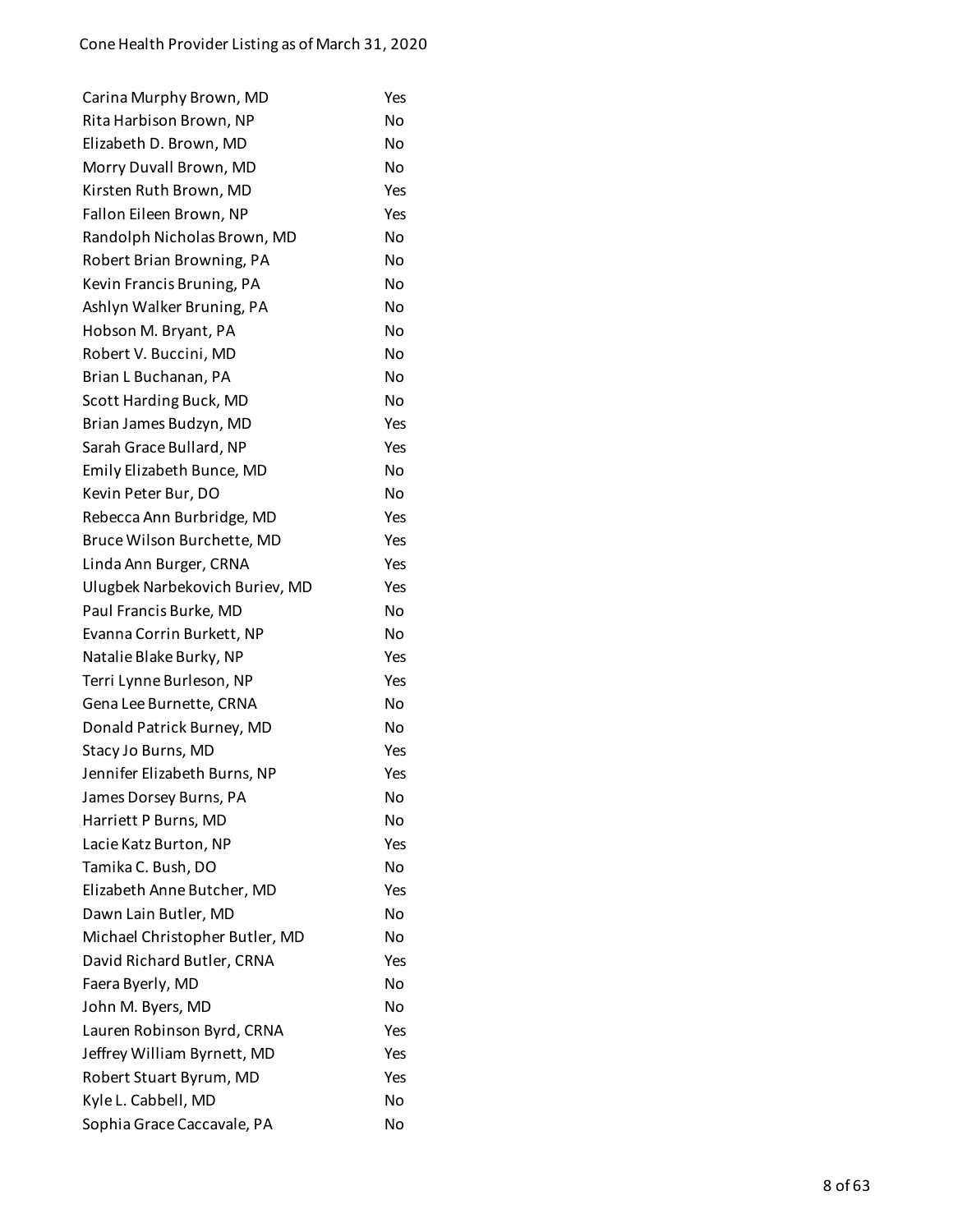| Danielle Elaine Cafasso, DO       | Yes |
|-----------------------------------|-----|
| W. Daniel Caffrey, Jr., MD        | No  |
| Mary Jo Cagle, MD                 | No  |
| Kristen Elsa Cain, MD             | No  |
| Brandon Christopher Cain, MD      | Yes |
| Jennifer Kunkel Calder, MD        | No  |
| David Lee Call, MD                | No  |
| Thomas M. Callahan, NP            | No  |
| Sidney Lee Callahan, DO           | No  |
| Robin Lynn Callaway, CRNA         | Yes |
| Dwayne D Callwood, MD             | No  |
| Gregory Donato Calone, NP         | Yes |
| Benjamin George Cameransi, Jr, MD | No  |
| Osvaldo Arturo Camilo, MD         | No  |
| Michael Glen Wasch Camitta, MD    | No  |
| Michael W Cammarata, MD           | No  |
| Will Martin Camnitz, MD           | Yes |
| Erin Billups Campbell, NP         | Yes |
| John Franklin Campbell, MD        | Yes |
| Kevin Michael Campos, MD          | No  |
| Anastasia Marie Canacci, MD       | No  |
| Jennifer Cannon, MD               | Yes |
| Stephanie Weast Capozzi, CRNA     | Yes |
| Joseph Michael Carbone, MD        | No  |
| Pedro Eduardo Cardama, MD         | No  |
| Peter Martin Carignan, MD         | No  |
| Rita Quiambao Carlos, MD          | No  |
| Michael R. Carnaghi, PA           | No  |
| Anthony Philip Carnicelli, MD     | Yes |
| Donna Crutchfield Carroll, NP     | Yes |
| Paul J. Carroll, MD               | No  |
| Hillary N. Carroll, MD            | No  |
| Monica Shamsid-Deen Carter, DO    | Yes |
| Nikki Harrison Carter, MD         | Yes |
| Arthur Francis Carter, MD         | No  |
| Jennifer Strong Carter, CRNA      | No  |
| April Wall Carter, CRNA           | Yes |
| Richard Joseph Cartie, MD         | Yes |
| Benjamin William Cartner, PA      | No  |
| Alison Leigh Carver, CRNA         | Yes |
| Kelley Joseph Carver, CRNA        | Yes |
| Scott W. Cashion, DDS             | No  |
| Leon F. Cashwell, Jr., MD         | No  |
| Sarah Hightower Cato, CRNA        | Yes |
| Lindsey Cornetto Causey, NP       | Yes |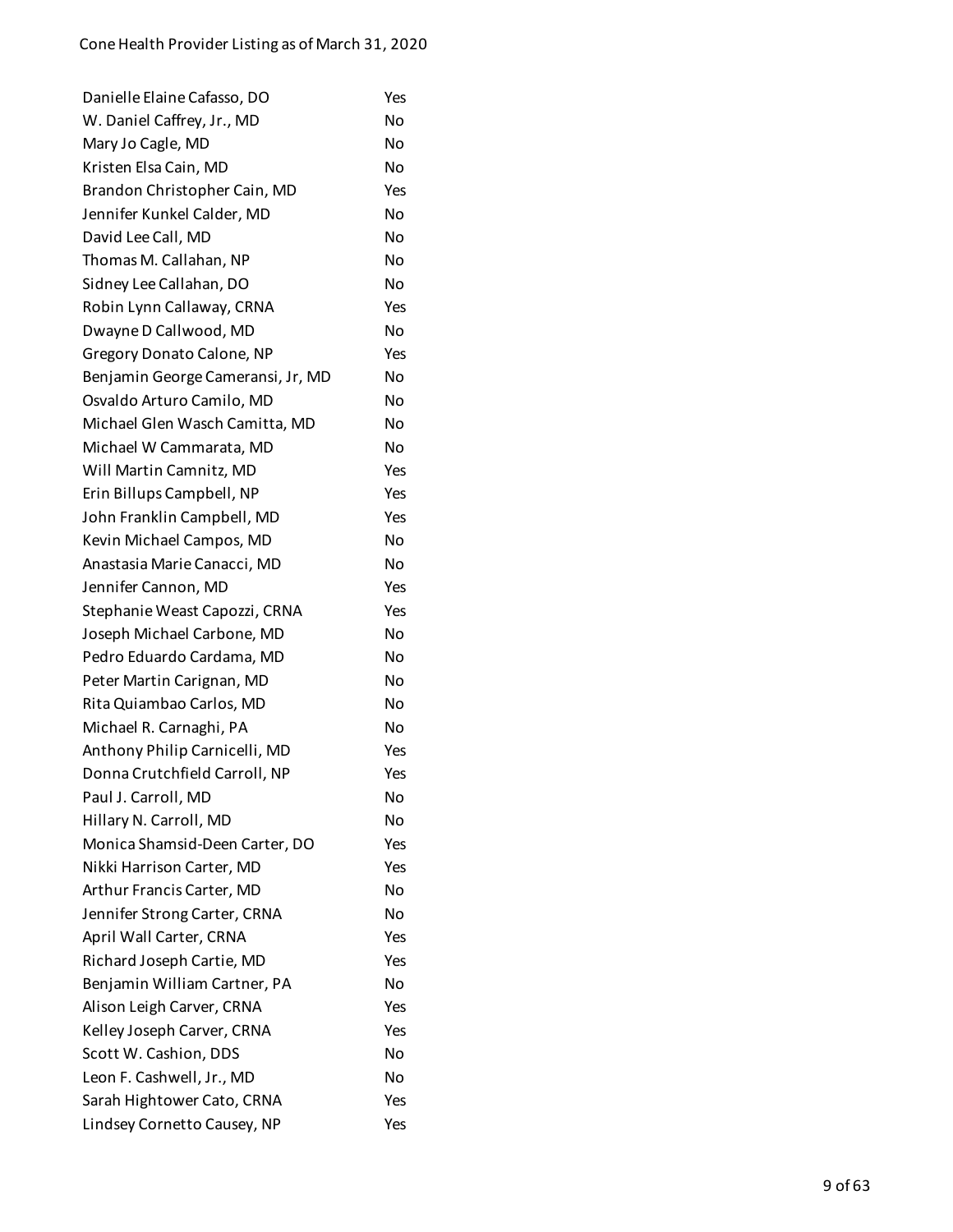| Carmen Kathleen Cederholm, NP    | No        |
|----------------------------------|-----------|
| Stephen J. Chabon, PA            | No        |
| Serena Maria Chacko, MD          | No        |
| Joshua Aden Chadwell, PA         | No        |
| Jaidip Chakravartti, MD          | Yes       |
| Marshall Lee Chambliss, MD       | Yes       |
| Justin William Chandler, MD      | No        |
| Nicole Lynne Chandler, MD        | Yes       |
| Loraine Garritano Chandler, CRNA | Yes       |
| Jeffrey Chang, MD                | No        |
| Emily Hueywen Chang, MD          | No        |
| Roberto Chao, MD                 | No        |
| Kirk Lesly Charles, MD           | Yes       |
| Benjamin Charles Chasnis, DO     | <b>No</b> |
| Srobona Tublu Chatterjee, MD     | Yes       |
| Tamra Shay Cheek, PA             | No        |
| Liling Chen, MD                  | Yes       |
| Eric Chen, DO                    | Yes       |
| Brian Liang-Yu Chen, MD          | Yes       |
| Qing Chen, MD                    | No        |
| Anika Shannel Cherry, MD         | Yes       |
| Amanda Lynn Cheshire, MD         | No        |
| Samuel Jackson Chewning, Jr, MD  | No        |
| Stephen Kun Chiu, MD             | Yes       |
| William Cho, MD                  | No        |
| Tony Taehwan Choi, MD            | No        |
| Jennifer Chahn-Yang Choi, DO     | Yes       |
| Kevin Jae Choi, MD               | Yes       |
| Bradley Scott Chotiner, MD       | Yes       |
| Vimal Babubhai Choudhari, MD     | No        |
| Varun Choudhary, MD              | No        |
| Ananda Chowdhury, MD             | Yes       |
| Michael C Christensen, NP        | No        |
| Frank Howard Christensen, MD     | No        |
| Mario Christianto, MD            | No        |
| Bridgette Ann Christopher, MD    | Yes       |
| Elizabeth Hale Christy, NP       | No        |
| Glenn Stuart Chrystal, MD        | Yes       |
| Shubhangi Atul Chumble, MD       | No        |
| Sarah Michelle Cincinnati, NP    | Yes       |
| Michael Ira Cinoman, MD          | Yes       |
| Edgardo Jose Cintron Diaz, MD    | Yes       |
| Vito V Cirigliano, DO            | Yes       |
| Mary Kenney Cirigliano, DO       | Yes       |
| Claudia V. Claiborne, MD         | No        |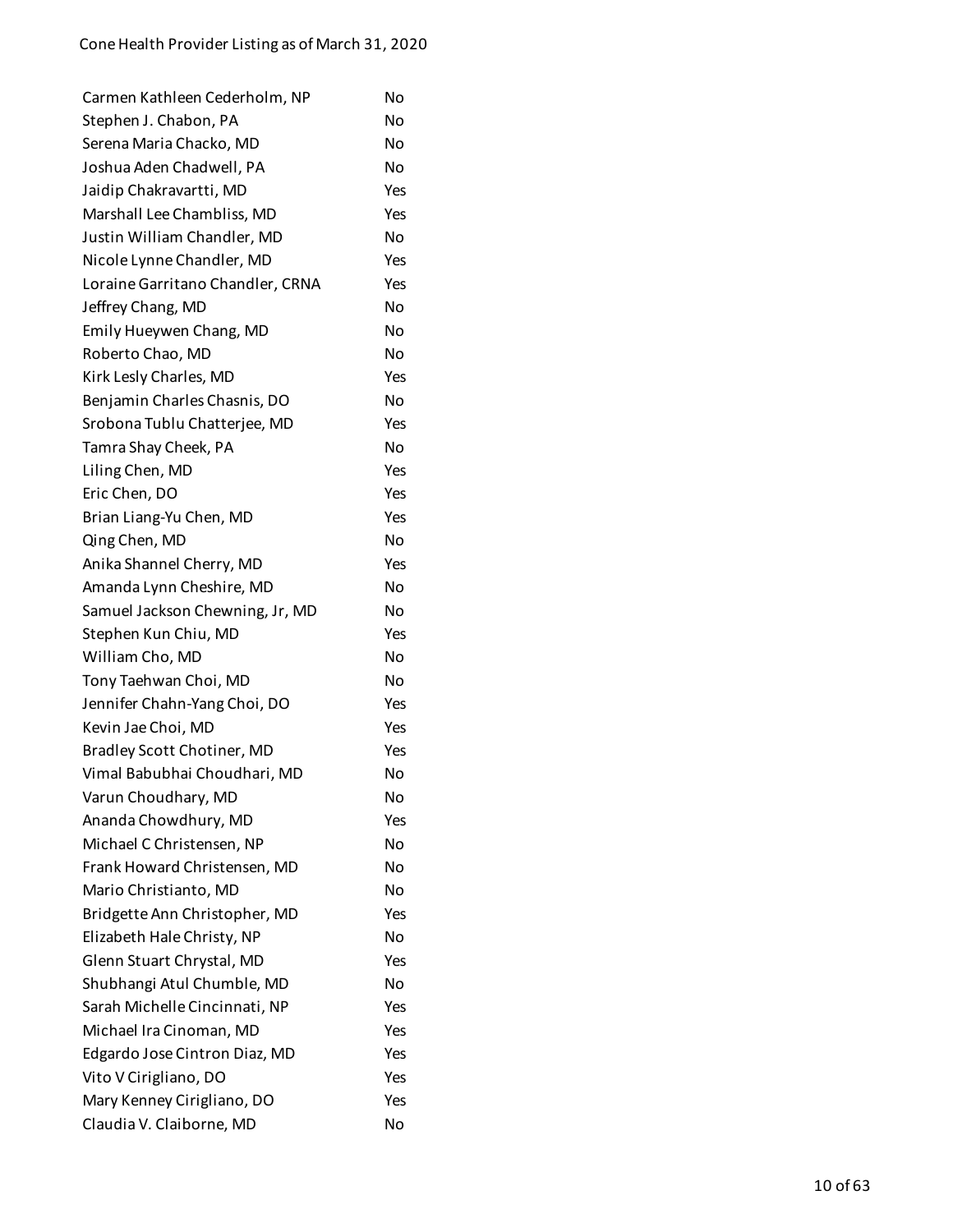| John Terry Clapacs, MD           | Yes       |
|----------------------------------|-----------|
| Christopher Jerome Clark, MD     | Yes       |
| William D. Clark, MD             | No        |
| David Charles Clark, Jr., MD     | <b>No</b> |
| Gilbert `Gil` Wilson Clark, PA   | Yes       |
| Preston Samuel Clark, MD         | No        |
| Dyanna Geffel Clark, MD          | <b>No</b> |
| Leslie Horn Clark, MD            | Yes       |
| Daniel Lyle Clarke-Pearson, MD   | Yes       |
| Greg Lawson Clary, MD            | Yes       |
| Lisa Biltz Clayton, CRNA         | Yes       |
| Amy Dunbar Clegg, NP             | Yes       |
| Katherine Camper Clement, MD     | Yes       |
| Lori Anne Clemmons, CNM          | <b>No</b> |
| Adriana Ida Cline, MD            | <b>No</b> |
| Todd W. Cline, DPM               | No        |
| Anita H Coady, NP                | No        |
| Brian Stuart Coan, MD            | <b>No</b> |
| H. Bryan Cobb, DDS               | No        |
| Fernando Andres Cobos, MD        | Yes       |
| Peter Joseph Coccaro, MD         | No        |
| Ronald Glenn Cochran, CRNA       | Yes       |
| Flynn Walton Cockfield, Jr, CRNA | Yes       |
| Patrick James Codd, MD           | No        |
| Jessica Rein Cody, MD            | Yes       |
| Kristi Lynn Coe, NP              | <b>No</b> |
| Sandya Thimmappa Cohen, MD       | No        |
| Joel Stuart Cohen, MD            | No        |
| Joseph A. Coladonato, MD         | No        |
| Tara J. Cole, MD                 | No        |
| Fairy Ann Coleman, NP            | No        |
| Harrill Christopher Coley, MD    | No        |
| Carlos Collin, MD                | <b>No</b> |
| Samantha Gwyn Collins, PA        | No        |
| Michelle Suzanne Collins, MD     | No        |
| Gina Lynn Collins, PA            | No        |
| Robert Andrew Collins, MD        | <b>No</b> |
| Emma Maureen Collins, PA         | Yes       |
| Margaret Stallings Collins, CRNA | No        |
| Mitchell Scott Collman, MD       | No        |
| Patricia Colon-Garcia, MD        | <b>No</b> |
| Robert Wallace Comer, MD         | Yes       |
| John Frank Conforti, DO          | Yes       |
| Amanda Clark Coniglio, MD        | Yes       |
| Christopher Scott Connelly, MD   | No        |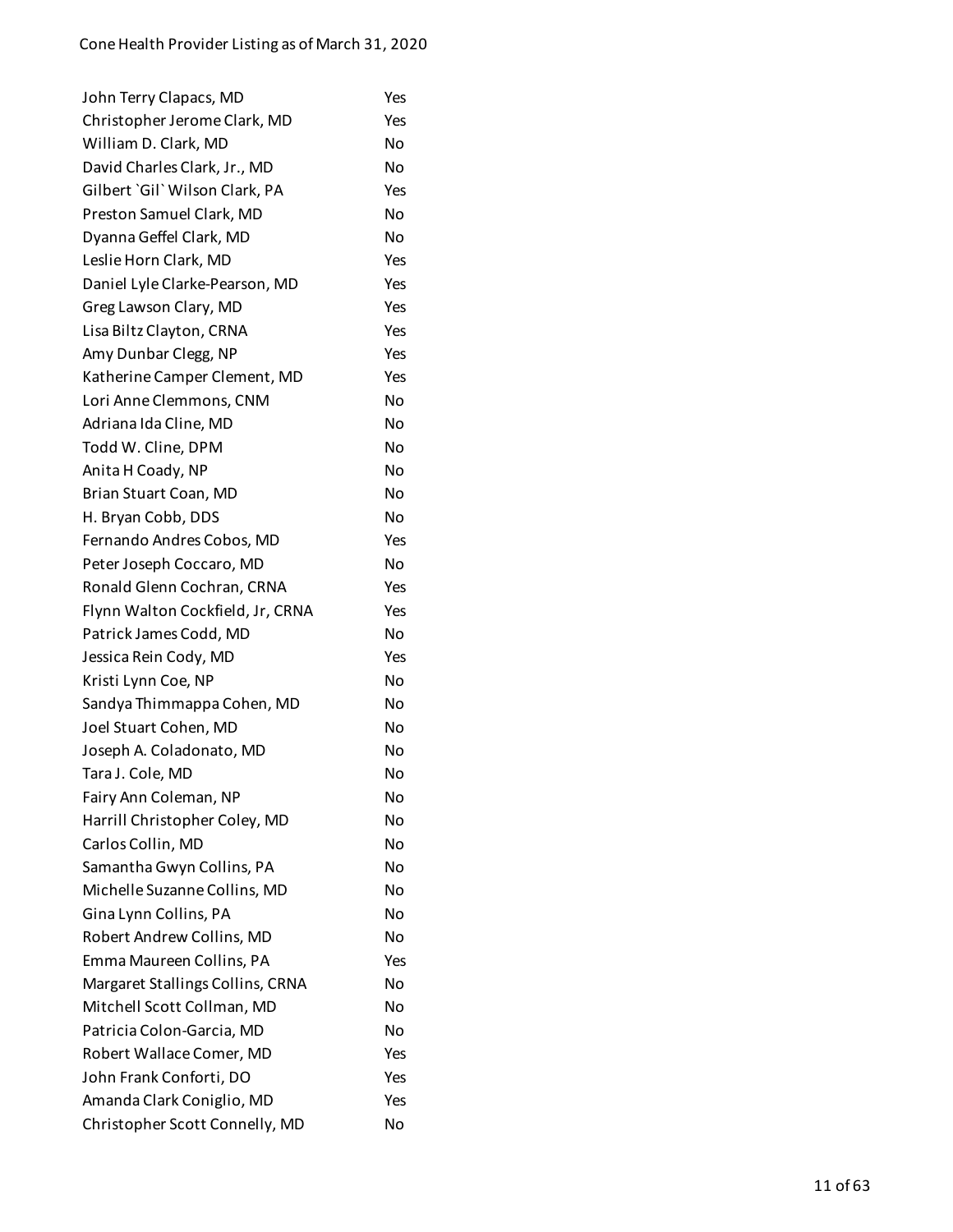| Chelsea Amanda Connor, MD           | No  |
|-------------------------------------|-----|
| Joseph Carlos Conrad, CRNA          | Yes |
| Amber Lauren Constable, PA          | No  |
| Peggy Constant, MD                  | Yes |
| Tessa Nicole Conte, PA              | Yes |
| Anna Jaclyn Conterato, MD           | No  |
| Mary Ann Contogiannis, MD           | No  |
| Orlando Conty, MD                   | Yes |
| Brian Cook, MD                      | No  |
| Jayce Garrett Cook, DO              | Yes |
| Steven Henry Cook, MD               | No  |
| Cindy Cook-Martin, CRNA             | No  |
| Alan Wilson Cooper, MD              | No  |
| Michael David Cooper, MD            | Yes |
| Spencer Thomas Copland, MD          | Yes |
| Jessica Campbell Copland, MD        | Yes |
| Jamie E Corbett, CRNA               | No  |
| Melissa Charlene Corcoran, MD       | Yes |
| Andrew Christian Core, MD           | No  |
| Evan Schaller Corey, MD             | Yes |
| Thomas Anthony Cornett, MD          | No  |
| Paul Samuel Corotto, MD             | No  |
| Lisa Leigh Corum, MD                | No  |
| Vincent Joseph Costella, PA         | No  |
| Mary Hosler Costello, NP            | No  |
| John Lawrence Cotton, MD            | No  |
| Leah Michelle Coulter, NP           | No  |
| Sheronette A. Cousins, MD           | No  |
| Cortni Sue Couture, PA              | No  |
| Valencia Pressley Covington, MD     | No  |
| Wesley Covitz, MD                   | No  |
| Austin Tharrington Cox, MD          | No  |
| Janet Craft, CRNA                   | No  |
| Gary P. Cram Jr., MD                | No  |
| Andrew Paul Crane, MD               | No  |
| Elizabeth Crawford, MD              | Yes |
| James Joseph Creighton, III, MD     | No  |
| Brian S. Crenshaw, MD               | Yes |
| Frances Hough Cresenzo-Dishmon, CNM | Yes |
| David Allen Crews, MD               | No  |
| Courtney Crim, MD                   | Yes |
| Roslyn M. Crisp, DDS                | No  |
| Mark A. Crissman, MD                | Yes |
| Jennifer Bylciw Crisson, CRNA       | No  |
| Mihai Croitoru, MD                  | Yes |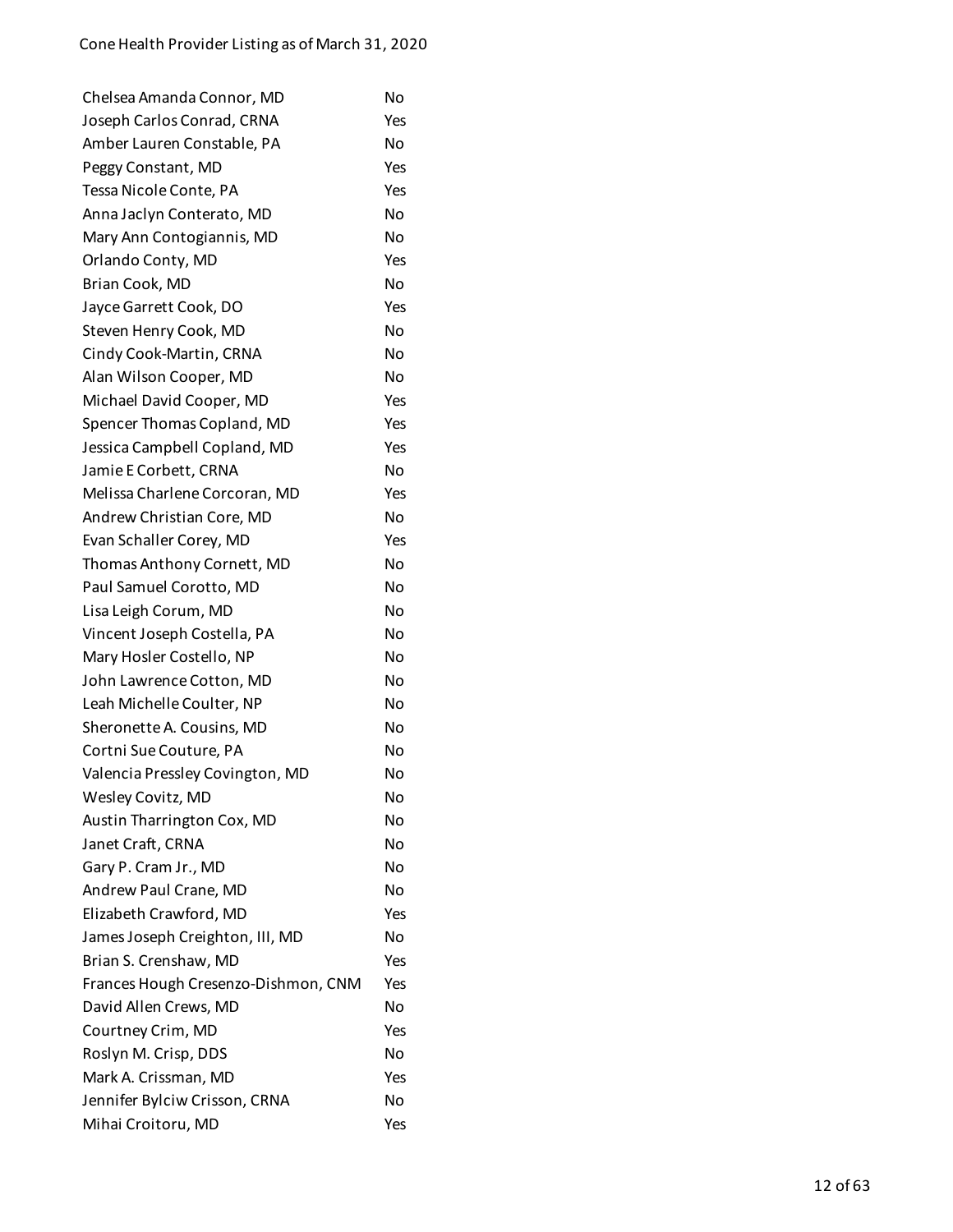| Granville Mason Croley, PA    | No  |
|-------------------------------|-----|
| Sarah E. Croop, NP            | No  |
| Debby Crosley, MD             | Yes |
| Melissa Deal Cross, NP        | Yes |
| James J. Crossley, MD         | Yes |
| Melissa Dawn Crowder, MD      | No  |
| Bobi Anne Crump, NP           | Yes |
| Lia Catherine Cruz, DO        | No  |
| Marcos Javier Cruz, MD`       | No  |
| Christopher P Culler, MD      | No  |
| Mark Williams Cummings, MD    | No  |
| Kristin Cunningham, NP        | No  |
| Francis Patrick Cuozzo, MD    | No  |
| Adam Scott Curatolo, DO       | No  |
| Kristin Rainelle Curcio, NP   | Yes |
| John T. Curnes, MD            | No  |
| Carol G. Curtis, NP           | No  |
| Linda Ann Curtis, CRNA        | No  |
| Jonathan Daniel Cuthriell, PA | No  |
| Binaya Raman Dahal, MD        | Yes |
| Stephen M. Dahlstedt, MD      | Yes |
| Richard L. Dailey, DDS        | No  |
| Tarek Dakakni, MD             | Yes |
| Thomas L. D'Alessio, MD       | No  |
| Peter Gilbert Dalldorf, MD    | No  |
| Amanda Yarbrough Dancy, PA    | No  |
| Christopher Peter Danford, MD | Yes |
| Katy DeManigold Danford, NP   | Yes |
| Karen Erickson Daniel, CRNA   | Yes |
| Henry Louis Danis, III, MD    | Yes |
| William Duncan Dansie, PA     | No  |
| David Albert Dasher, MD       | No  |
| Robert J. Dasnoit, PA         | No  |
| Punam Dass, MD                | No  |
| Steven Alan Daub, MD          | Yes |
| Christie C. DaVanzo, MD       | Nο  |
| Rachal Alice David, MD        | Yes |
| Alan Davidson III, MD         | No  |
| Barry Duval Davis, MD         | Yes |
| Kelly Meryl Davis, MD         | Yes |
| Whitney Fay Davis, NP         | Yes |
| William `Brad` Davis, MD      | No  |
| Ronald L. Davis, III, MD      | No  |
| Laura Ann Davis, NP           | Yes |
| Drew Edward Davis, MD         | No  |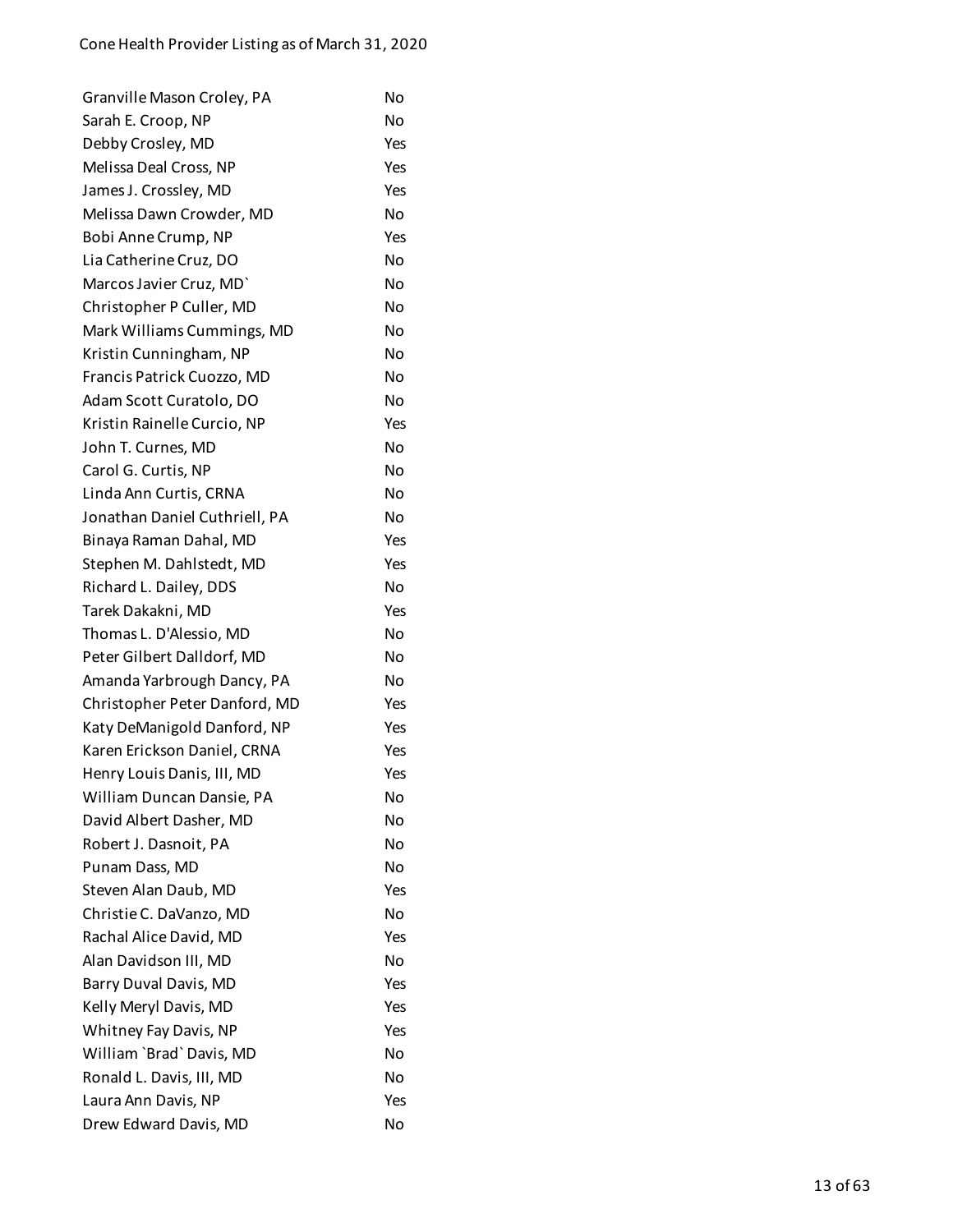| Jason Evan Davis, MD                   | Yes |
|----------------------------------------|-----|
| Farah Z Dawood, MD                     | No  |
| Gretchen Wallace Dawson, NP            | No  |
| Rolitta Marshall Dawson, CNM           | Yes |
| Jose Angelo Araullo De Dios, MD        | No  |
| Gregory `Scott` Dean, MD               | Yes |
| Eric Lynn Dean, MD                     | No  |
| Jeffrey Lynn Deaton, MD                | No  |
| Valerie Mumm DeCarlo, CRNA             | Yes |
| Martha Lynne Decker, MD                | No  |
| Melody Joy DeClaire, MD                | No  |
| Janet Lee Dees, MD                     | No  |
| Jeanette Elizabeth Wilson Defelice, NP | Yes |
| Julie Emanuelle Pinheiro Degele, MD    | No  |
| Jamie N Deis, MD                       | No  |
| Dereck Jone DeLeon, MD                 | Yes |
| Marianne Louise Dellinger, PA          | Yes |
| Douglas Perry DeLo, MD                 | No  |
| Jennifer Theresa Denenny, CRNA         | Yes |
| Rachelle Anne Denney, CNM              | No  |
| Jeffrey Morgan Denney, MD              | No  |
| Natalie Dale Depcik-Smith, MD          | No  |
| William Tessin Derry, MD               | No  |
| Rahul Paresh Desai, PA                 | Yes |
| Sarah Covington Ferebee Desai, PA      | No  |
| Elizabeth C. Deterding, MD             | No  |
| James L. Deterding, MD                 | No  |
| Joshua Aaron Dettinger, MD             | Yes |
| Sanjeev K. Deveshwar, MD               | No  |
| Shaili B. Deveshwar, MD                | Yes |
| James Russell DeVillier, MD            | No  |
| Alma Magick Devine, MD                 | Yes |
| Harish Chand Devineni, MD              | Yes |
| K. Michie Harriss Dew, PhD             | No  |
| Jason Scott Dew, MD                    | Yes |
| David Matthew DeWeese, MD              | No  |
| Elizabeth Rae Dewey, MD                | No  |
| Mark David Dexter, MD                  | Yes |
| Neetu Dhadwal, MD                      | No  |
| Nishant Dhungel, MD                    | Yes |
| Tasha Dial, MD                         | No  |
| Thomas E Diamond, CRNA                 | No  |
| Michael Simpson Diamond, MD            | Yes |
| Enrique Diaz, MD                       | No  |
| Robert Thomas Dickinson, PhD           | No  |
|                                        |     |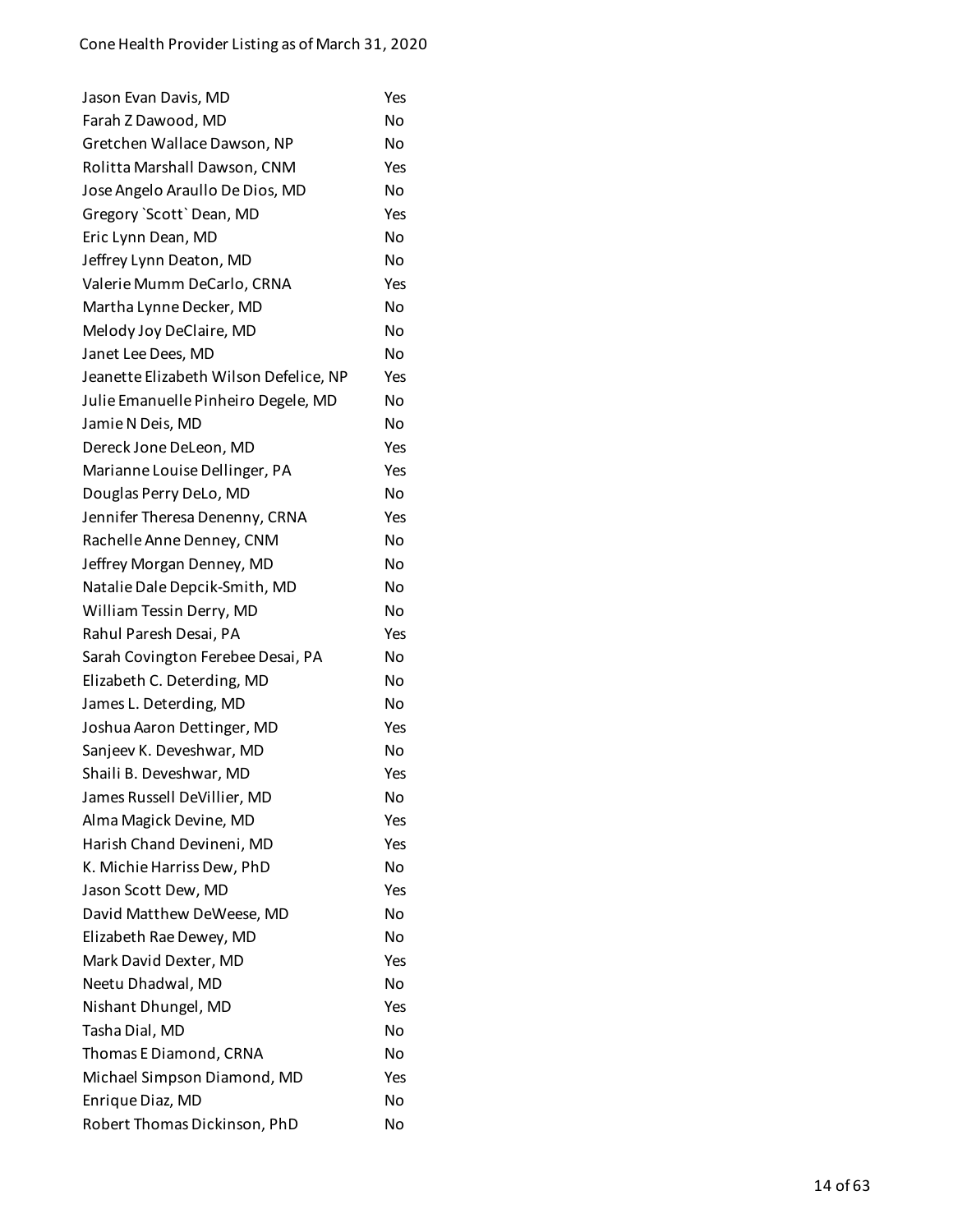| Robert Thomas Dickinson, Jr, CRNA    | No        |
|--------------------------------------|-----------|
| Christopher S. Dickson, MD           | Yes       |
| Sherry A. Dickstein, MD              | No        |
| Donald J. Digby, MD                  | No        |
| Naima A. Dillard, MD                 | No        |
| Claire Sanger Dillingham, DO         | Yes       |
| Mary Ann Tambunting Dimaguila, MD    | No        |
| Dan-Andrei Dimitriu, MD              | No        |
| MD                                   | No        |
| Jiaxi Ding, MD                       | <b>No</b> |
| Steven Andrew Dingeldein, MD         | No        |
| Andrew Louis Disser, CRNA            | No        |
| Carrie Kaylos Disser, CRNA           | No        |
| Benjamin Jared Ditty, MD             | No        |
| Stephanie Nicole Dixon, NP           | Yes       |
| Blake Lawrence Dixon, MD             | No        |
| Thomas `Brad` Bradley Dixon, PA      | No        |
| Carmen Dohmeier, MD                  | Yes       |
| Richard Michael DonDiego, MD         | No        |
| Janna M Dongell, CRNA                | Yes       |
| Jennifer Dooley, NP                  | No        |
| Robert Prince Doolittle, MD          | Yes       |
| Kofi Adeleke Doonquah, MD            | Yes       |
| Andre Lestina Douglas, NP            | Yes       |
| Anastassia V. Doutova, MD            | Yes       |
| Tasha Anita Dove, NP                 | Yes       |
| Myra C. Dove, MD                     | Yes       |
| Kenton L Dover, MD                   | Yes       |
| Kevin G Dover, MD                    | No        |
| Jaclyn Melanie Dovico, MD            | No        |
| Samantha Tripp Dowless, PA           | No        |
| Stephen Trevor Downs, PA             | No        |
| Mayah Michelle Dozier-Lineberger, NP | Yes       |
| Justin Lael Drab, DMD                | No        |
| Anna Marie Drane, PA                 | No        |
| Timothy `Ryan` Draper, DO            | Yes       |
| Don Michael Drinkwater, PA           | No        |
| Marcus V. Duda, MD                   | Yes       |
| Kristina Elaine Duffy, MD            | No        |
| Angela Nicole Duke, PA               | Yes       |
| Mark Leonard Dumonski, MD            | No        |
| Graham Shaw Duncan, MD               | Yes       |
| Cynthia B. Dunham, MD                | No        |
| Dayna Nicole Dunn, PA                | Yes       |
| Sarah Elizabeth Dunn, NP             | No        |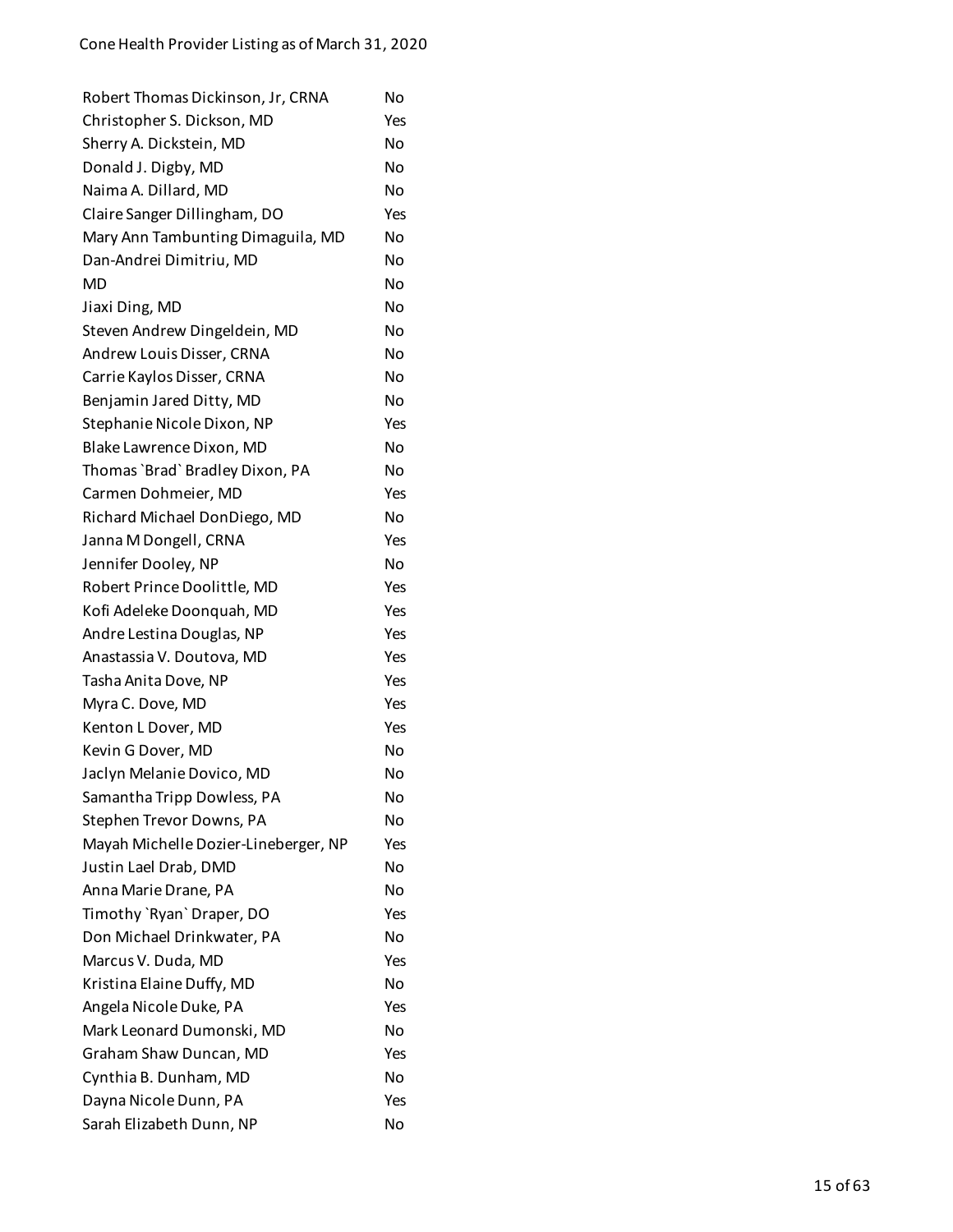| Ryan Michael Dunn, PA           | Yes |
|---------------------------------|-----|
| Kawanta Foster Durham, MD       | Yes |
| Megan Elizabeth Durham, MD      | No  |
| Shakeel Farrukh Durrani, MD     | Yes |
| Suzanne Elizabeth Dvergsten, MD | No  |
| Elizabeth A. Eagle, MD          | No  |
| Saramma Eappen, MD              | Yes |
| Beth Elya Eargle, CRNA          | Yes |
| Sally Putt Earl, CPP            | No  |
| Marian Frances Earls, MD        | Yes |
| Todd Franklin Early, MD         | Yes |
| Lesley Brooke Eaves, PA         | Yes |
| Bettina Reeves Eckard, NP       | No  |
| Tobin Thomas Eckel, MD          | Yes |
| Roshen Thomas Edathil, CRNA     | Yes |
| Javon Miguel Edgecombe, MD      | No  |
| Kristie Langley Edmisten, PA    | No  |
| John Stewart Edmunds, MD        | No  |
| James L. Edwards, Jr., MD       | No  |
| Michelle F. Edwards, NP         | No  |
| Robin Edwin, MD                 | Yes |
| Matthew David Egberg, MD        | No  |
| Kathryn Egerton, DPM            | No  |
| Robert R. Ehinger, MD           | No  |
| David Ehrmann, MD               | No  |
| Ogechi Grace Ejigiri, PA        | No  |
| Alexander Arya Eksir, MD        | No  |
| Dawood Soliman Elgergawy, MD    | Yes |
| Robert William Elkins, MD       | No  |
| Ryan Philip Ellender, MD        | No  |
| Sarah Catherine Ellestad, MD    | Yes |
| Robert T. Elliott, MD           | No  |
| Allison Lynn Ellis, NP          | Yes |
| Chi Jane Tu Ellison, MD         | Yes |
| Sean A. Ellison, MD             | Yes |
| Mutaz A Elmahi, MD              | Yes |
| Henry J. Elsner, MD             | No  |
| Walid Raouf Eltaraboulsi, MD    | Yes |
| Jessica Lynn Emly, CNM          | Yes |
| Ejiroghene Elohor Emokpae, MD   | Yes |
| Courage O Emokpae, MD           | Yes |
| Christopher A End, MD           | Yes |
| Haley Rae Engel, NP             | No  |
| Kehinde Temitayo Eniola, MD     | Yes |
| Peter R. Ennever, MD            | Yes |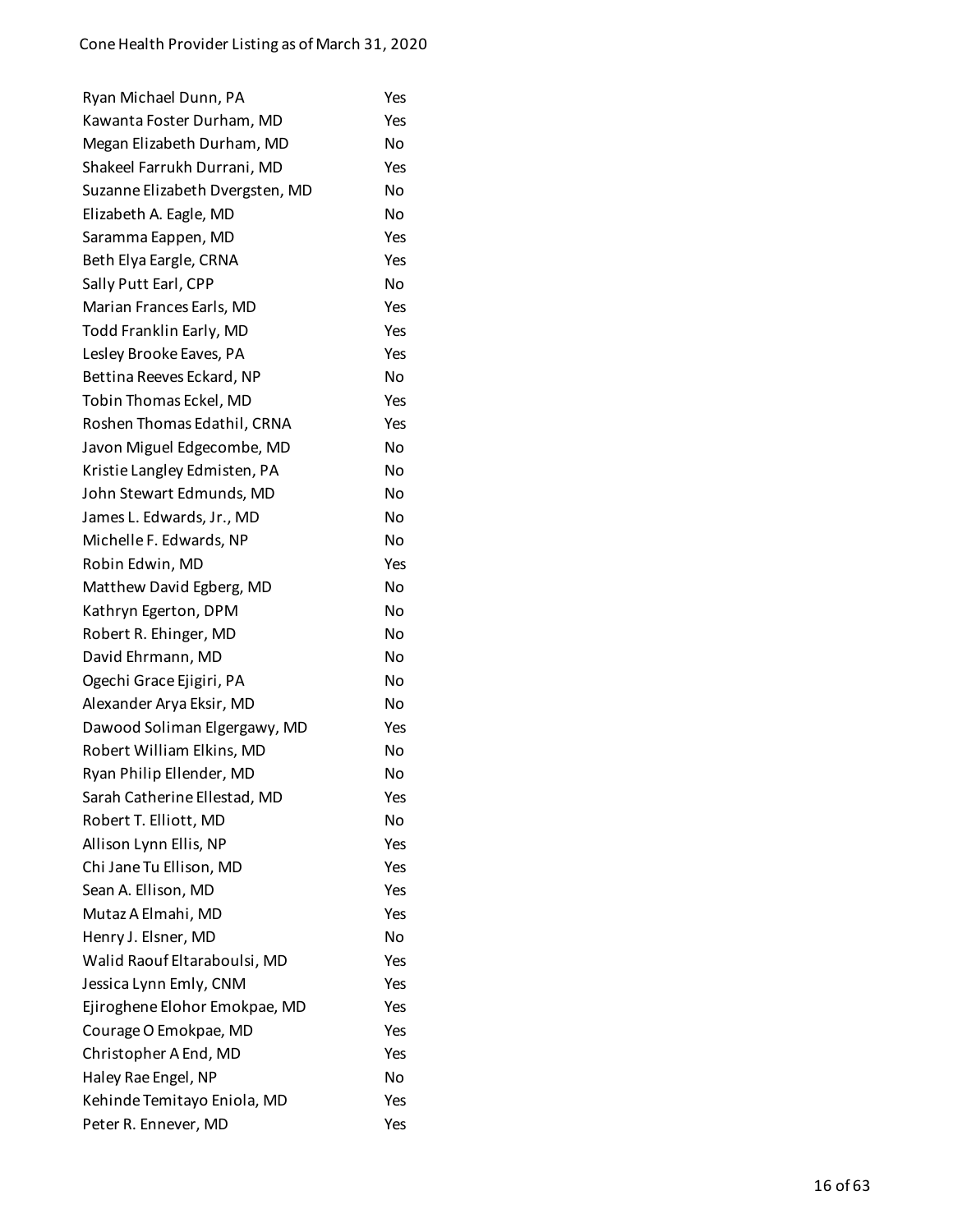| Daniel William Entrikin, MD        | No  |
|------------------------------------|-----|
| Lakeshia Antionette Entzminger, MD | No  |
| Charles Richard Epes, MD           | No  |
| Michael Lynn Ervin, MD             | Yes |
| William Alan Erwin, MD             | Yes |
| Miechia Ashawn Esco, MD            | Yes |
| Shervin Eshraghi, MD               | Yes |
| Matthew Ramsey Eskridge, MD        | Yes |
| Francisco Manuel Espina, PA        | No  |
| Amy S. Esterwood, PA               | Yes |
| Nordeli Estronza, MD               | No  |
| Keivan Ettefagh, MD                | No  |
| Kate Scott Ettefagh, MD            | Yes |
| Katalina Marie Eubanks, NP         | Yes |
| Jessica Karam Eubanks, NP          | Yes |
| Luther Haywood Eure, MD            | Yes |
| Brent Monroe Evans, DPM            | Yes |
| Janet Etchison Evans, CRNA         | Yes |
| Darrell Brian Evans, CRNA          | No  |
| David James Evans, MD              | Yes |
| Matthew Michael Eveland, PA        | Yes |
| Charles L. Ewell, Jr., MD          | No  |
| Nkeiruka Jennifer Ezenduka, MD     | Yes |
| Roy Otho Fagan, MD                 | No  |
| Uzma Shamim Faheem, MD             | Yes |
| Yuan Fan, MD                       | Yes |
| Tesfaye Demissie Fanta, MD         | No  |
| Brian Andrew Farah, MD             | Yes |
| Mahnaz Farahmand, MD               | No  |
| Graham Edward Farless, DDS         | No  |
| M. Shuaib Farooqui, MD             | No  |
| Susan Elizabeth Farrell, MD        | No  |
| Kenneth A. Fath, MD                | No  |
| Mina Ayman Fawze, PA               | No  |
| Mark William Featherston, MD       | No  |
| Douglas Allen Fein, MD             | No  |
| Daniel Jay Feinstein, MD           | No  |
| Lauren Stacie Feldman, DO          | Yes |
| John E. Feldmann, MD               | No  |
| Carlos Alberto Feliciano, MD       | No  |
| Abraham Feliz Ortiz, MD            | Yes |
| Yan Feng, MD                       | Yes |
| Clint Richard Fenton, PA           | Yes |
| Candace Marie Ferencik, CRNA       | No  |
| John Vaughn Ferguson, MD           | Yes |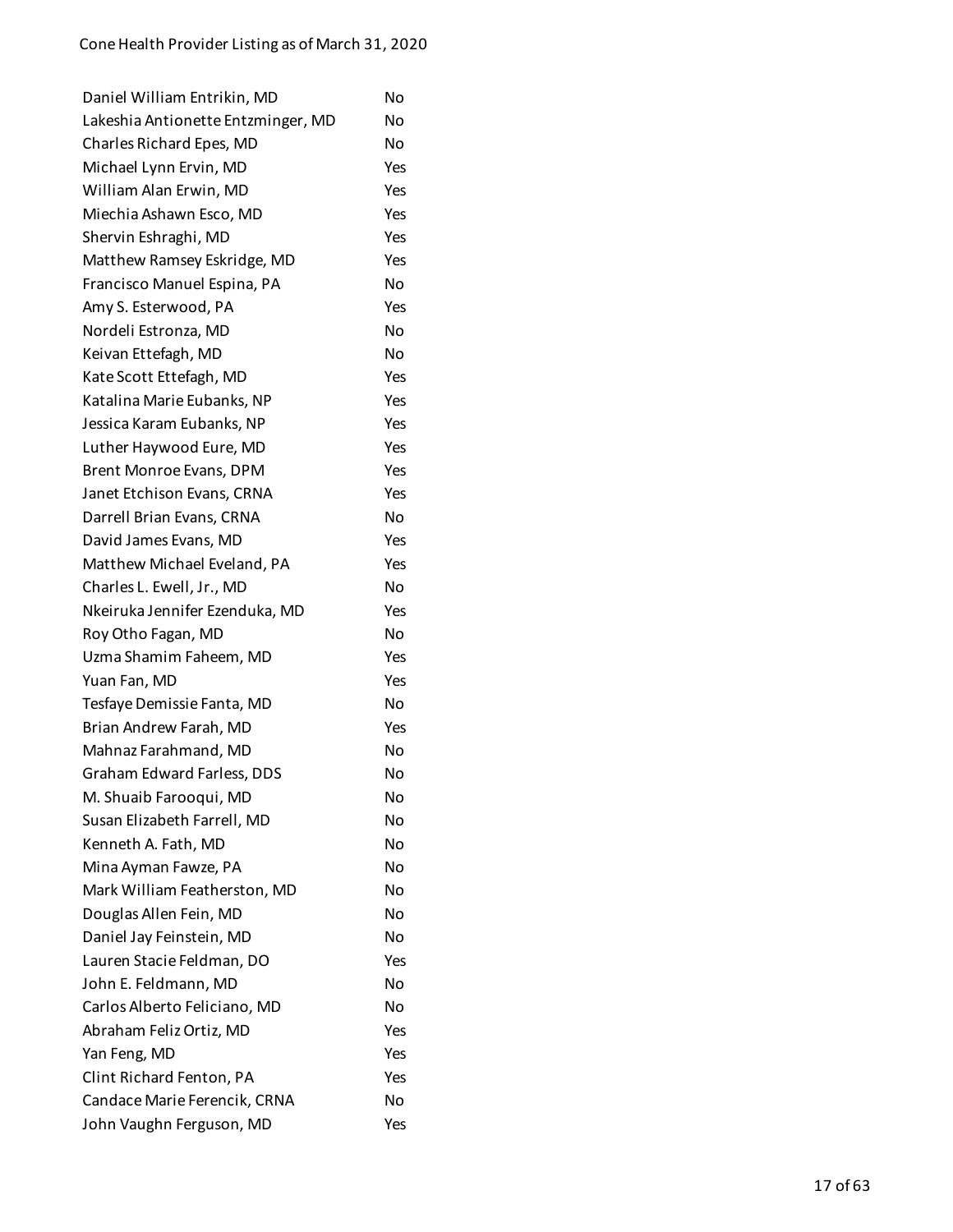| Cynthia Ann Ferguson, NP         | No  |
|----------------------------------|-----|
| Juan Humberto Fernandez, MD      | No  |
| Sunita Juliana Ferns, MD         | No  |
| Amanda Assunta Ferri, PA         | No  |
| Maggie Fetner, DDS               | No  |
| James P Fetner, DDS              | No  |
| Charles Edward Fields, MD        | Yes |
| Sandi Lazette Fields, MD         | Yes |
| Karl Bertrand Fields, MD         | Yes |
| Alberto Rene Figueroa-Garcia, MD | No  |
| Timothy John Finnegan, MD        | Yes |
| Nancy Ann Finnigan, DO           | No  |
| Gary J. Fischer, MD              | No  |
| Otis N. Fisher, MD               | No  |
| Denise Fisher, MD                | Yes |
| Julie Kate Fisher, NP            | No  |
| Donald Eugene Fisher, MD         | Yes |
| Susan Walker Fisher, PA          | No  |
| William E. Fitzgerald, MD        | No  |
| Robert Emmett Fitzgerald, MD     | No  |
| Kathryn Leigh Fitzgerald, MD     | No  |
| David P. Fitzgerald, MD          | Yes |
| Bree Tharpe Fleck, NP            | No  |
| Charlene McCain Fleming, MD      | Yes |
| Zelda Wimberly Fleming, NP       | Yes |
| Meredith Kathryn Fleming, PA     | No  |
| Gregory Allan Fleming, MD        | Yes |
| Herbon Eiliezer Fleming, MD      | No  |
| Patricia Porteous Fletcher, CRNA | No  |
| Tawana Fletcher-Harrison, CRNA   | No  |
| Kyle Jordan Fletke, MD           | No  |
| Robert Flores, CRNA              | No  |
| Marisa Flores, MD                | No  |
| Richard Wayne Flowers, Jr, CRNA  | Yes |
| Rokoshi T Flowers, CRNA          | Yes |
| Jessica Parker Floyd, MD         | No  |
| Daniel Patrick Floyd, DO         | No  |
| Margaret Flynn-Cook, CRNA        | Yes |
| Jessica Lee Focht, PA            | No  |
| Kelly A. Fogleman, MD            | No  |
| Timothy P. Fontaine, MD          | Yes |
| Cory Ryan Forbach, MD            | No  |
| Kelsey Nicole Ford, PA           | No  |
| Alexander F. Fortune, MD         | No  |
| Lori Catherine Foster, MD        | No  |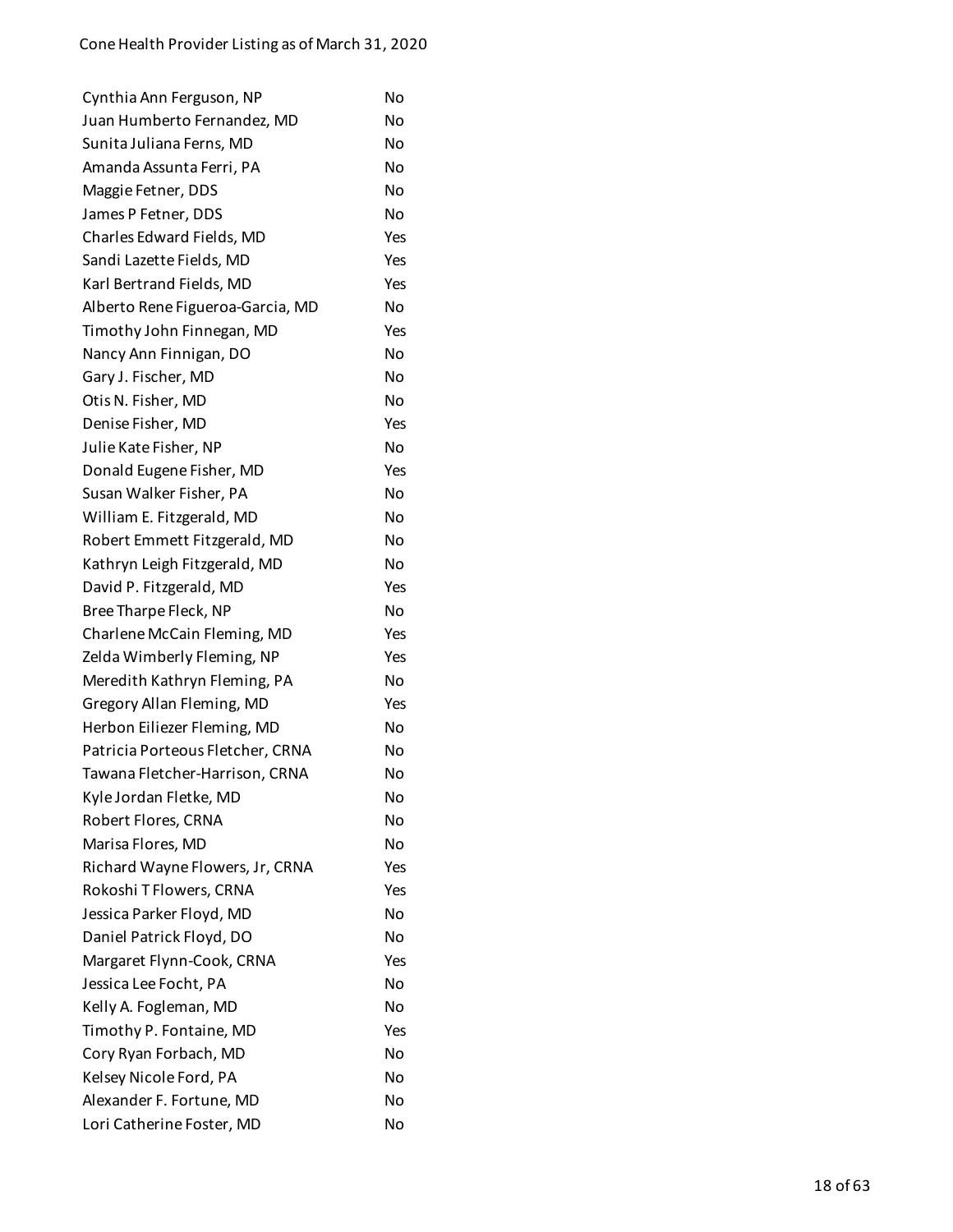| Michael A. Foster, MD         | No  |
|-------------------------------|-----|
| Justin Allen Fowler, DPM      | No  |
| Amy Marie Fowler, MD          | No  |
| Richard F. Fox, MD            | No  |
| Elman Grady Frantz, MD        | No  |
| Jodie Leigh Franzil, MD       | Yes |
| Natalie Knott Frazier, CNM    | No  |
| Susan R Frazier, CRNA         | No  |
| Charles Eugene Frederick, MD  | No  |
| Sharon Fridovich Freedman, MD | Yes |
| Gene Wayne Freeman, MD        | Yes |
| John Wesley French, MD        | No  |
| Ashley Goodwin Friddle, NP    | No  |
| Robert L. Fried, MD           | No  |
| Mark Norman Friedman, DO      | No  |
| Jessica Lauren Friedman, MD   | Yes |
| Daniel J Friedman, MD         | No  |
| Stephen A. Fry, MD            | Yes |
| Endya Lanisse Frye, MD        | No  |
| Marat A Fudim, MD             | Yes |
| Kim Mika Fujinaga, MD         | No  |
| Cammie Jo Fulp, MD            | Yes |
| Josalyn Camille Funches, MD   | No  |
| Mary Elizabeth Funke, MD      | No  |
| Lance Furusawa-Stratton, MD   | No  |
| Lawrence John Fusco, MD       | No  |
| Wynn O'Linn Fussell, CRNA     | Yes |
| Elizabeth Kaye Gable, MD      | Yes |
| Thomas Christopher Gaines, PA | Yes |
| Joel Louis Gallagher, MD      | Yes |
| Peter Mark Gallerani, MD      | No  |
| Salem F. Ganem, MD            | No  |
| Jagadeesh R. Ganji, MD        | No  |
| Mohammad Lawal Garba, MD      | Yes |
| Jared Morgan Gardner, DO      | Yes |
| Kendall Kay Garing, MD        | Yes |
| Mason Clark Gasper, DO        | No  |
| Robert Nevill Gates, MD       | No  |
| Donna Ruth Gates, MD          | No  |
| Robert M. Gay, MD             | No  |
| April Lavelle Gay, MD         | No  |
| Charles G. Gegick, MD         | No  |
| Stephen John Gegick, MD       | No  |
| Paola Alvarez Gehrig, MD      | Yes |
| Greer Lauren Geiger, MD       | No  |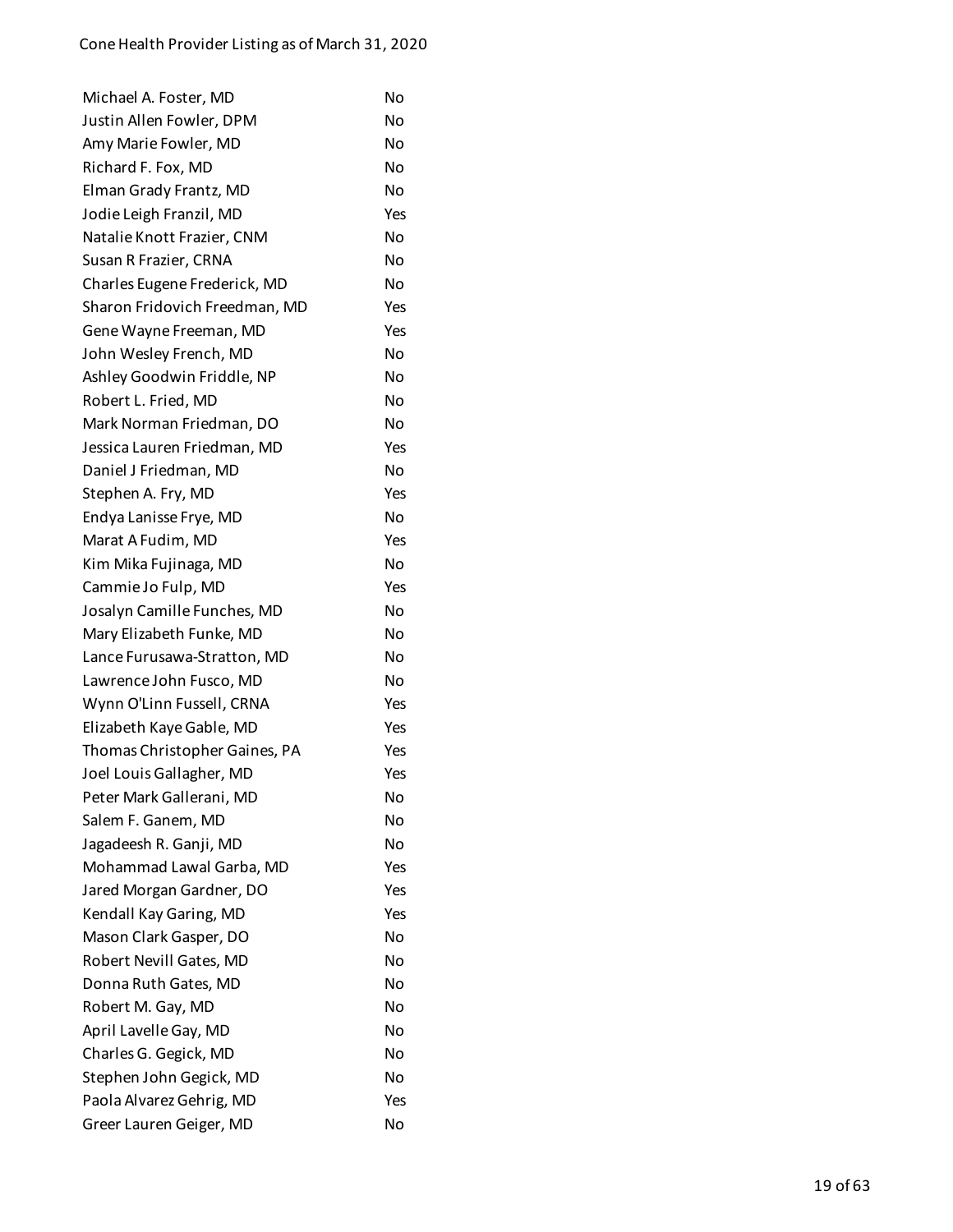| Joshua Scott Geiple, PA       | No        |
|-------------------------------|-----------|
| Kelly Marie Gekas, PA         | No        |
| Mary Ellen Georoff, MD        | No        |
| Edward B. Gerhardt, MD        | Yes       |
| Lori C. Gerhardt, NP          | Yes       |
| Todd M. Gerkin, MD            | No        |
| John Russum Germeroth, MD     | No        |
| Dale S. Gertz, MD             | Yes       |
| Erika Antoinette Gerz, MD     | No        |
| Carl E. Gessner, MD           | Yes       |
| Cristina Gherghe, MD          | Yes       |
| Costin Marian Gherghe, MD     | Yes       |
| Shanker M Ghimire, MD         | Yes       |
| Kuber Prasad Ghimire, MD      | Yes       |
| Georgia Gianakakos, MD        | <b>No</b> |
| Claudia Gibbons, PA           | No        |
| John W Gibbs, III, MD         | No        |
| Larry Ryan Gibson, NP         | No        |
| Olivia Kathryn Giddings, MD   | No        |
| Olivia Natalie Gilbert, MD    | No        |
| Melinda Hatchel Gilbert, CRNA | Yes       |
| Richard L. Gilbert, MD        | Yes       |
| Eric Anthony Gill, NP         | Yes       |
| Ronald A. Gioffre, MD         | No        |
| Joseph Angelo Giordano, PA    | No        |
| Jane E Gledhill, CNM          | Yes       |
| Steven Joshua Glenn, MD       | <b>No</b> |
| David Glick, MD               | <b>No</b> |
| Kavithashree Gnanasekaran, MD | No        |
| Wayne Eric Gold, PA           | Yes       |
| Marc Elliot Goldenberg, DDS   | No        |
| Elizabeth Lloyd Golding, DO   | Yes       |
| John C. Golding Jr., MD       | No        |
| Kellie A. Goldsborough, MD    | No        |
| Scott Thomas Goldston, MD     | No        |
| Timothy J. Gollan, MD         | Yes       |
| Jamie Cambareri Golob, CRNA   | Yes       |
| Roger David Gomez, PA         | No        |
| Taye Tolcha Gonfa, MD         | Yes       |
| Nicole Alicia Gonzales, MD    | Yes       |
| Carmen Laura Gonzalez, MD     | Yes       |
| Melanie Berthel Good, CRNA    | Yes       |
| Graydon Samuel Goodman, MD    | No        |
| Tina Parks Goodpasture, NP    | Yes       |
| Callie Elizabeth Goodrich, PA | Yes       |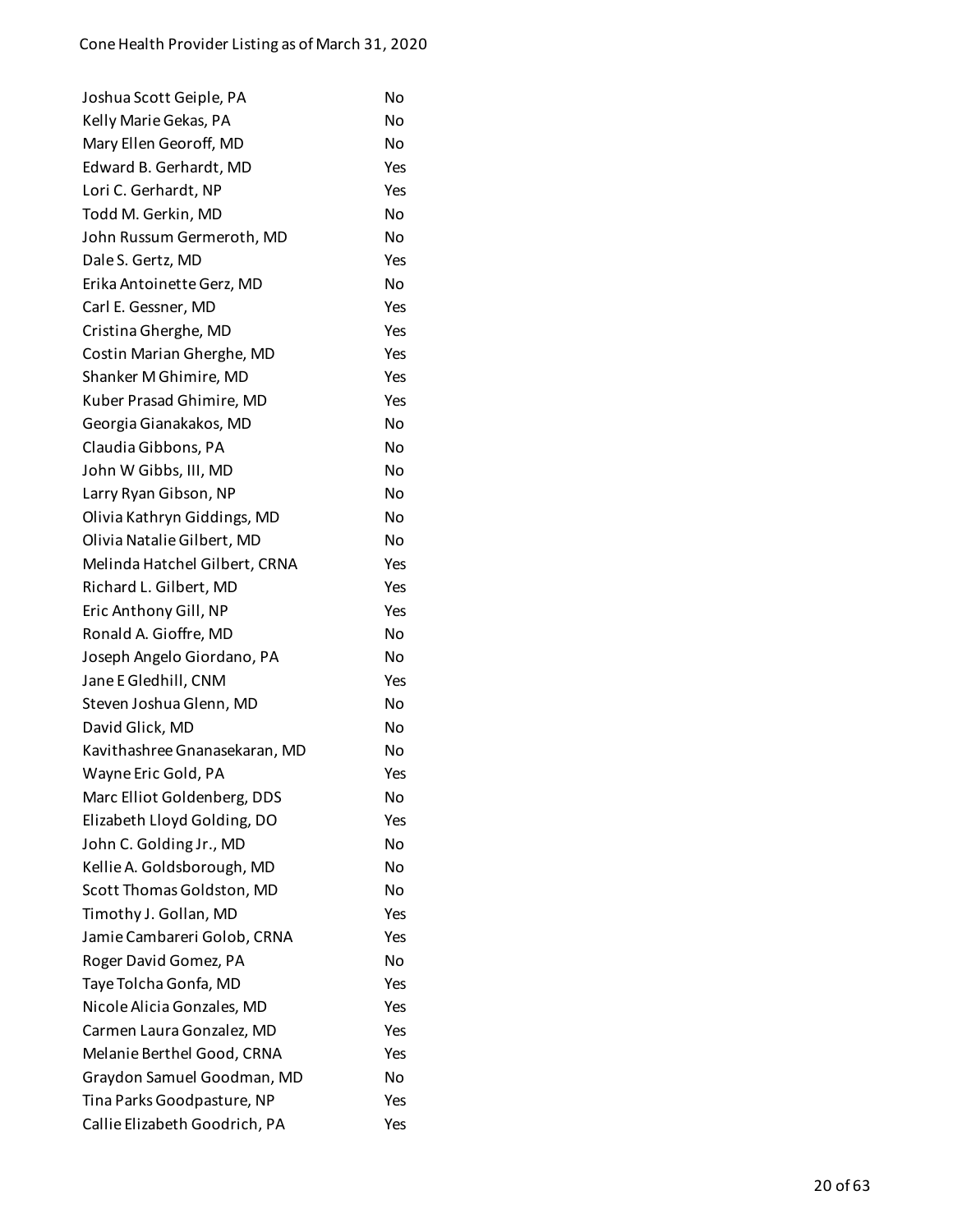| Robert Gerard Goodrich, MD    | No  |
|-------------------------------|-----|
| Daniel Paul Goodrich, MD      | Yes |
| Theresa Renee Gordon, CRNA    | Yes |
| Mitchell Ray Gore, MD         | No  |
| Ni Gorsuch, MD                | Yes |
| Puja G Gosai, PA              | No  |
| Shilpa N Gosrani, MD          | No  |
| Nimish Chandulal Gosrani, MD  | Yes |
| Sheryl L. Gottlieb, DO        | No  |
| Ashly Michele Gottschalk, DO  | Yes |
| Daniel L. Gottsegen, MD       | No  |
| Karen Gould, MD               | No  |
| Sigmund S. Gould, MD          | No  |
| Aruna Gouru, MD               | No  |
| Manju Goyal, MD               | No  |
| Allen Thomas Grady, MD        | No  |
| William M. Gramig, III, MD    | No  |
| James M. Granfortuna, MD      | Yes |
| Khalia Louise Grant, MD       | Yes |
| David S. Grapey, MD           | Yes |
| Christopher C Gratian, MD     | No  |
| John L. Graves, MD            | No  |
| Joanne Evelyn Gray, CRNA      | Yes |
| Bryan Everette Gray, NP       | Yes |
| Jennifer Lyn Grayer, NP       | No  |
| Christopher Selby Green, MD   | No  |
| Charlene Green, MD            | No  |
| Deborah Sue Green, NP         | Yes |
| Arthur G. Green, III, MD      | No  |
| Edwin J. Green, MD            | No  |
| Thomas Walton Green, MD       | No  |
| Rustin Dale Green, CRNA       | No  |
| James Judd Green Jr, MD       | No  |
| Brent Geoffrey Greenberg, MD  | No  |
| Stephen J Greene, MD          | Yes |
| Jeffrey Richard Greene, MD    | Yes |
| Eleanor E. Greene, MD         | No  |
| Tiffany Gail Greene, PA       | No  |
| Courtney Pangle Greenough, NP | No  |
| Brooke Stoner Greenwood, CRNA | Yes |
| Ellis Kathryn Greer, CNM      | No  |
| Chere Monique Gregory, MD     | Yes |
| Suzanne Marie Gregory, CRNA   | Yes |
| Michelle L. Grewal, MD        | No  |
| Sarah J. Gribbin, PA          | Yes |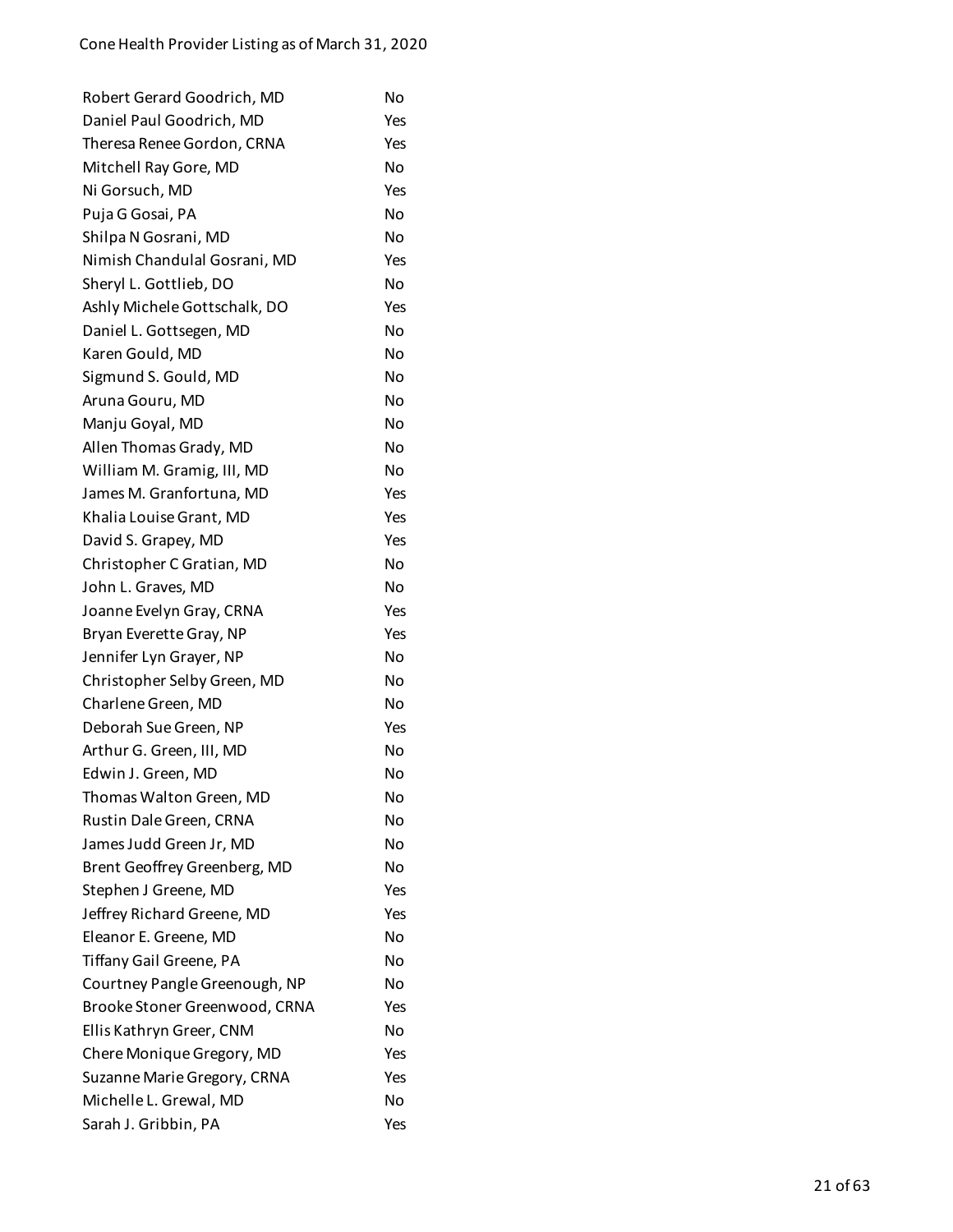| Cherece Nicole Grier, MD      | No  |
|-------------------------------|-----|
| Crystal Caruthers Griffin, NP | Yes |
| John J. Griffin, MD           | No  |
| Elaine Collins Griffin, MD    | No  |
| Jennifer Apple Griffin, NP    | Yes |
| Wendell Randolph Grigg, MD    | No  |
| Christopher Lanier Groat, MD  | No  |
| Richard Scott Groat, MD       | No  |
| Robert L. Groat, MD           | No  |
| Sarah Fraser Groce, NP        | Yes |
| James Boyd Groce III, CPP     | No  |
| Michael Todd Grooms, DDS      | No  |
| Steven Cummins Gross, MD      | No  |
| Chad Aaron Grotegut, MD       | Yes |
| David D. Grove, MD            | No  |
| Hope M. Gruber, MD            | No  |
| Ryan Barrett Grunz, MD        | Yes |
| Joseph Anthony Guarino, MD    | No  |
| Vinay Kumar Gudena, MD        | Yes |
| Paula M. Guenther, NP         | Yes |
| Meziane Abdessleme Guerch, MD | No  |
| Alfredo D Guerron Cruz, MD    | No  |
| Chris W. Guest, MD            | No  |
| Richard Samuel Guidetti, DO   | No  |
| Ajay Sujan Gulati, MD         | No  |
| Vasko Kole Gulevski, MD       | No  |
| Rajesh Gupta, MD              | Yes |
| Raina Sushil Gupta, MD        | No  |
| Prag Gupta, MD                | No  |
| Vineet Gupta, MD              | No  |
|                               |     |
| Christin Zanoni Gusler, NP    | Yes |
| Eddy Jose Gutierrez, MD       | No  |
| Javier Gutierrez, MD          | Yes |
| Colleen L. Gutierrez, CNM     | Yes |
| David Lewis Gutterman, PhD    | Yes |
| Caroline Tedder Hacker, NP    | Yes |
| Tina Ann Hackney, NP          | Yes |
| Kevin Patrick Haddix, MD      | No  |
| Whitney Ivy Haddix, MD        | Yes |
| Jessica Lynn Haggerty, CRNA   | No  |
| Rachel Hunt Hagler, MD        | No  |
| Brian Neal Hagler, MD         | Yes |
| David Kiesub Hahn, MD         | No  |
| Aqeel Haidar, MD              | No  |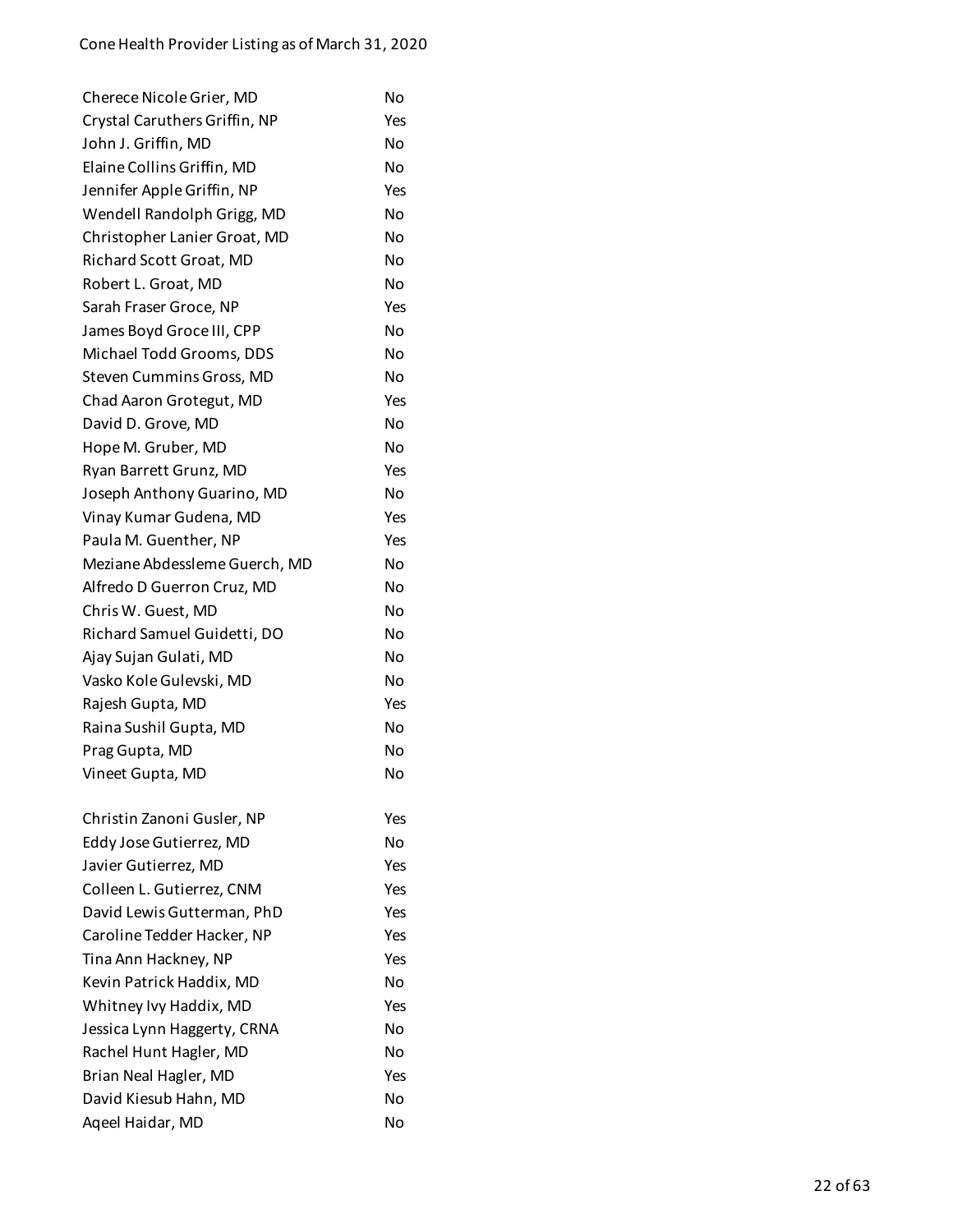| Carroll Fogg Haines, MD             | No  |
|-------------------------------------|-----|
| Mandesia Rochelle Hairston, NP      | No  |
| Wayne Andrew Hale, MD               | No  |
| Carole Ngankeu Hall, DO             | Yes |
| John `Zack` Zachariah Hall, II, M.D | No  |
| Harold Lee Hall, MD                 | No  |
| John H. Hall, Jr., MD               | No  |
| Margaret Sandbank Hall, MD          | Yes |
| Katie Marie Hallahan, MD            | No  |
| Timothy John Halligan, DMD          | No  |
| Stacey Karl Hammer, CPP             | No  |
| Elizabeth Waite Hammond, PA         | No  |
| Janine Denise Hammond, NP           | Yes |
| Kathleen Hollis Hammonds, MD        | Yes |
| Vishwanath Hande, MD                | No  |
| Michael Harvey Handy, MD            | No  |
| Jenny Riddle Hansen, NP             | Yes |
| Sai Praveen Haranath, MD            | No  |
| Blaire Smith Harder, CRNA           | Yes |
| David Wayne Harding, MD             | Yes |
| Laura Ann Harduk, PA                | No  |
| Elsje Harker, MD                    | No  |
| Paul Channing Harkins, MD           | No  |
| Kristen Sessions Harper, PA         | No  |
| Charles Augustus Harper, MD         | Yes |
| Carolyn Loraine Harraway-Smith, MD  | Yes |
| Sallie Nash Harrell, NP             | No  |
| <b>Gregory Stuart Harris, MD</b>    | No  |
| Kimberly Stephenia Harris, NP       | Yes |
| William R. Harris, IV, MD           | No  |
| Kathy M. Harris, NP                 | No  |
| Abigail Leah Harris, PA             | No  |
| Michael David Harris, PA            | Yes |
| Robert Paul Harris, MD              | Yes |
| Stanley Eugene Harrison, MD         | Yes |
| Forrest Steven Harrison, MD         | No  |
| Brian Ray Harrow, MD                | No  |
| Robert James Hartman, MD            | No  |
| Angela Chia-Mei Hartsell, MD        | Yes |
| Carol Ann Hartsog, CNM              | No  |
| Mohan N. Harwani, MD                | No  |
| Masud Shah Hashmi, MD               | No  |
| Kaila Renea Haskins, NP             | No  |
| Dayne Daniel Hassell, III, MD       | No  |
| Jeffrey Charles Hatcher, MD         | Yes |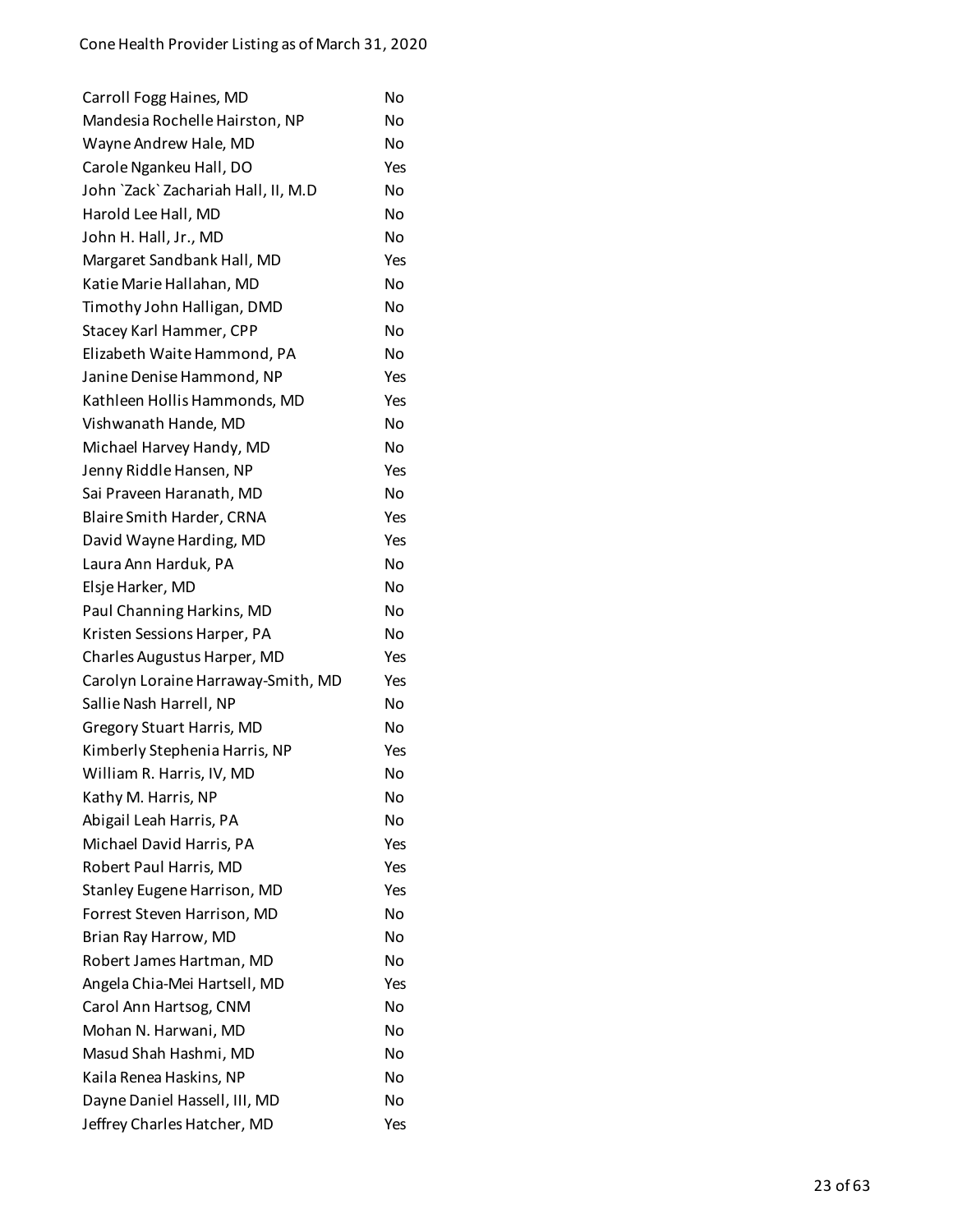| J. Franklin Hatchett Jr., MD        | No        |
|-------------------------------------|-----------|
| Julie Christine Haviland, MD        | <b>No</b> |
| Margaret Abigail Haviland, CNM      | No        |
| Angela Dawn Hawkes, MD              | No        |
| Edward Lee Hawkins, MD              | Yes       |
| Joshua Benton Hawkins, CRNA         | Yes       |
| Dana M Haydel, MD                   | No        |
| John Charles Hayes, MD              | No        |
| Christine Todd Hayes, CRNA          | Yes       |
| Vanessa P. Haygood, MD              | No        |
| Lisa Dianne Hazel, CRNA             | Yes       |
| Jun He, MD                          | Yes       |
| Donald Vincent Heck, MD             | No        |
| Kathryn J. Hecker, MD               | No        |
| Jeffrey Todd Hedges, PA             | No        |
| James Fletcher Hedrick, MD          | No        |
| Cassandra Lynn Heilingoetter, PA    | Yes       |
| Robert Phillips Heine, MD           | No        |
| Masoud S. Hejazi, MD                | No        |
| Adam Lee Heller, MD                 | No        |
| Joel H. Heller, MD                  | No        |
| Britni Amber Henderly, PA           | No        |
| Kamal Hanee Henderson, MD           | No        |
| Jeffrey Harris Henderson, MD        | No        |
| Clifford Daniel Hendrickson, MD     | No        |
| Steven Craig Hendrickson, MD        | Yes       |
| Erica Anne Heniser, MD              | No        |
| Thomas F. Henley, MD                | No        |
| Adam Ryan Henn, MD                  | No        |
| William Arthur Hensel, MD           | Yes       |
| Kevin Otey Herman, MD               | No        |
| Ana Paola Hernandez, PA             | No        |
| Estela Yolanda Hernandez Acosta, MD | Yes       |
| Alexia Marie Hernandez-Soria, MD    | No        |
| Benjamin Wright Herrick, MD         | Yes       |
| Naishai Renee Herrin, MD            | Yes       |
| Leslie F Herring, NP                | No        |
| Xaver F. Hertle, MD                 | No        |
| Donald E. Hertweck, MD              | N٥        |
| Robyn Michelle Hess, PA             | No        |
| John David Hewitt, MD               | No        |
| William Henry Hickling, MD          | Yes       |
| Samantha Blake Hicks, NP            | Yes       |
| Roselyn M. Hicks, MD                | No        |
| Faramarz Fred Hidaji, MD            | Yes       |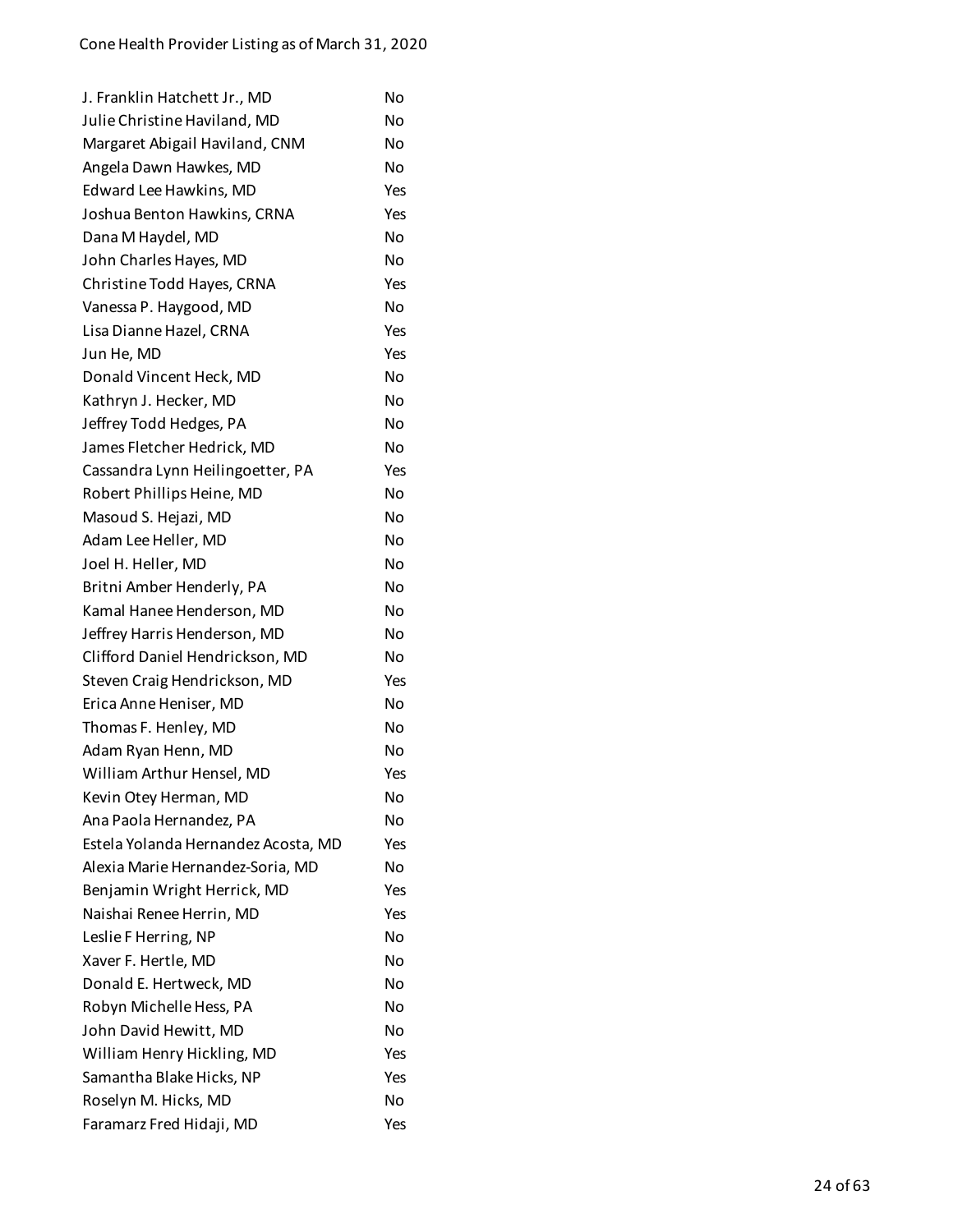| Vetta B Higgs, MD               | Yes       |
|---------------------------------|-----------|
| Ali Atef Hijazi, MD             | Yes       |
| Rolandas LeMarc Hill, DDS       | No        |
| Gerald Kenneth Hill, MD         | No        |
| Robert Alan Hillard, MD         | <b>No</b> |
| Michael J. Hilts, MD            | Yes       |
| Kenneth Chandler Hilty, MD      | Yes       |
| Reina Maeda Hisada, MD          | Yes       |
| Thane Curtis Hisaw, DMD         | No        |
| Sarah Anne Hlavacek, PA         | No        |
| Thuy B Hoang, CRNA              | No        |
| Daniel Ralph Hobbs, DDS         | No        |
| Phillip Micheal Hobbs, MD       | No        |
| Fran Evelle Hobson, NP          | <b>No</b> |
| James Hochrein, MD              | Yes       |
| Joseph Edward Hodgkiss, MD      | No        |
| Adam Spencer Hodierne, MD       | No        |
| Paul William Hoffman, NP        | Yes       |
| Timothy Michael Hoffman, MD     | No        |
| Erik Christian Hoffman, DO      | Yes       |
| Holli Ann Hoffman, CRNA         | No        |
| Heather Donovan Hogan, CNM      | Yes       |
| Howard Holderness, Jr., MD      | No        |
| Richard Mark Holland, MD        | No        |
| Edward M. Hollander, MD         | No        |
| LaChina Moore Hollis, NP        | Yes       |
| Kevin DeShaun Hollis, MD        | No        |
| Jason Paul Holmes, CRNA         | No        |
| Elizabeth Holoman, NP           | No        |
| Harriett Twiggs Holt, NP        | No        |
| Ariel Leffew Holtzman, CRNA     | Yes       |
| Scott Lewis Holwerda, MD        | Yes       |
| Sean Bradford Hommel, DO        | No        |
| Anand Hongalgi, MD              | Yes       |
| James Benjamin Hooker, MD       | No        |
| James P. Hooten, Jr., MD        | No        |
| Kim Gloria Shavel Hoover, MD    | Yes       |
| David Hershey Hopper, MD        | Yes       |
| William Falcon Hopper, MD       | Yes       |
| Courtney Fay Horton, MD         | No        |
| Michelle Antoinette Horvath, MD | No        |
| Ewald Horwath, MD               | No        |
| Arthur Aresh Hoss, MD           | No        |
| Stephen Andrew Houser, MD       | No        |
| Frank M. Houston, MD            | No        |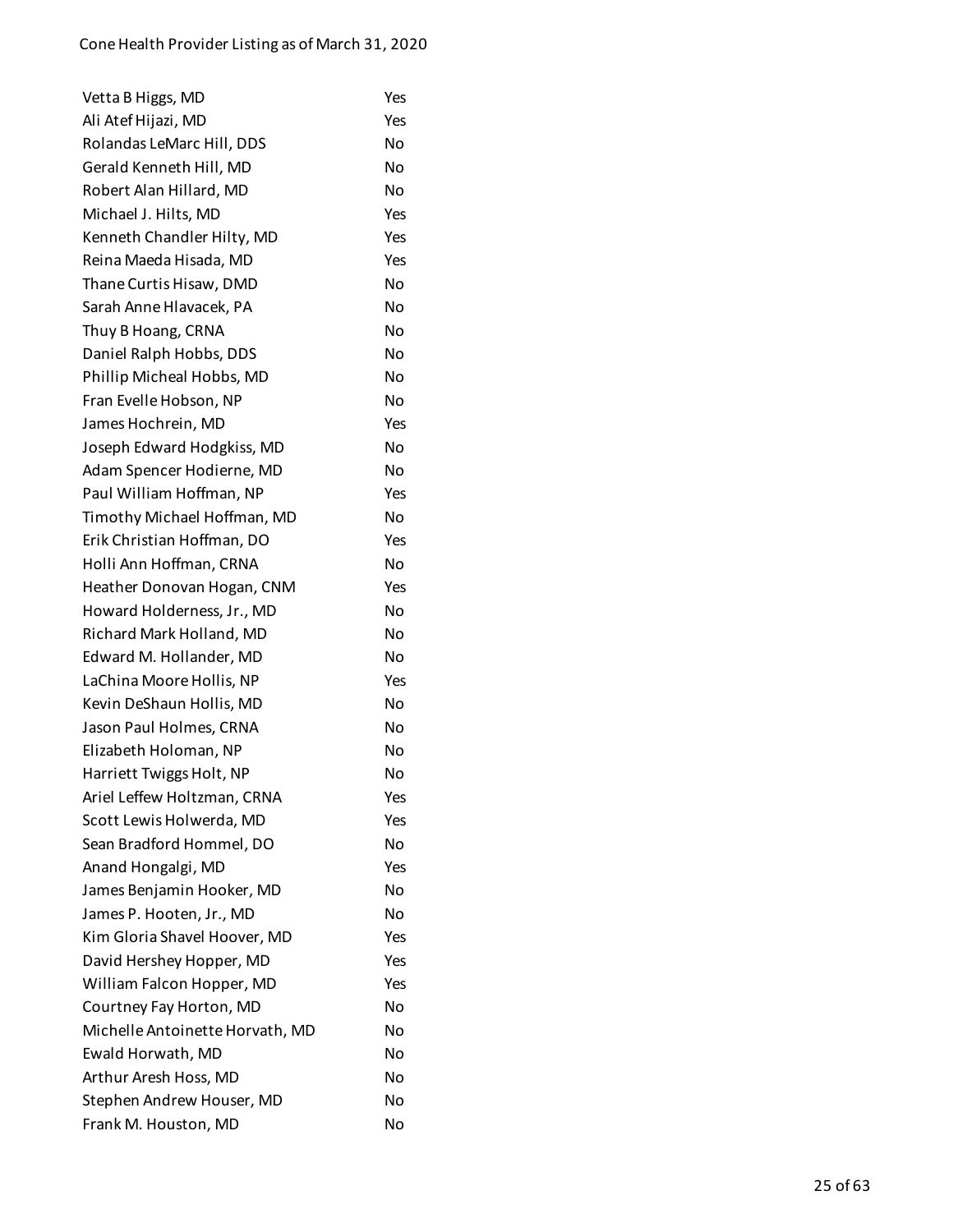| Lucius A Howell, MD           | No        |
|-------------------------------|-----------|
| Scott T Howell, MD            | No        |
| Justin Brock Howerter, DO     | Yes       |
| Kathryn Elizabeth Howze, MD   | No        |
| Benjamin T. Hoxworth, MD      | No        |
| Jeffrey T. Hu, MD             | <b>No</b> |
| Xiufen Huang, CRNA            | No        |
| Kyle James Hubler, DO         | Yes       |
| Shane Robert Hudnall, MD      | Yes       |
| Amy Rebecca Hueske, CRNA      | No        |
| Alexis Hugelmeyer, DO         | Yes       |
| Diana Johnson Huggins, CRNA   | Yes       |
| Nashawn A Hughes, CRNA        | No        |
| Brenna Lynne Hughes, MD       | Yes       |
| Jonathan L Hulkower, MD       | No        |
| Ilona S. Humes, MD            | Nο        |
| Kelly Brianne Humes, PA       | No        |
| Holly Lain Humphrey, MD       | Yes       |
| Benjamin Stuart Huneycutt, MD | No        |
| Patrick D. Hung, MD           | No        |
| Tina Hunsucker, NP            | No        |
| Mary Ruth Hunt, MD            | <b>No</b> |
| Kerry Edmund Hunt, MD         | No        |
| Stephen Oscar Hunter, MD      | Yes       |
| Teresa Thompson Hurst, PA     | Yes       |
| Karrar Husain, MD             | <b>No</b> |
| Shamika Bryant Huskey, NP     | No        |
| Lori Page Hvozdovic, PA       | No        |
| Max Todd Hyatt, DPM           | Yes       |
| Mark E. Hyman, DDS            | No        |
| Sarah Elizabeth Iannucci, DO  | No        |
| Peace Nnenna Ibekwe, MD       | No        |
| Bradley Len Icard, DO         | Yes       |
| Robert James Idacavage, CRNA  | Yes       |
| Julie L. Idol, PA             | No        |
| Michael Anthony Ignelzi, DDS  | No        |
| Mir Mohamed Ikramullah, MD    | Yes       |
| Aileen Garcia Ingal, MD       | No        |
| Laura Ray Ingold, NP          | Yes       |
| Haywood M. Ingram, MD         | No        |
| Amy Fulk Inman, CRNA          | No        |
| Susan C. Ireton, PA           | No        |
| Ukegbu Ben Iroha, CRNA        | No        |
| Cameron Greer Isaacs, MD      | No        |
| Arin Lynn Isenstein, MD       | No        |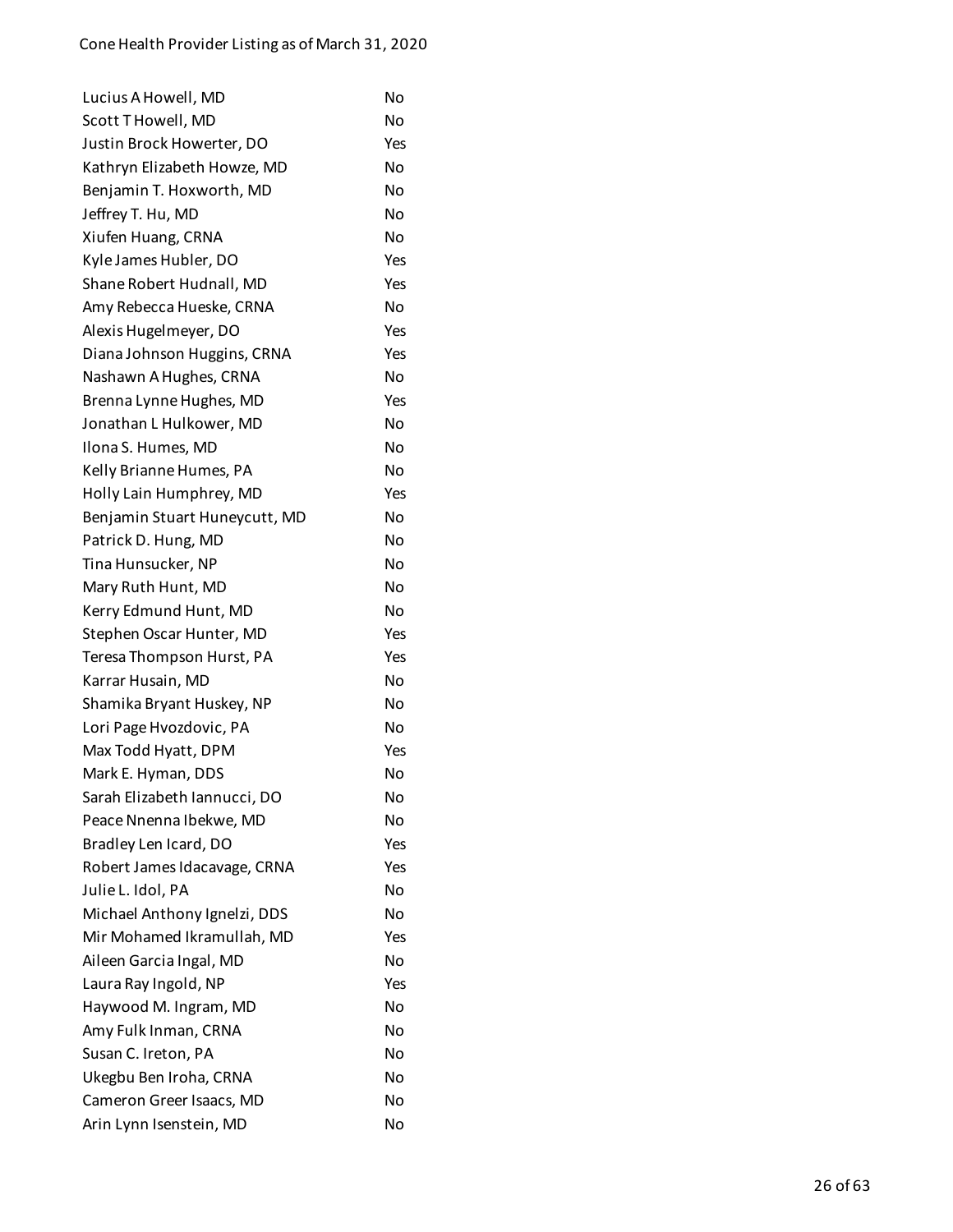| Sona J Isharani, DDS              | No  |
|-----------------------------------|-----|
| Ahmad Ismail, MD                  | Yes |
| Courtney Blackwell Isom, CPP      | No  |
| Sunil Ramakrishnan Iyer, MD       | No  |
| Vincent Amaechi Izediuno, MD      | Yes |
| Harold N. Jacklin, MD             | No  |
| Freeman Randolph Jackson, MD      | No  |
| Eleanor `Carswell` C. Jackson, MD | Nο  |
| Kyle Edward Jackson, MD           | No  |
| Stephen Daniel Jackson, MD        | Yes |
| Lisa Anne Jackson-Moore, MD       | No  |
| George Mack Jacob, MD             | No  |
| Daniel Patrick Jacobs, MD         | Yes |
| Robert Lewis Jacobson, MD         | Yes |
| Tomasita R. Jacubowitz, NP        | No  |
| Sam Jacubowitz, MD                | No  |
| Adam Robert Jaffe, DO             | Yes |
| N'Tuma M. Jah, DPM                | No  |
| Kunoor Jain-Spangler, MD          | No  |
| Mark Joseph James, MD             | No  |
| YoRonda Arteciah James, CPP       | No  |
| Karen James, CRNA                 | No  |
| Andra Hohler James, MD            | Yes |
| Karen Elizabeth Janke, NP         | No  |
| Larry Stewart Janoff, DO          | No  |
| Peter J. Jarosak, MD              | No  |
| Jennifer A Jarosz, MD             | No  |
| Beckie Marie Jarrett, CRNA        | No  |
| Joshua Ryan Jarvela, CRNA         | Yes |
| Mohammad Iqbal Javaid, MD         | No  |
| Michael Jennings Jeffery, PA      | Yes |
| Chelle Stinson Jeffery, PA        | No  |
| Olugbemiga Ebenezer Jegede, MD    | Yes |
| Jeffrey D. Jenkins, MD            | No  |
| Mark Alan Jenkins, MD             | Yes |
| John Edward Jenkins, MD           | Yes |
| Glenn Earl Jennings, MD           | Yes |
| Willard D. Jennings, PA           | No  |
| Scott M. Jensen, DMD              | No  |
| Seong-Joo Jeong, MD               | Yes |
| Jill Evelyn Jertson, MD           | Yes |
| Ashley Bashioum Jessup, MD        | Yes |
| Tamison Jewett, MD                | No  |
| Fudan Jiang, CRNA                 | Yes |
| James William John, MD            | Yes |
|                                   |     |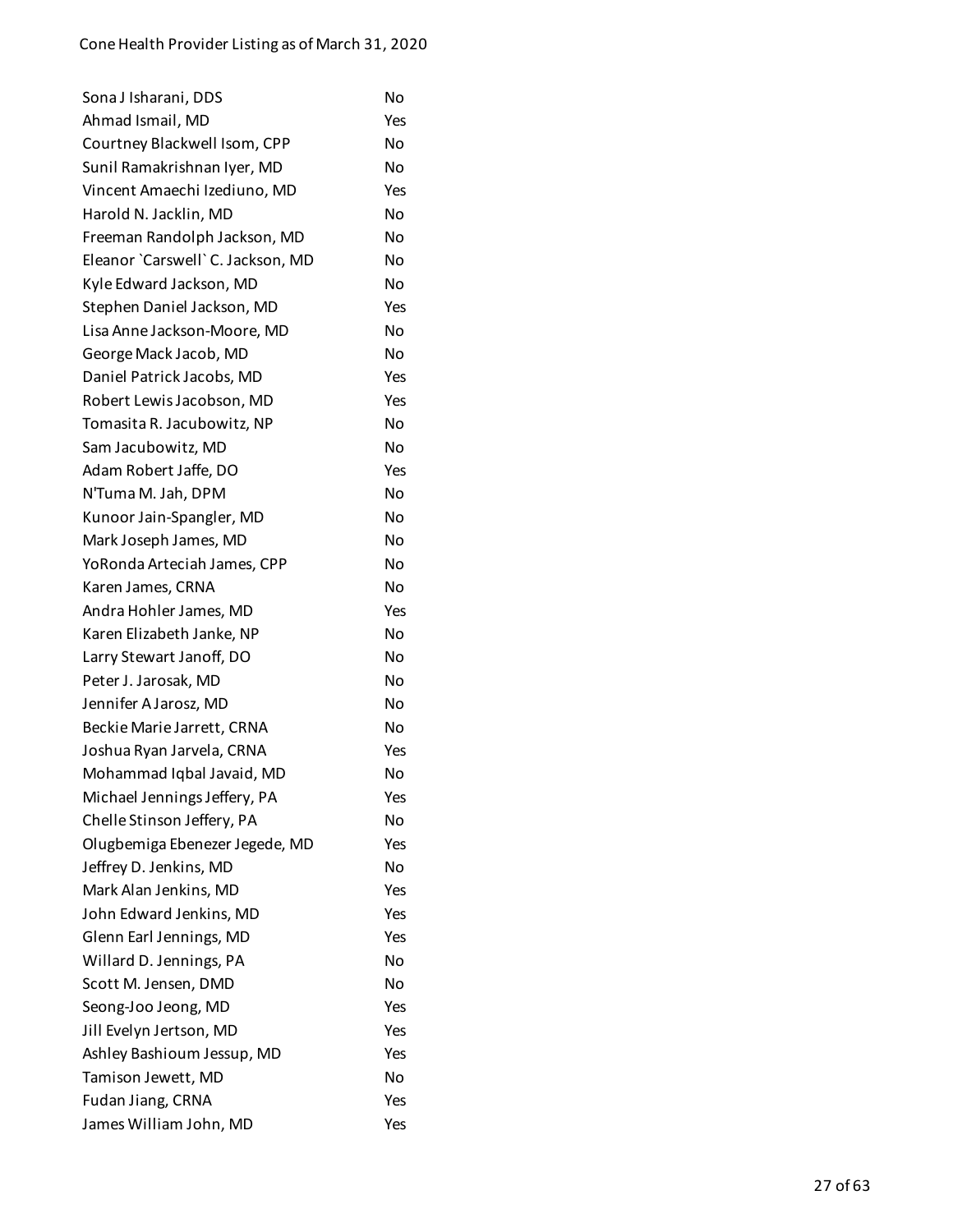| Deborah Beverly Johnson, MD     | Yes |
|---------------------------------|-----|
| Carrie Elizabeth Johnson, MD    | No  |
| Quan Terrelle Johnson, MD       | Yes |
| Clanford Lyonel Johnson, MD     | Yes |
| Martin K. Johnson, III, MD      | No  |
| Sarah Rebecca Johnson, NP       | Yes |
| Megan Payseur Johnson, DO       | Yes |
| Michelle C Johnson, PA          | No  |
| Endia Johnson-Pitts, MD         | Yes |
| Santa Joan Johnston, MD         | Yes |
| Thomas Pace Johnston, MD        | No  |
| John D. Johnston, MD            | No  |
| Erika B Johnston-MacAnanny, MD  | No  |
| Jerry Dale Joines, MD           | No  |
| Elaine Celeste Jones, MD        | No  |
| Drew A. Jones, MD               | No  |
| David Scott Jones, MD           | No  |
| Thomas Lanier Jones, MD         | Yes |
| Daniel B. Jones, MD             | No  |
| Rachel Catherine Jones, CRNA    | Yes |
| Kandice Leigh Jones, NP         | No  |
| Heath Michael Jones, MD         | No  |
| Maurice DeValya Jones, PA       | No  |
| Deanna Craven Jones, MD         | Yes |
| Caron W Jones, CNM              | No  |
| Janardhana Rao Jonnalagadda, MD | Yes |
| Katherine Ann Jordan, MD        | No  |
| Ikeshia Chellee Jordan, NP      | No  |
| Amy Y Jordan, MD                | No  |
| Mark Saunders Jordan, MD        | No  |
| Sarah Turner Jordan, MD         | No  |
| Peter Manning Jordan, MD        | Yes |
| Betty Gelvez Jordan, MD         | Yes |
| David A Jordan, MD              | No  |
| Preetha Joseph, MD              | Yes |
| Anand Maheshkumar Joshi, MD     | Yes |
| David Coker Joslin, MD          | No  |
| Paul Simon Jowell, MD           | Yes |
| Saju Daniel Joy, MD             | Yes |
| Shawn Carl Joy, PA              | No  |
| Joseph Anthony Joyce, CRNA      | No  |
| Benny Levander Joyner, MD       | Yes |
| Mary Jennette Judd, MD          | No  |
| Benjamin Joseph Judd, MD        | No  |
| Paul H. Juengel, MD             | No  |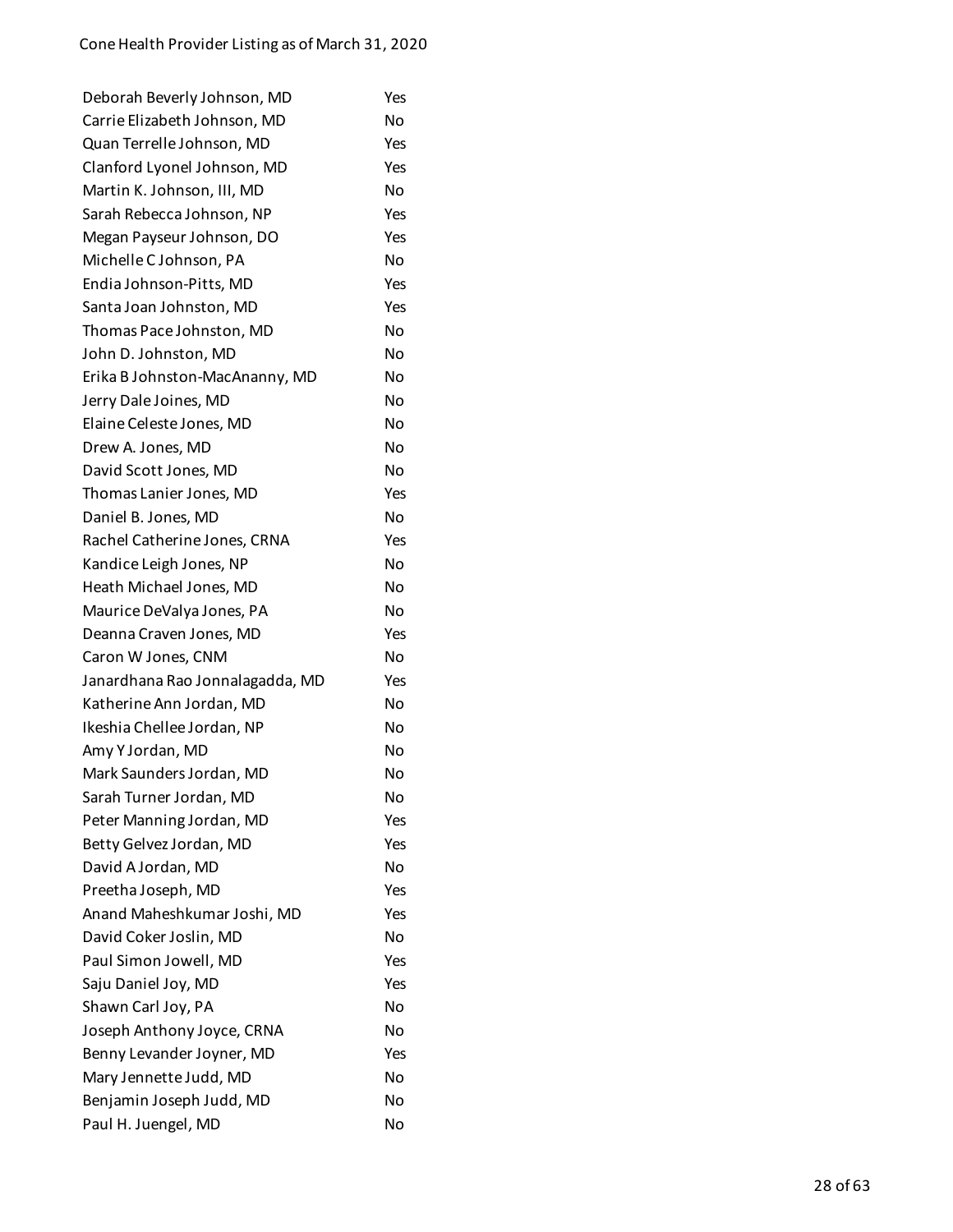| Denise B Justis, CRNA               | No        |
|-------------------------------------|-----------|
| Ramesh K C, MD                      | Yes       |
| Angela Marie Kabbe, NP              | No        |
| Ajay S. Kadakia, MD                 | No        |
| Alexandria Ukleja Kadolph, MD       | Yes       |
| Arshad Nayamvittil Kakrakandy, MD   | Yes       |
| Suman Arul Kalanithi, MD            | <b>No</b> |
| Gautam Kale, MD                     | Yes       |
| Birhane Gebreyesus Kaleab, MD       | No        |
| Radhika Kalisetti, MD               | No        |
| William Stanford Kallam, DDS        | No        |
| Adham Samy Kamal Elsayed Elokda, MD | No        |
| Sunil Gurudas Kamat, MD             | No        |
| Sameer Shantaram Kamath, MD         | Yes       |
| Neelima Kamineni, MD                | Yes       |
| Michelle Elizabeth Kane, PsyD       | Yes       |
| Arun Kannappan, MD                  | No        |
| Richard D. Kaplan, MD               | No        |
| David Mann Kaplan, MD               | No        |
| Robert D. Kaplan, MD                | No        |
| Michael David Kappelman, MD         | No        |
| Aarti Kamal Kapur, MD               | Yes       |
| Philip Jerome Karam, MD             | No        |
| Kenneth S. Karb, MD                 | No        |
| Andrew Robert Karenz, MD            | No        |
| Walidah Naimah Karim, CNM           | Yes       |
| Arya Karki, MD                      | No        |
| Evelina Georgieva Kartsimaris, MD   | Yes       |
| Kurian David Kasa, MD               | Yes       |
| Nilesh Digvijay Kashikar, MD        | No        |
| Lee Kasik, MD                       | No        |
| Alexander S Katcheves, MD           | No        |
| Sreedhar Katragadda, MD             | Yes       |
| Jeffrey David Katz, MD              | Yes       |
| Roy Charles Katzin, MD              | No        |
| Rupinder Kaur, MD                   | No        |
| Alison Scott Kavanaugh, MD          | No        |
| Rita M Kawatu, MD                   | No        |
| Murtaza Kazmi, MD                   | No        |
| William Alden Keates, MD            | No        |
| Kevin A. Keating, DDS               | No        |
| Valerie Ariel Keck, NP              | No        |
| John Wayne Keeling, MD              | Yes       |
| Jeremiah David Keene, NP            | Yes       |
| Dennis Scott Keeton, CRNA           | Yes       |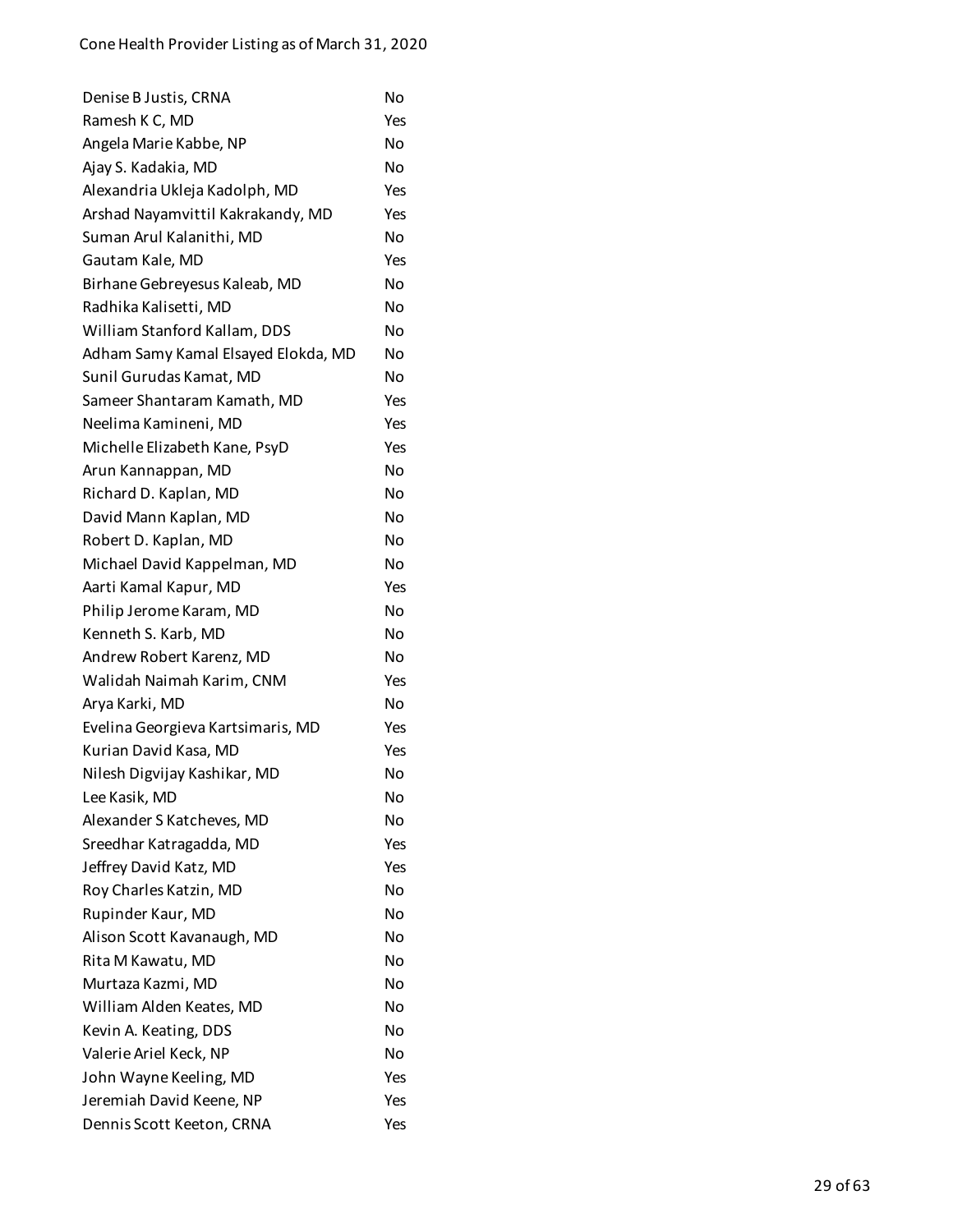| Thomas Steve Kefalas, PA             | Yes            |
|--------------------------------------|----------------|
| Rebecca Elizabeth Keiffer, MD        | No             |
| Claire Ann Kelleher, MD              | No             |
| Ashton Haynes Kelley, NP             | No             |
| Michelle McCleaf Kelly, CRNA         | Yes            |
| Brittney Marie Kelly, PA             | No             |
| Melissa Dawn Kelly, NP               | No             |
| Thomas Andrew Kelly, MD              | Yes            |
| Myra Darr Kelly, CRNA                | Yes            |
| Lonnie M. Kendall, NP                | N <sub>0</sub> |
| Caitlyn Samantha Kendrick, PA        | No             |
| Rebecca S. Kennedy, MD               | No             |
| Colleen Maria Kennedy-Smith, NP      | Yes            |
| William Kay Kephart, MD              | <b>No</b>      |
| George W. Kernodle, Jr., MD          | No             |
| Harold B. Kernodle, MD               | No             |
| Jeffrey S. Kerr, MD                  | No             |
| Evelyn Myers Key, NP                 | Yes            |
| Kristopher Logan Key, CRNA           | Yes            |
| Kalsoom K. Khan, MD                  | No             |
| Saadat Ali Khan, MD                  | Yes            |
| Raza Khan, MD                        | <b>No</b>      |
| Shaukat A. Khan, MD                  | No             |
| Neelam Salahuddin Khan, MD           | No             |
| Hina Khatri, PA                      | No             |
| Steven Wayne Khoo, MD                | <b>No</b>      |
| Brendan John Kiel, MD                | No             |
| Margaret Jackson Kihlstrom, MD       | Yes            |
| David John Kilduff, CRNA             | No             |
| Caroline Denise Killmon, CRNA        | Yes            |
| George Roosevelt Kilpatrick, Jr., MD | No             |
| Luke Kelly Kilroy, PA                | Yes            |
| Jennifer Jeane Kim, CPP              | No             |
| Yoon Mi Kim, DO                      | Yes            |
| James Youngchull Kim, MD             | Yes            |
| Hannah Ross Kim, DO                  | Yes            |
| Thomas Jihan Kim, MD                 | No             |
| Randall Joel Kimple, MD              | No             |
| James D. Kinard, MD                  | No             |
| Jason Lawrence Kiner, MD             | No             |
| Booker Terry King, MD                | No             |
| Bradley Mark King, MD                | No             |
|                                      |                |
| Crystal Trotter King, NP             | Yes            |
| Thomas E. Kingsley, MD               | No             |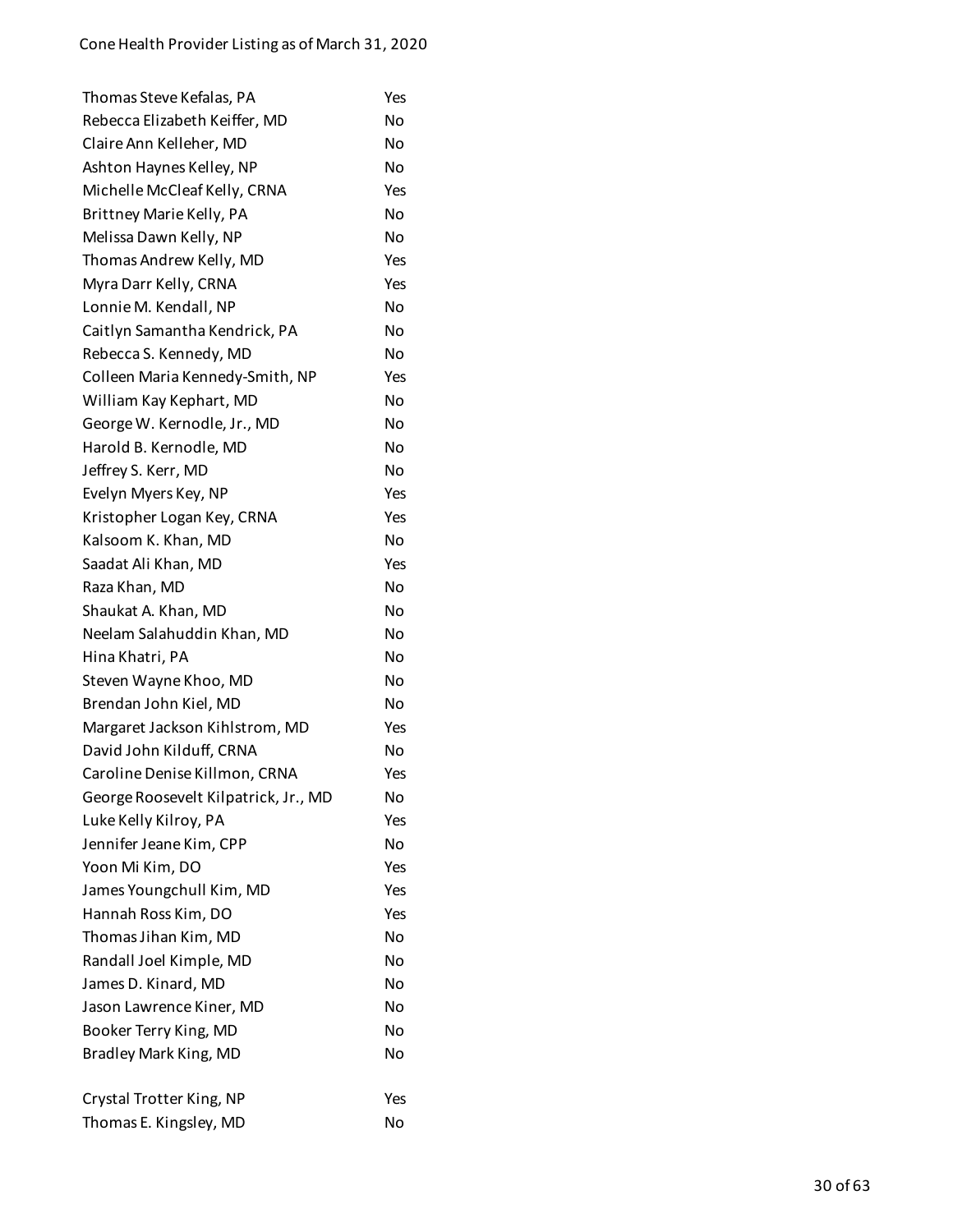| Robert Luke Kinner, MD            | No  |
|-----------------------------------|-----|
| Luke Aaron Kinsinger, MD          | No  |
| Karen Jane Kirby-Graham, NP       | Yes |
| Tatyana Alexeyeuna Kirichenko, PA | No  |
| McNeill Palmer Kirkpatrick, MD    | Yes |
| Andrew Edward Kirsteins, MD       | Yes |
| Joshua Beddingfield Kish, MD      | No  |
| T. Russell Kitchens, MD           | No  |
| Steven Cochran Klein, MD          | Yes |
| Bert Jack Klein, III, MD          | No  |
| Mark Andrew Kleman, DO            | No  |
| Lynn Michelle Klett, NP           | Yes |
| Lawrence David Klima, MD          | Yes |
| Chad A Kloefkorn, MD              | Yes |
| Iva L. Knapp, MD                  | No  |
| Jon R. Knapp, MD                  | No  |
| Eve Applebaum Knapp, MD           | Yes |
| Gisela Knebl-Kohl, MD             | No  |
| Daniel Alexander Knott, MD        | No  |
| Stephen Dana Knowlton, MD         | No  |
| Robert Joseph Knox Jr., DDS       | No  |
| Charles Edward Kober, PA          | Yes |
| Junell Carol Koberlein, MD        | Yes |
| Robert Nicholas Koehler, MD       | No  |
| Geoffrey Cornell Koelling, DMD    | No  |
| Luke C Kohan, MD                  | No  |
| Walter Dennis Kohut, MD           | No  |
| Stephen Walter Kohut, MD          | No  |
| Dibas Koirala, MD                 | No  |
| Sarath Chandra Kolluru, MD        | No  |
| Brahma R Konda, MD                | No  |
| Suresh Aravinth Koneswaran, MD    | Yes |
| Snehalatha Konidena, MD           | No  |
| Kathryn Lorraine Kooistra, CNM    | Yes |
| Joshua Ari Kornbluth, MD          | No  |
| Labkhand K Kossari, MD            | Yes |
| Paul Michael Kostoulakos, DO      | No  |
| Peter Gregory Koval, CPP          | No  |
| Anna Kowalczyk-Kim, MD            | No  |
| Paul Victor Kowalski, MD          | No  |
| David Carl Kowalski, MD           | Yes |
| Bruce J. Kowalski, MD             | No  |
| Eric Jon Kozlow, MD               | Yes |
| Jennifer Thi Wing Krall, MD       | Yes |
| James S. Kramer, MD               | No  |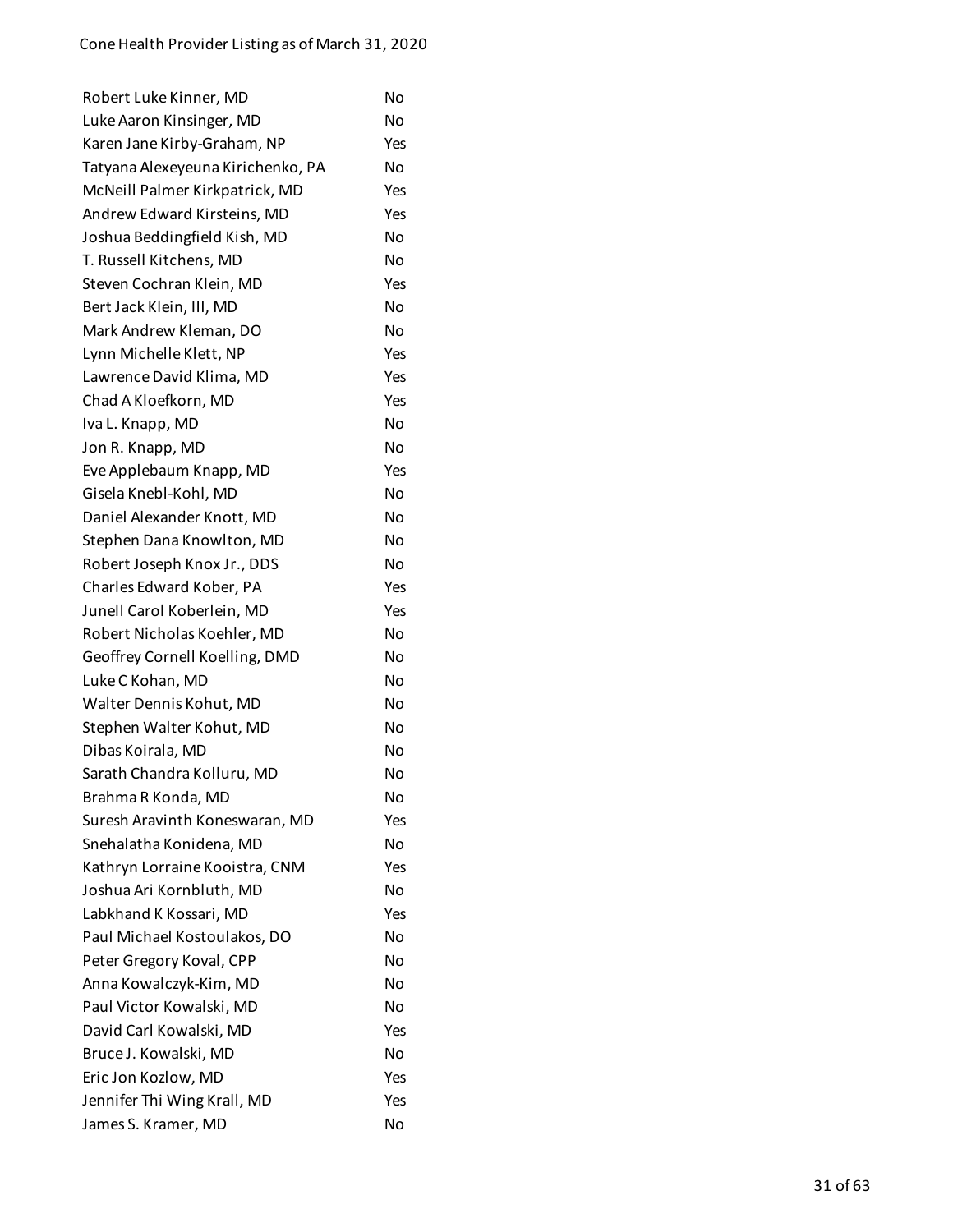| Kevin Leo Krasinski, MD         | No  |
|---------------------------------|-----|
| Robert Jerzy Krasowski, MD      | Yes |
| Eric M. Kraus, MD               | No  |
| William Alfred Kremer, MD       | Yes |
| Sendil Kumar Krishnan, MD       | Yes |
| Gokul Krishnan, MD              | Yes |
| Sriyesh Krishnan, MD            | No  |
| Luke Thomas Krispinsky, MD      | Yes |
| Katherine Allen Krist, NP       | No  |
| Randy O. Kritzer, MD            | No  |
| Krista Meier Kroeger, PA        | Yes |
| Lindsay Anne Kruska, MD         | No  |
| Andrew Joseph Kubinski, DO      | No  |
| Patrick D Kuhlman, MD           | Yes |
| Thomas Howard Kuhn, MD          | No  |
| Ross Jacob Kuhner, MD           | No  |
| Ronald Francis Kulinski, DDS    | Yes |
| Ema Wakuru Kulwa, MD            | No  |
| Navneet Kumar, MD               | Yes |
| Dileep Kumar, MD                | Yes |
| Rajat Kumar, MD                 | No  |
| Archana Kumar, MD               | Yes |
| Ajay Kumar, MD                  | Yes |
| Mukesh Kumar, MD                | No  |
| Renee Antoinette Kuneff, DO     | Yes |
| Cassie Lynn Kuppelweiser, CPP   | No  |
| Harry David Kurtz, PA           | No  |
| Kevin Robert Kuzma, MD          | No  |
| Gary R. Kuzma, MD               | No  |
| Peter Frank Kwiatkowski, MD     | No  |
| Anthony Jun Kwon, MD            | No  |
| David S Kwon, MD                | No  |
| Marina Semenovna Kyazimova, PA  | No  |
| Belinda Kyeiwah Kyere, NP       | Yes |
| Tyrone Alexander Kyle, DO       | No  |
| Melinda Peterson Lada, MD       | Yes |
| Heather Joy Laisure, PA         | No  |
| Christopher Paul Lake, MD       | No  |
| Danielle Brigitte Laliberte, PA | No  |
| John Charles Lalonde, MD        | Yes |
| Gagan Swarup Lama, MD           | Yes |
| Andrew S Lamb, MD               | No  |
| Sally Beth Lambeth, MD          | Yes |
| Geoffrey Todd Lamke, MD         | No  |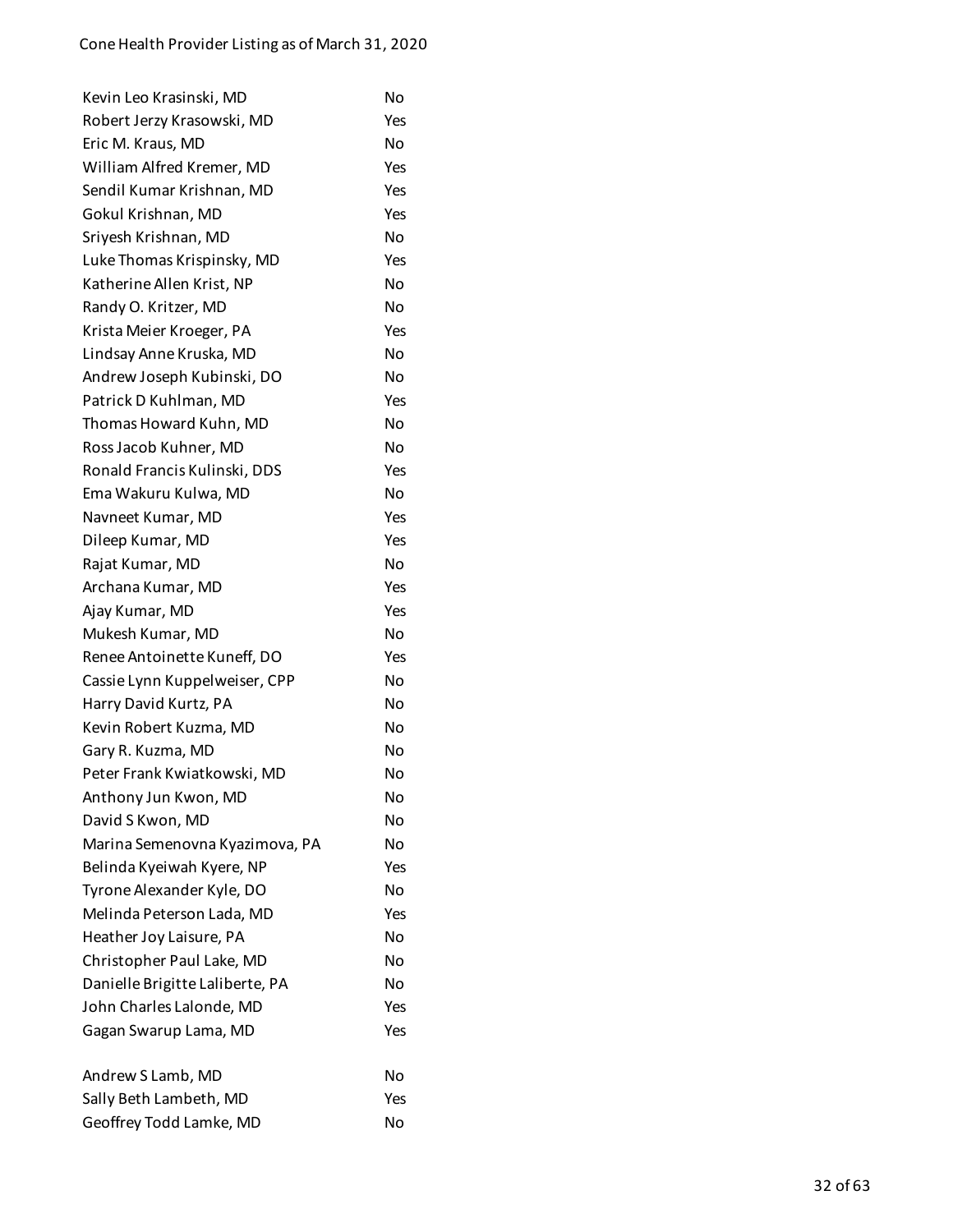| Philip Odartel Lamptey, MD     | Yes |
|--------------------------------|-----|
| William Clay Lancaster, DO     | Yes |
| Joshua P Landau, MD            | No  |
| Andrew Paul Landstrom, MD      | Yes |
| Naomi Lorene Lane, DDS         | No  |
| Zhaoli Lane, MD                | No  |
| Timothy W. Lane, MD            | No  |
| Elizabeth C. Lane, NP          | No  |
| Ronald Buren Laney, Jr., MD    | No  |
| Dawn Tu-Dong Langeland, MD     | No  |
| Mary Carole Walker Larach, NP  | Yes |
| Arlo Clair Lassen, PA          | Yes |
| Bilal Lateef, MD               | Yes |
| Munsoor Naeem Lateef, MD       | No  |
| Vicki L. Latham, CNM           | No  |
| Kurt Lauenstein, MD            | Yes |
| Dennis Michael Laurence, MD    | Yes |
| Dick R. Lavender, MD           | No  |
| Philip Harry Lavine, MD        | No  |
| Marie-Lyne Lavoie, MD          | Yes |
| Alexandra M Law, PA            | No  |
| Jenkins Michelle Lawhorn, CNM  | Yes |
| Rachael Collette Lawler, NP    | No  |
| Thomas E. Lawrence, MD         | No  |
| Erin Bray Lawrence, NP         | Yes |
| Kathryn Marie Lawrence, NP     | Yes |
| Marie (Darlene) Lawson, CNM    | No  |
| James Douglas Lawson, MD       | No  |
| Christopher William Lawyer, PA | No  |
| Rhonda Marie Laxton, CRNA      | No  |
| Lindsey Anne Layden, PA        | Nο  |
| Thao Phuong Le, DO             | No  |
| Kenneth Tyler Leaphart, PA     | No  |
| Edmund Joseph LeBauer, MD      | Nο  |
| Samuel M. LeBauer, MD          | No  |
| Heather Brown Lee, CRNA        | Yes |
| Lisa Ann Leftwich-Kirby, CNM   | Yes |
| Elise Jennifer Leger, MD       | No  |
| Kelly Harris Leggett, MD       | Yes |
| Deborah Leiner, MD             | No  |
| Ureh Nnenna Lekwauwa, MD       | No  |
| Jennifer Lynne Lemmon, PA      | Yes |
| Robert Preston Lentz, MD       | No  |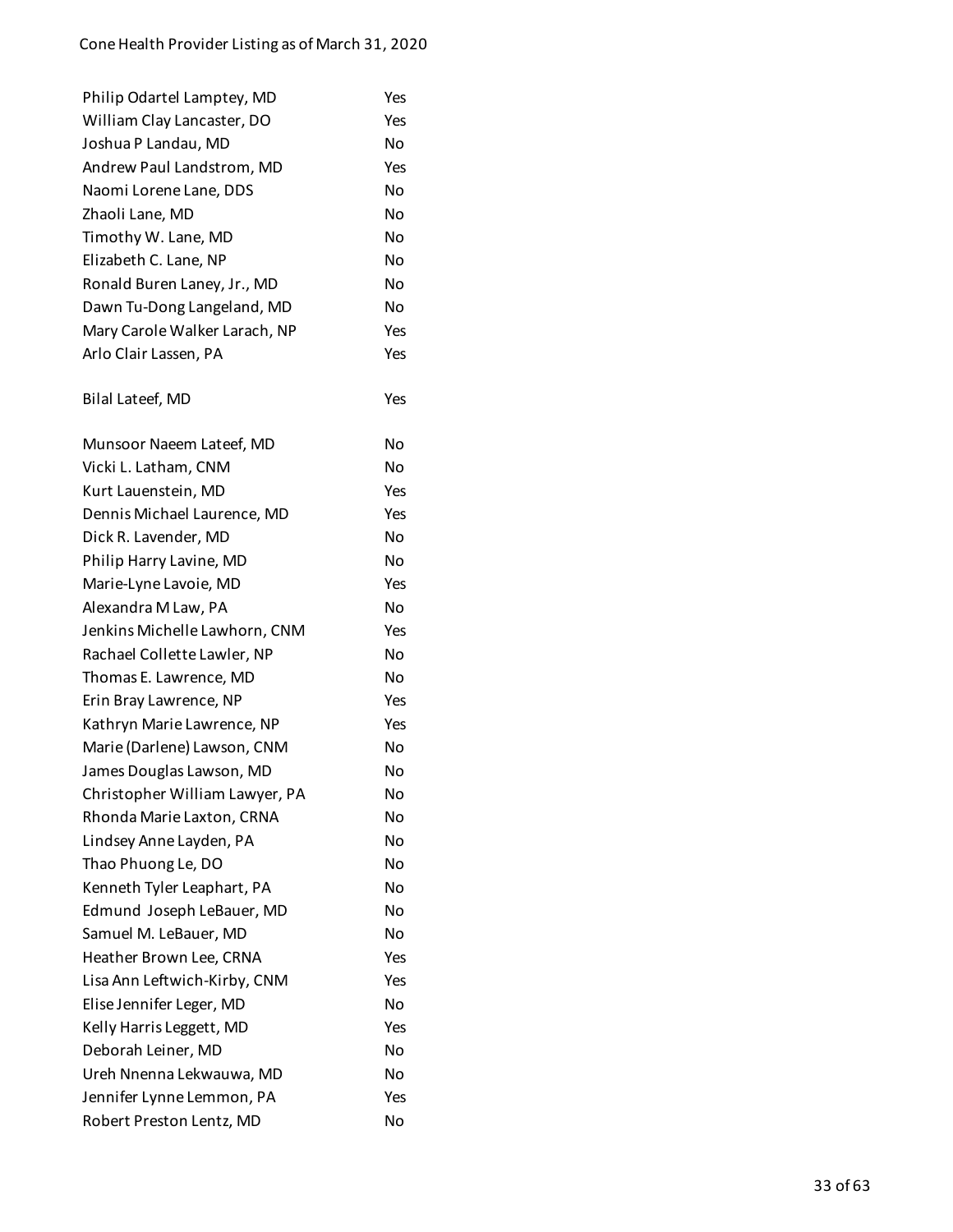| Michele Mullaney Lenze, PA       | Yes       |
|----------------------------------|-----------|
| Deborah Spencer Leonard, CNM     | Yes       |
| Shane Christopher Leonard, CRNA  | No        |
| Daniel Matthew Lercher, MD       | Yes       |
| Valerie Ann Leschber, MD         | Yes       |
| Rachael Ann Lester, MD           | Yes       |
| Peter M. Levitin, MD             | No        |
| Richard Mark Lewis, PhD          | Yes       |
| Randy Thomas Lewis, DDS          | No        |
| DeQuincy Andrew Lewis, MD        | Yes       |
| Leslie Sharp Lewis, PA           | Yes       |
| Tanika Niko Lewis, NP            | Yes       |
| Dante Neisone Lewis, MD          | No        |
| Eliot J. Lewit, MD               | No        |
| Na Li, MD                        | Yes       |
| Steven Nathan Lichtman, MD       | No        |
| Walter D. Liebkemann, MD         | No        |
| Wei-Chen Lin, MD                 | No        |
| James W Lin, MD                  | No        |
| Eric Crandall Lindzen, MD        | Yes       |
| Susan Perry Lineberry, NP        | No        |
| Margaret Lee Linka, CRNA         | Yes       |
| Olivia Reid Linthavong, MD       | No        |
| Kanhka Linthavong, MD            | No        |
| Bruce David Lipsius, MD          | No        |
| Rachel Morgan Little, MD         | No        |
| Edgar W. Little, MD              | No        |
| Kevin L. Little, MD              | No        |
| Alfred B. Little, MD             | No        |
| Bing Liu, MD                     | No        |
| Dana Duo Liu, MD                 | No        |
| Lennis Pearcy Livesay, MD        | No        |
| Elizabeth Gresham Livingston, MD | Yes       |
| Daniel Lo Verde, DO              | No        |
| Randi Lane Lockamy, NP           | Yes       |
| Darryl Locklear, II, DDS         | No        |
| Robert Peter Lockwood, MD        | <b>No</b> |
| Benjamin P Logan, CRNA           | No        |
| Charles W. Lomax, MD             | No        |
| Laura L Lomax, MD                | No        |
| Christiane H London, NP          | <b>No</b> |
| Joshua Gray Long, MD             | No        |
| Melissa G Long, NP               | No        |
| Aaron Isaac Loochtan, DO         | No        |
| Frederick B. Lopp, DDS           | No        |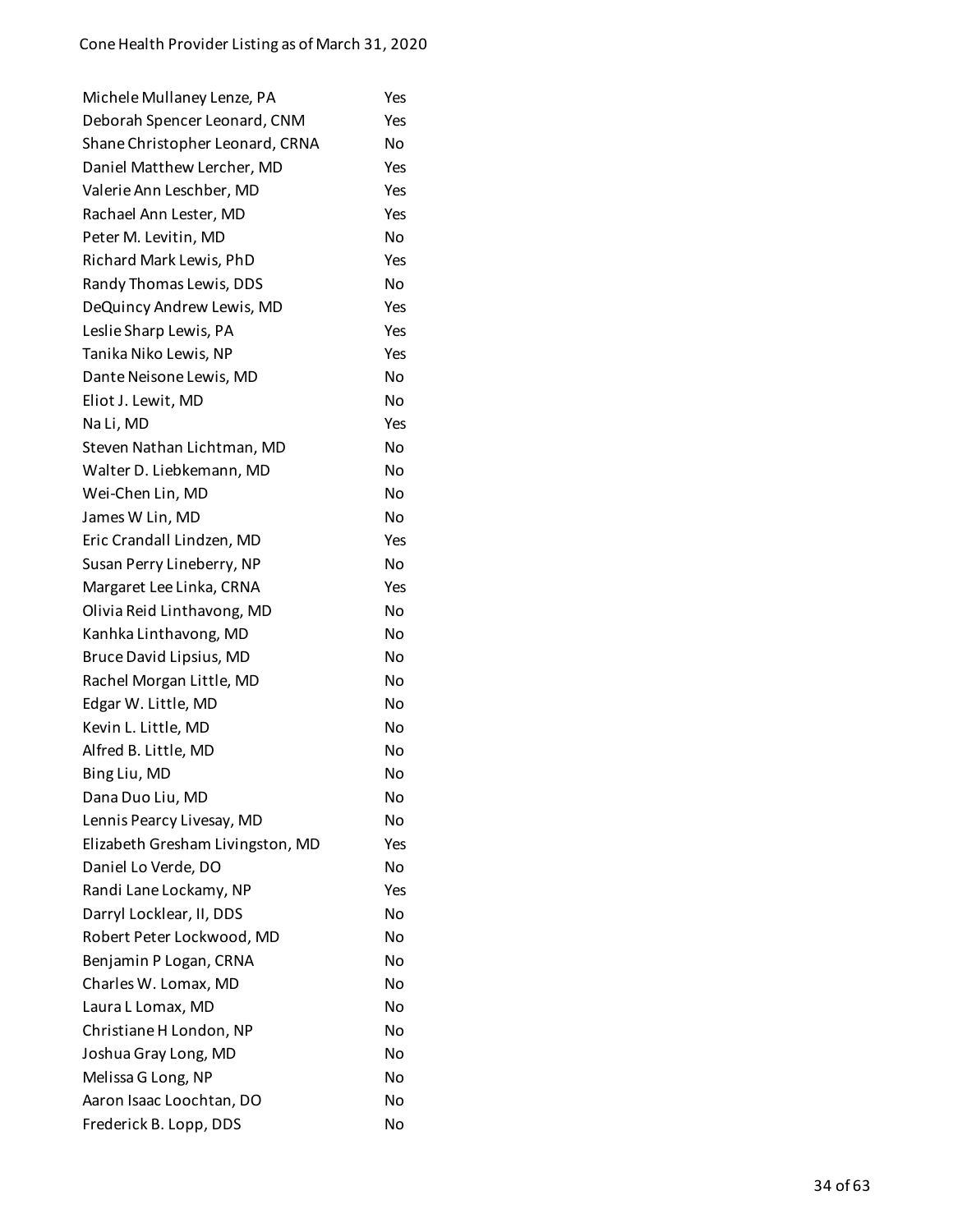| Jamison Yvonne Lord, NP            | Yes |
|------------------------------------|-----|
| Zak A Loring, MD                   | Yes |
| Alexandra Marie Louk, PA           | No  |
| Pamela Sujatha Love, PA            | Yes |
| James M. Love, MD                  | No  |
| Hal Justin Lowder, CRNA            | Yes |
| Melissa V. Lowe, MD                | No  |
| David C. Lowe, MD                  | No  |
| Angela Sandelin Lowenstern, MD     | Yes |
| Yvonne Renee Lowne Chase, DO       | Yes |
| Stephen D. Lucey, MD               | No  |
| Stanley Garken Lue, MD             | No  |
| Irving Amilcar Lugo-Santiago, MD   | No  |
| Mark Leroy Lukens, MD              | Nο  |
| William Stephen Luking, MD         | Yes |
| Scott Alfred Luking, MD            | Yes |
| Joana Lule, PA                     | No  |
| Albert L. Lundquist, PA            | No  |
| Frederick A. Lupton, III, MD       | No  |
| Edward Lurey, PhD                  | No  |
| Neil David Lutins, DDS             | No  |
| Charles Ellsworth Lyles, Jr, PA    | No  |
| Graham Warner Lyles, MD            | No  |
| Mary Alice Lynch, NP               | No  |
| Martha Linker Mabe, MD             | No  |
| David Odell Mabe, NP               | No  |
| Scott Avard MacDiarmid, MD         | Yes |
| Brian Patrick Mack, NP             | Yes |
| Genevieve Danese Mack, NP          | No  |
| Heather Thompson Mackey, NP        | No  |
| Stephen Barry Mackler, DDS         | No  |
| Courteney Lyn MacKuen, MD          | No  |
| Josephine Hana Macmang, CRNA       | No  |
| Michael Marzoni Maczis, PA         | No  |
| Murthy Venkata Madduri, MD         | No  |
| Carlos Emilio Madera Manzueta, MD  | Yes |
| Marc E. Magod, MD                  | No  |
| <b>Gustav Charles Magrinat, MD</b> | Yes |
| Kasie Horrell Mahan, NP            | Yes |
| Colleen Mahar, PA                  | No  |
| Rebecca Dobson Mahony, CRNA        | Yes |
| Angela Maria Maier, MD             | No  |
| Debabrata Maji, MD                 | No  |
| Hashir Majid, MD                   | No  |
| Mary Hanna Makhlouf, DMD           | No  |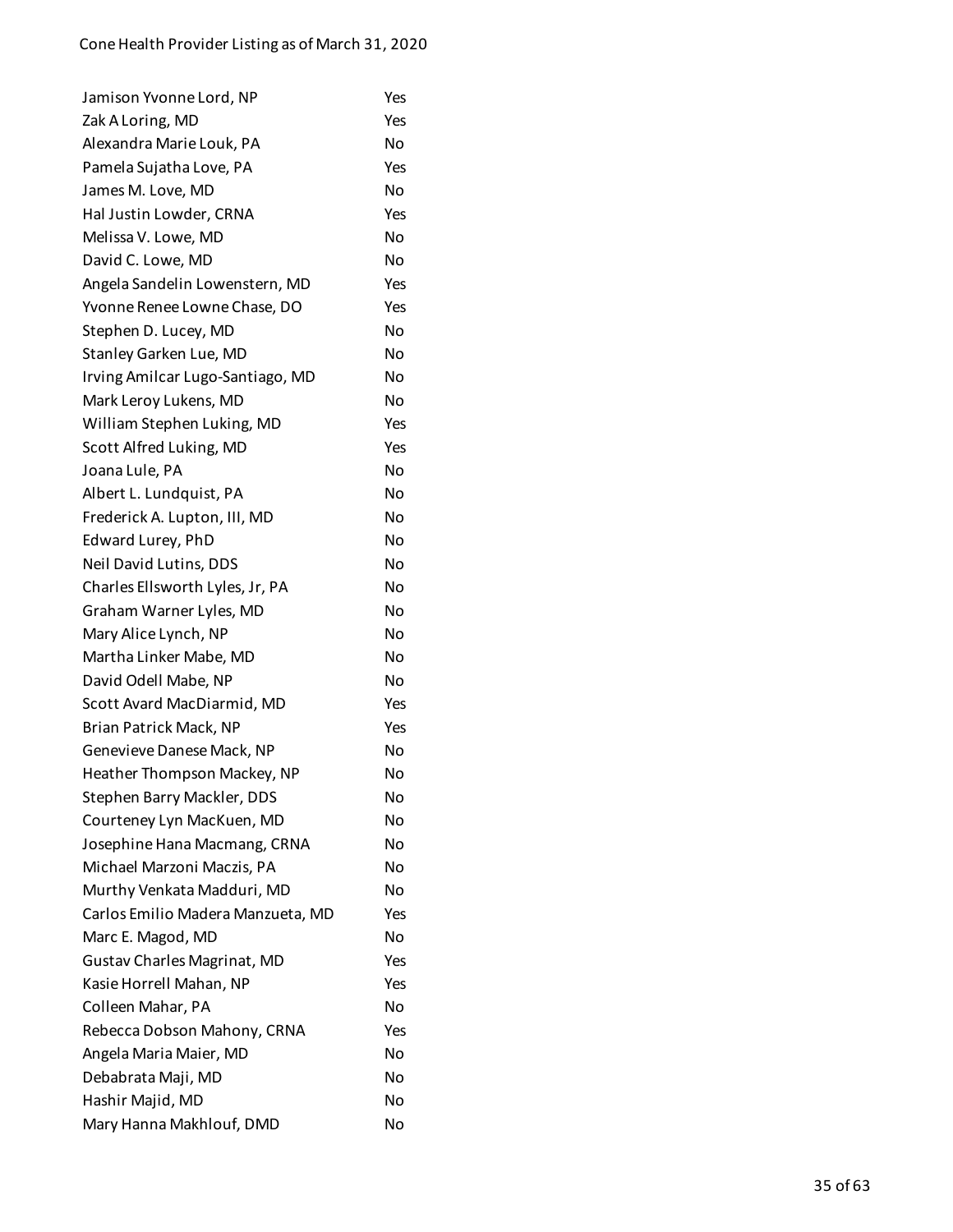| Ahmar Malik, MD                  | No  |
|----------------------------------|-----|
| Paul F Malinda, MD               | No  |
| Nataliya Hristova Malinova, CRNA | Yes |
| Aditya Mandawat, MD              | Yes |
| Carrie Bruno Maness, CRNA        | Yes |
| Jyothi Mann, MD                  | No  |
| Benjamin Lowell Mann, PAC        | No  |
| Praveen Mannam, MD               | Yes |
| Matthew A. Manning, MD           | No  |
| James `Sloan` Manning, MD        | No  |
| Julia Sodeman Manny, MD          | No  |
| Theodore Bergen Manny, Jr., MD   | Yes |
| Theodore Bergen Manny, Sr, MD    | No  |
| Eric A. Mansell, MD              | No  |
| Gabriel Mansouraty, Jr, MD       | Yes |
| Jan Awadalla Mansy, MD           | No  |
| Amanda Jo Marcellino, MD         | No  |
| Nicholas Darrow Marchase, MD     | Nο  |
| Rose Corinne Marcus, MD          | No  |
| David Marion, CRNA               | No  |
| Bernard A. Marshall, MD          | No  |
| Beth Margaret Marshall, CRNA     | Yes |
| Henry Calvin Martensen, PA       | No  |
| Stephanie Falk Martin, MD        | Yes |
| Matthew B. Martin, MD            | No  |
| Jerry Clinton Martin, MD         | No  |
| Heather Lynette Martin, PA       | No  |
| John Francis Martinelli, CRNA    | Yes |
| Matthew Antone Maslonka, MD      | Yes |
| Megan Marie Mason, NP            | Yes |
| Javed Masoud, MD                 | Yes |
| James Terrill Massagee, MD       | No  |
| David Barnett Massey, MD         | Yes |
| Muhammad Waqas Masud, MD         | No  |
| Anupama Matcha, MD               | Yes |
| Jacob M Mathew, MD               | Yes |
| Elizabeth G Mathews, MD          | Yes |
| Christopher Wayne Mattern, MD    | No  |
| Kacie Sue-Ellen Matthews, PA     | No  |
| Cody Elias Matthews, DO          | Yes |
| Catherine Ann Matthews, MD       | No  |
| Michelle Allyson Matthews, MD    | No  |
| John D. Matthews, MD             | Yes |
| Michael T. Mattingly, MD         | No  |
| Sheila Maria Maurer, MD          | Yes |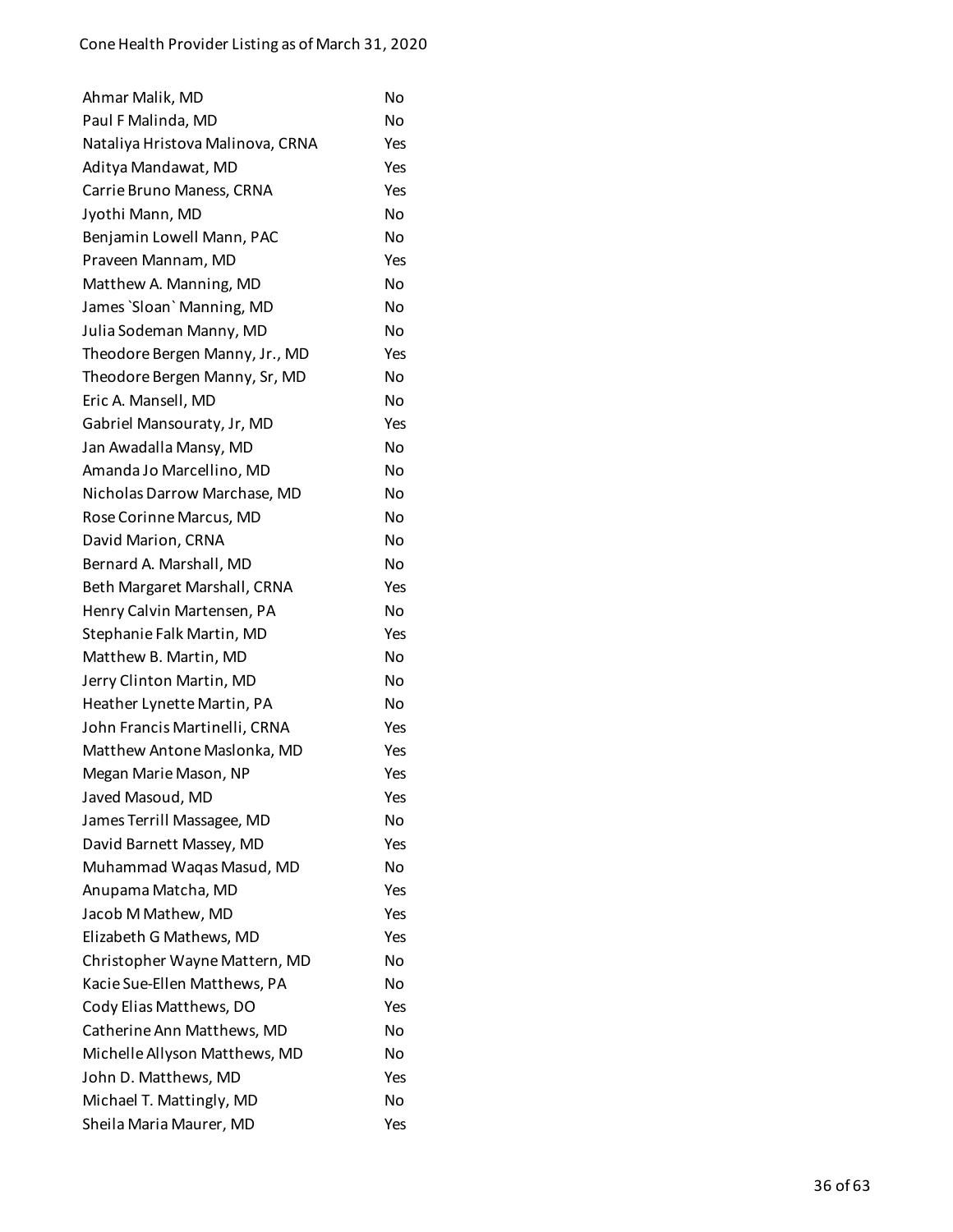| James Heath Maxwell, MD           | No  |
|-----------------------------------|-----|
| Gregory Alfred Mayer, DPM         | Yes |
| Martin Gregory Mayer, PA          | Yes |
| Arthur Stanley Maynard, MD        | Nο  |
| Carmen Christina Preston Mayo, PA | No  |
| Katy Mayo, MD                     | No  |
| Andrea Mazzoni, MD                | No  |
| Christopher Dukes McAlhany, MD    | Yes |
| Christine H. McCarty, MD          | Yes |
| Benjamin William McClintock, MD   | No  |
| Jeffrey T. McClung, MD            | Yes |
| Angela McClung, PA                | Yes |
| John S. McComb, MD                | No  |
| Hilary McCormick, MD              | Yes |
| Emily Elizabeth McCormick, MD     | No  |
| Christine Lee McCuen, MD          | No  |
| Heath Keay McCullough, MD         | No  |
| Jill D McDaniel, NP               | Yes |
| Adam T McDermott, PsyD            | No  |
| Todd Durant McDiarmid, MD         | Yes |
| Mia Adair McDonald, PA            | No  |
| Mary Jo McDonell, MD              | Yes |
| Samuel G. McDowell, MD            | Yes |
| James L McGhee, PA                | Yes |
| Shannon Ann McGowan, PA           | Yes |
| Philip H McGowen, MD              | Yes |
| Angus Guy McInnis, MD             | No  |
| Alexandria McIntosh, NP           | No  |
| Brittany Johnson McIntyre, MD     | Yes |
| Ian Douglas McKeag, MD            | No  |
| Patrick Lee McKenzie, MD          | Yes |
| Kayla Jo McKenzie, PA             | Nο  |
| William David McKeown, MD         | No  |
| Dominic W. McKinley, MD           | No  |
| Parish A McKinney, MD             | No  |
| Benjamin Ivan McKinney, DPM       | No  |
| Miriam J. Mclaughlin, PA          | No  |
| Kelly Anne McLean, PA             | No  |
| Dalton Singletary McLean, MD      | Yes |
| Tracy Nicole McLean-Scocuzza, MD  | Yes |
| Kathleen Marie McManus, DO        | No  |
| Michael Lindsay McMillen, CRNA    | No  |
| Wendy Waters McNeill, MD          | No  |
| Barbara B. McPherson, MD          | No  |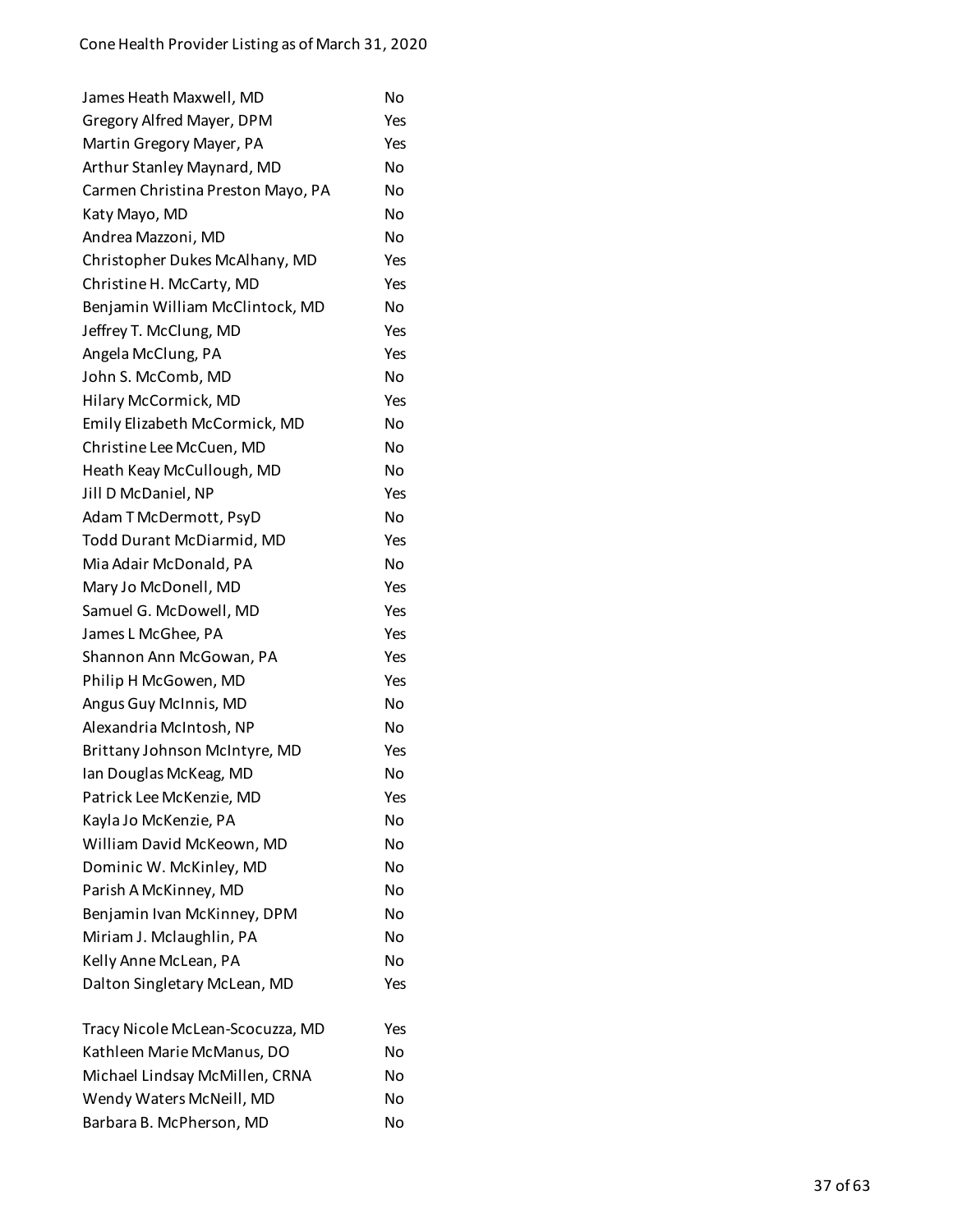| Douglas Brent McQuaid, MD             | Yes |
|---------------------------------------|-----|
| Shannon Dudley McQueen, MD            | Yes |
| Chapman T. McQueen, MD                | No  |
| James A McShane, MD                   | No  |
| Bonnie Parker McTyre, MD              | No  |
| Rebecca A McVey, CNM                  | No  |
| Gregory T Means, MD                   | No  |
| Monina C. Medina-Vargas, NP           | Yes |
| Jeffrey R. Medoff, MD                 | No  |
| Karyl Norcross Mehlman, MD            | No  |
| Todd D. Meisinger, MD                 | No  |
| Alexander Wayne Meloy, PA             | No  |
| Roman Gebremeskel Melvin, MD          | No  |
| Jehanzeb Memon, MD                    | Yes |
| Hao Meng, PA                          | Yes |
| Michael Joseph Menz, MD               | No  |
| Claudia Getzabeth Mercado, MD         | No  |
| Ray Anthony Mercado, DO               | No  |
| Kari Lynn Mercer, CRNA                | Yes |
| David Joseph Merrell, MD              | Yes |
| Debra Rose Merritt, CRNA              | Yes |
| David Kimo Mertz, MD                  | No  |
| Jason David Mesner, MD                | No  |
| Peter Carson Messick, MD              | No  |
| Catherine Denise Metheney, MD         | Yes |
| Desiree Metzger-Cihelka, NP           | Yes |
| Brooke A Meuth, PA                    | No  |
| Ashley Laurel Meyer, PA               | No  |
| Mary Elizabeth Meyer, CRNA            | Yes |
| Elizabeth M. Meyerdierks, MD          | No  |
| Brandon Vincent Meyers, CRNA          | Yes |
| Stephen C. Meyers, MD                 | No  |
| Kimberly Hannah Meyran, NP            | No  |
| Howard C. Mezer, MD                   | No  |
| Stephanie Michelet, CRNA              | No  |
| Maryann Abdelmessih Mikhail, DO       | Yes |
| Angelo Stephen Milazzo, Jr, MD        | Yes |
| Martha Millan Sanchez, MD             | No  |
| Tarra Wright Millender, MD            | No  |
| Warren Ray Miller, MD                 | No  |
| Michael Benjamin Miller, MD           | Yes |
| James Arthur Miller, MD               | No  |
| Joseph Lee Miller, DDS                | No  |
| Edward Mark Miller, DDS               | No  |
| Robert `Chris` Christopher Miller, MD | No  |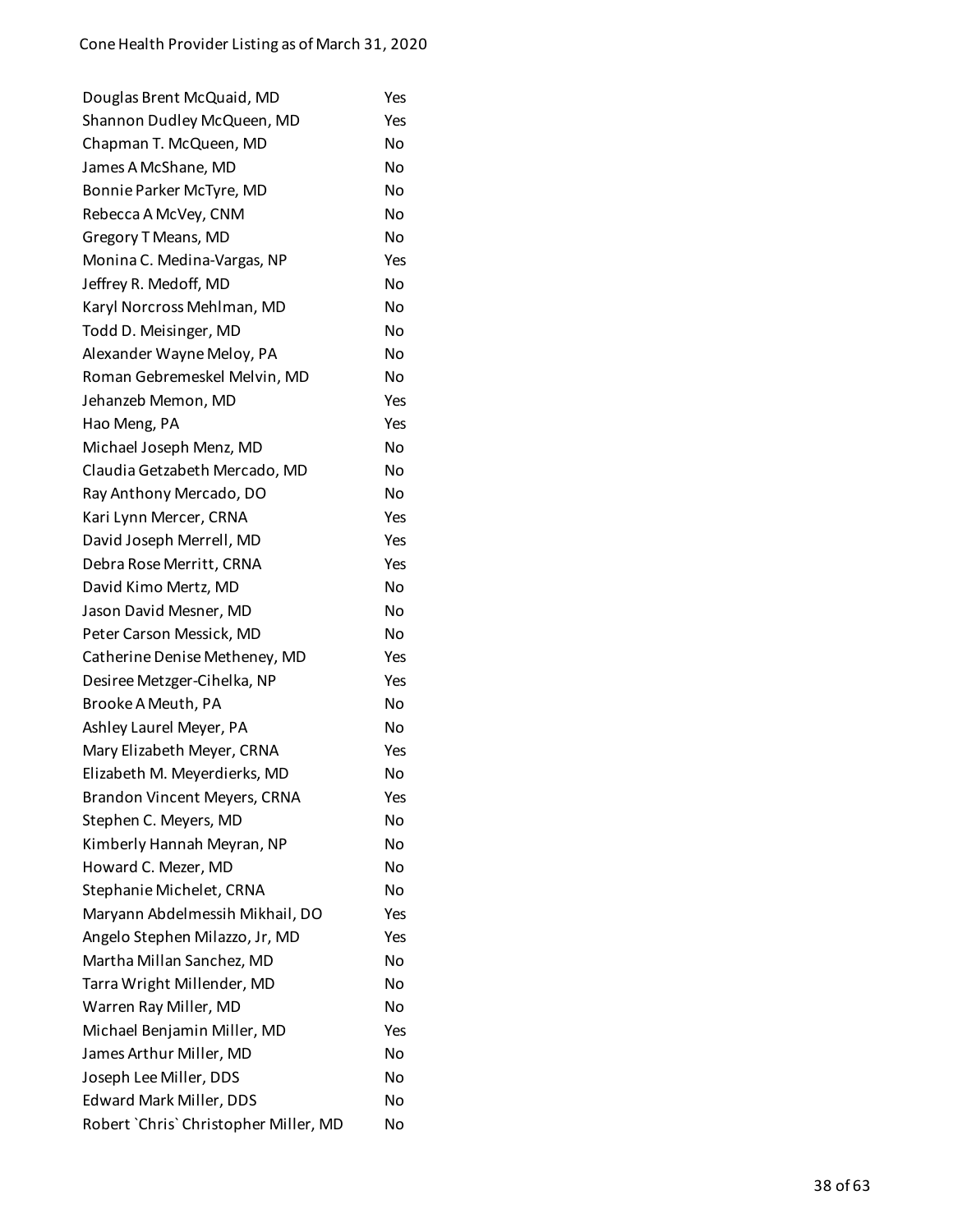| Lisa Lynn Miller, MD           | No        |
|--------------------------------|-----------|
| Mary `Suzanne` Miller, MD      | Yes       |
| Brian Douglas Miller, MD       | Yes       |
| Stephen M. Miller, MD          | Yes       |
| Gary Stuart Miller, MD         | No        |
| Howard E. Miller, MD           | No        |
| Mark F. Miller, MD             | No        |
| Lindsey Malcolm Miller, NP     | Yes       |
| Christy Mozingo Millican, NP   | Yes       |
| Felicia McNeal Millner, DDS    | No        |
| Rachel Mills, NP               | No        |
| Cecelia White Mills, CRNA      | No        |
| Kimberly Ann Mills, NP         | No        |
| William Edwin Milner Jr., DDS  | No        |
| Andrew J Mincey, MD            | No        |
| William Stephen Minor, Jr., NP | Yes       |
| Karin Reed Minter, MD          | No        |
| Sabina Ahmed Mir, MD           | Yes       |
| Angela Marie Mirarchi, CRNA    | Yes       |
| Jessica Bergeron Mitchell, PA  | No        |
| Daniel Richard Mitchell, MD    | No        |
| Sandra Elaine Mitchell, MD     | No        |
| L. Dean Mitchell, MD           | No        |
| Michael Scott Mitchell, MD     | No        |
| John Scott Mitchell, MD        | No        |
| Melanie Lathrum Mitchell, NP   | Yes       |
| Vikrant Mittal, MD             | No        |
| Vaishali R Mody, MD            | <b>No</b> |
| Sital Prakash Mody, MD         | No        |
| Kristen S. Moffitt, MD         | No        |
| Mohamed K. Mohamed, MD         | Yes       |
| Kinila T Mohan, MD             | No        |
| Karen Malecki Mohr, CRNA       | No        |
| Tyler Matthias Mohr, PA        | No        |
| Deb Kumar Mojumder, MD         | Nο        |
| Joseph Andrew Molnar, MD       | No        |
| John Lane Molpus, MD           | No        |
| Travis Bo Money, NP            | Yes       |
| Juan-Carlos Monguilod, MD      | No        |
| Jade Christine Montana, CNM    | No        |
| Rebecca A Mooberry, CRNA       | <b>No</b> |
| John Scott Moody, MD           | No        |
| Kevin Dale Moore, MD           | No        |
| Donald Wilson Moore, MD        | Yes       |
| Roderick Cyril Moore, CRNA     | No        |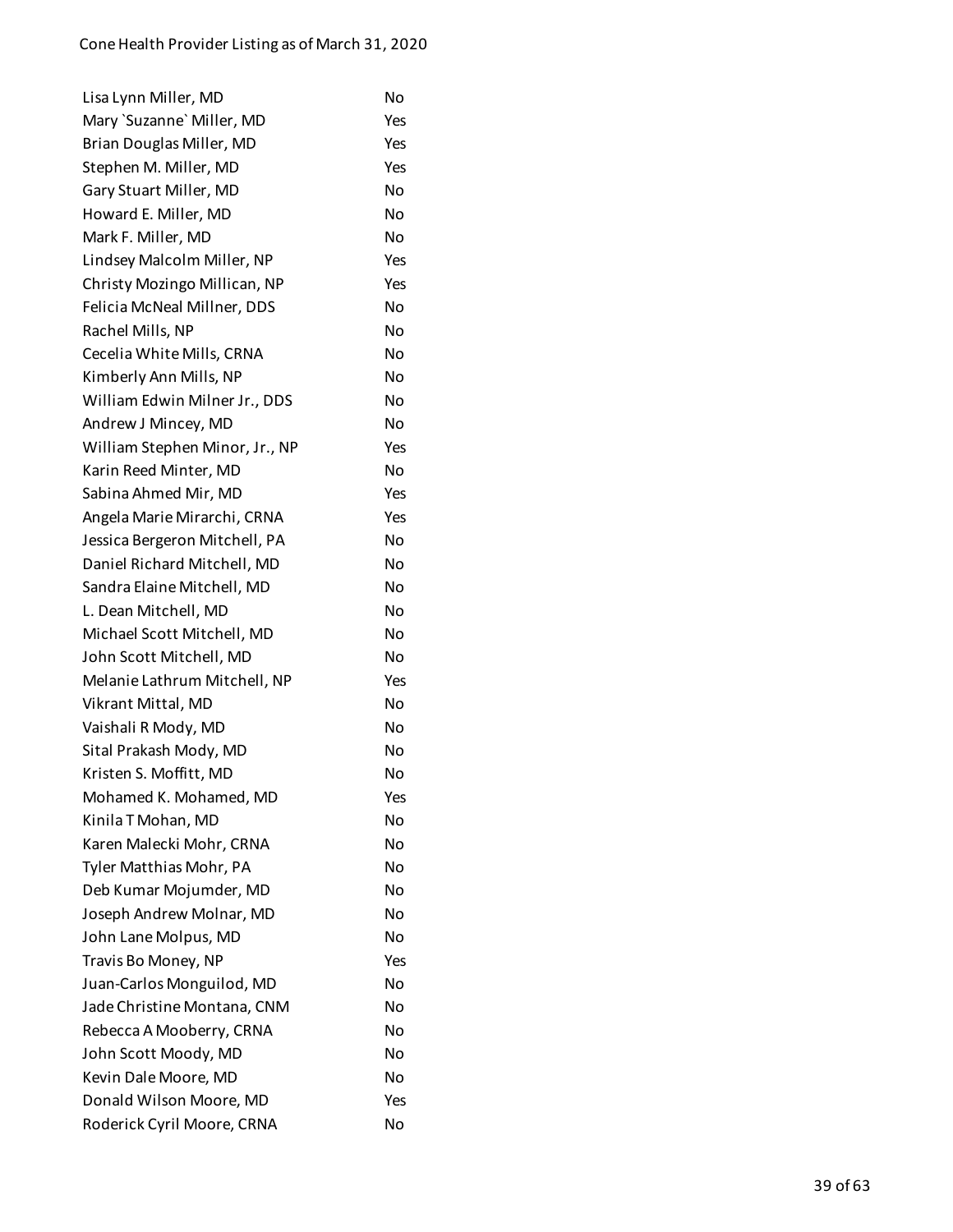| Shamil Jassim Morayati, MD      | No  |
|---------------------------------|-----|
| Roy Moreira, MD                 | No  |
| Brandon Anthony Morelli, PA     | No  |
| Stephanie Eschenbach Morgan, MD | N٥  |
| Walter Rowe Morgan, MD          | No  |
| James Hanly Morgan, MD          | No  |
| Megan Mansell Morris, DO        | No  |
| Aaron Stanford Morrow, MD       | No  |
| Ashley McBride Mortenson, MD    | Yes |
| Gabrielle Inez Mortis, PA       | No  |
| John Clement Moscona, MD        | No  |
| Christopher Paul Moser, MD      | No  |
| Vedwattie Moses, CRNA           | No  |
| Amber Viers Moss, DO            | No  |
| Nima Mowzoon, MD                | No  |
| Virginia Ann Moye, MD           | Yes |
| Daniel J. Moyles, CRNA          | No  |
| Davit Mrelashvili, MD           | No  |
| Thomas Phillip Mueller, CRNA    | Yes |
| Elizabeth M. Mulberry, MD       | No  |
| Emily Bland Mullen, MD          | Yes |
| Janet Lund Mullins, CRNA        | Yes |
| Elizabeth Woodland Mumaw, DO    | Yes |
| John C. Mundy, MD               | No  |
| Jonathan Todd Mundy, PA         | No  |
| Vishal Mungal, MD               | No  |
| Muhammad Munir, MD              | No  |
| Brian James Munley, MD          | Yes |
| Melissa Maria Munoz, MD         | No  |
| Donald S. Murinson, MD          | No  |
| Laura Ann Murphy, PA            | No  |
| Lindsey Thomas Murphy, MD       | No  |
| Daniel F. Murphy, MD            | No  |
| Timothy Daniel Murphy, MD       | No  |
| Shannon L Murphy, MD            | No  |
| Alyssa Brynn Murray, PA         | No  |
| Robert Joseph Murray, Jr, MD    | No  |
| Alexander V. Murray, MD         | No  |
| Laura Wilson Murray, MD         | Yes |
| Samantha Ann Murrill, NP        | Yes |
| Hannah Cox Muthersbaugh, PA     | No  |
| Kimberly Ann Myers, MD          | No  |
| Iskra Magick Myers, MD          | Yes |
| Reza Nabizadeh, MD              | Yes |
| Jeff Stuart Nabonsal, MD        | No  |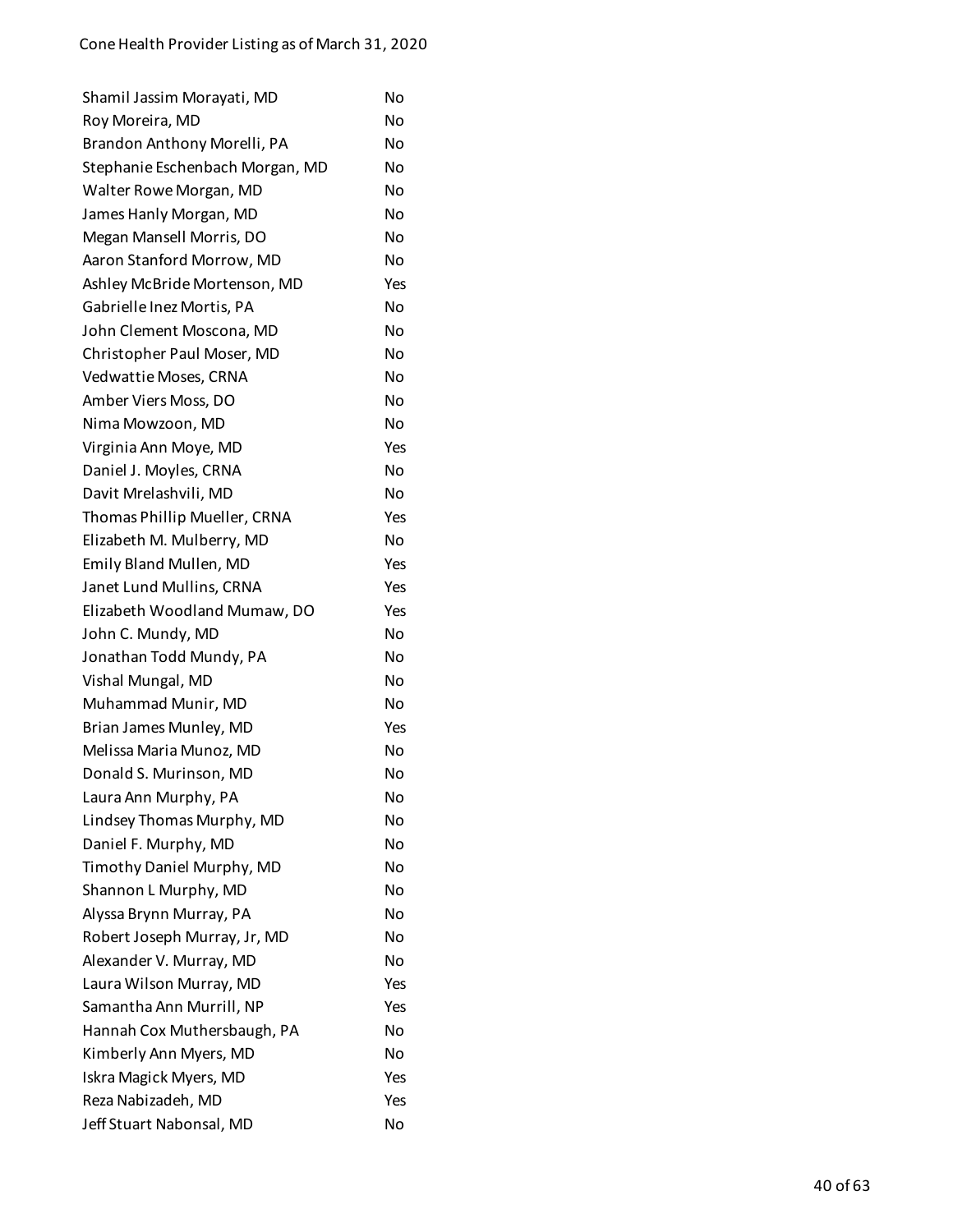| Nicole Elizabeth Nadeau, PA        | No             |
|------------------------------------|----------------|
| Scott M. Nadel, MD                 | Yes            |
| Suresh Nagappan, MD                | Yes            |
| Philip J. Nahser, Jr., MD          | Yes            |
| Ankit Nanavati, MD                 | No             |
| Kavitha Veena Nandigam, MD         | Yes            |
| Ram Narayan Kaveer Nandigam, MD    | No             |
| Michael G Nanna, MD                | Yes            |
| Kyle E Nappo, MD                   | Yes            |
| Nischal Narendra, MD               | Yes            |
| Umesh Narsinghani, MD              | Yes            |
| Sujai Nath, MD                     | No             |
| Francisco Arturo Naveira, MD       | Yes            |
| W. Ronald Neal, MD                 | N <sub>O</sub> |
| Sara Lynn Neal, MD                 | Yes            |
| Hope Neese, NP                     | Yes            |
| Eric S. Neijstrom, MD              | No             |
| Caroline Michelle Neill, CNM       | Yes            |
| Lindsey A Nelson, MD               | No             |
| Katarina Hilovska Nelson, MD       | Yes            |
| Yvonne Sue Nelson, MD              | Yes            |
| Jennings Elliot Nestor, MD         | No             |
| Shayla Danielle Nettey, MD         | Yes            |
| Ralph Akai Kofi Nettey, MD         | Yes            |
| Barbara Elizabeth Newberg, MD      | No             |
| Michael Newberry, MD               | No             |
| Enobong Newlin, MD                 | Yes            |
| Mark Glidwell Newman, MD           | No             |
| Richard Paul Newman, MD            | No             |
| David H. Newman, MD                | No             |
| Christopher Ernest Newman, MD      | Yes            |
| Kathryn Wright Newman, CRNA        | No             |
| Lisa Testa Newsome, MD             | N <sub>O</sub> |
| Kimberly Niles Newton, MD          | Yes            |
| Frederic K. Newton, MD             | Yes            |
| Steven Julian Newton, MD           | Yes            |
| Khanh Lebao Nguyen, MD             | No             |
| Emily Roe Nguyen, MD               | No             |
| Tonya S Nichols, NP                | Yes            |
| Suzanne Lynne Nickel, NP           | Yes            |
| Erika Katrina Nicolsen, CPP        | No             |
| Gebreselassie Woldeberhan Nida, MD | Yes            |
| Andrew Paul Nida, PA               | No             |
| Peter C. Nishan, MD                | Yes            |
| James E. Nitka, MD                 | Yes            |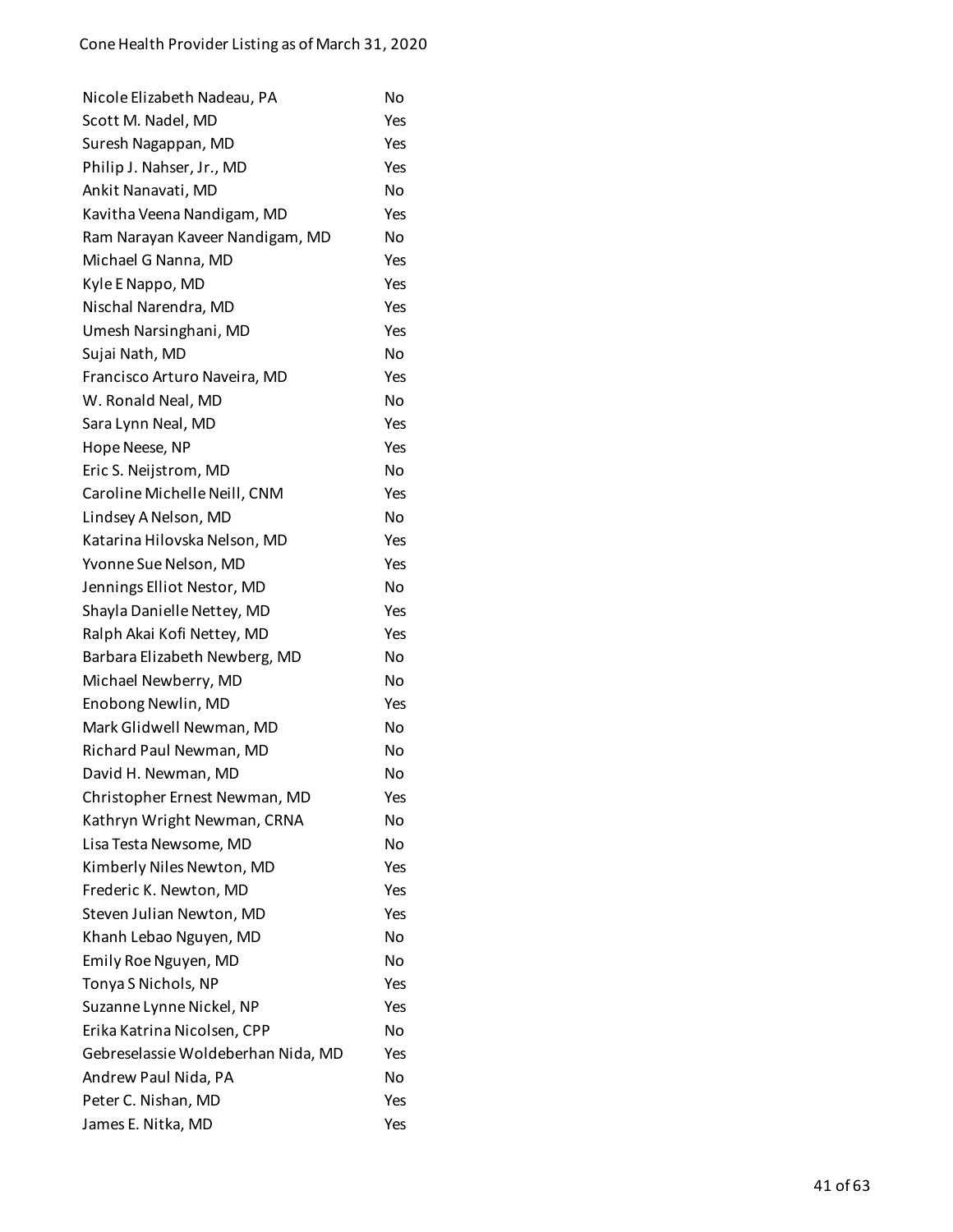| Joshua Franklin Nitsche, MD             | No  |
|-----------------------------------------|-----|
| Xilin Niu, MD                           | Yes |
| Terry Lee Noah, MD                      | Yes |
| Amber Kay Nodal, PA                     | No  |
| Tiffany Speas Noel, PA                  | Yes |
| Jasna Sator Nogo, MD                    | No  |
| Mark Randall Noles, CRNA                | No  |
| Louise Ingegerd Charlotta Nordbladh, PA | No  |
| Michael E. Norins, MD                   | Yes |
| Jacqueline Joan Norman, DO              | Yes |
| Anne-Caroline Norman, MD                | No  |
| Steven R. Norris, MD                    | No  |
| Robert W. Nudelman, MD                  | No  |
| Nicole Elise Nugent, NP                 | Yes |
| Neelesh Crumsan Nundkumar, MD           | No  |
| Ijeoma Eugenia Nwaeze, NP               | No  |
| Agnes Ohajunwa Nwoko, NP                | Yes |
| Pearl Opokua Nyanor, NP                 | Yes |
| Timothy Eugene Oaks, MD                 | Yes |
| Elizabeth Oates, MD                     | No  |
| Sheila Agustin O'Callaghan, NP          | No  |
| Thomas Lynch O'Connell, Jr, MD          | No  |
| Brendan Powers O'Connell, MD            | Yes |
| Ernest John Oddono Jr., MD              | No  |
| Stella Biyaki Ogake, MD                 | Yes |
| Okoronkwo Uchenna Ogan, MD              | No  |
| Sylvester Izuchukwu Ogbata, MD          | Yes |
| Jude Ogochukwu Ojie, M.D                | No  |
| Brian S. O'Kelley, MD                   | No  |
| Justina Anulika Okonkwo, NP             | No  |
| Adewale Ademola Olalere, MD             | Yes |
| Karen Hypes O'Laughlin, CRNA            | Yes |
| Sarah Winifred Olenick, MD              | No  |
| Matthew David Olin, MD                  | No  |
| Tia Lea Oliveri, PA                     | No  |
| Justin Pike Ollis, PA                   | No  |
| Brandi L. Ollis, NP                     | Yes |
| Mary S. Olney, MD                       | No  |
| Steven Robert Olson, MD                 | No  |
| Jennifer Corey Omohundro, NP            | Yes |
| Olukayode Oluseun Onasanya, MD          | No  |
| Sarita Martene O'Neal, MD               | Yes |
| Rita Rosalie Ongjoco, DO                | Yes |
| Adeleke Ayokunle Oni, MD                | No  |
| Josephine Chinwe Onuoha, NP             | No  |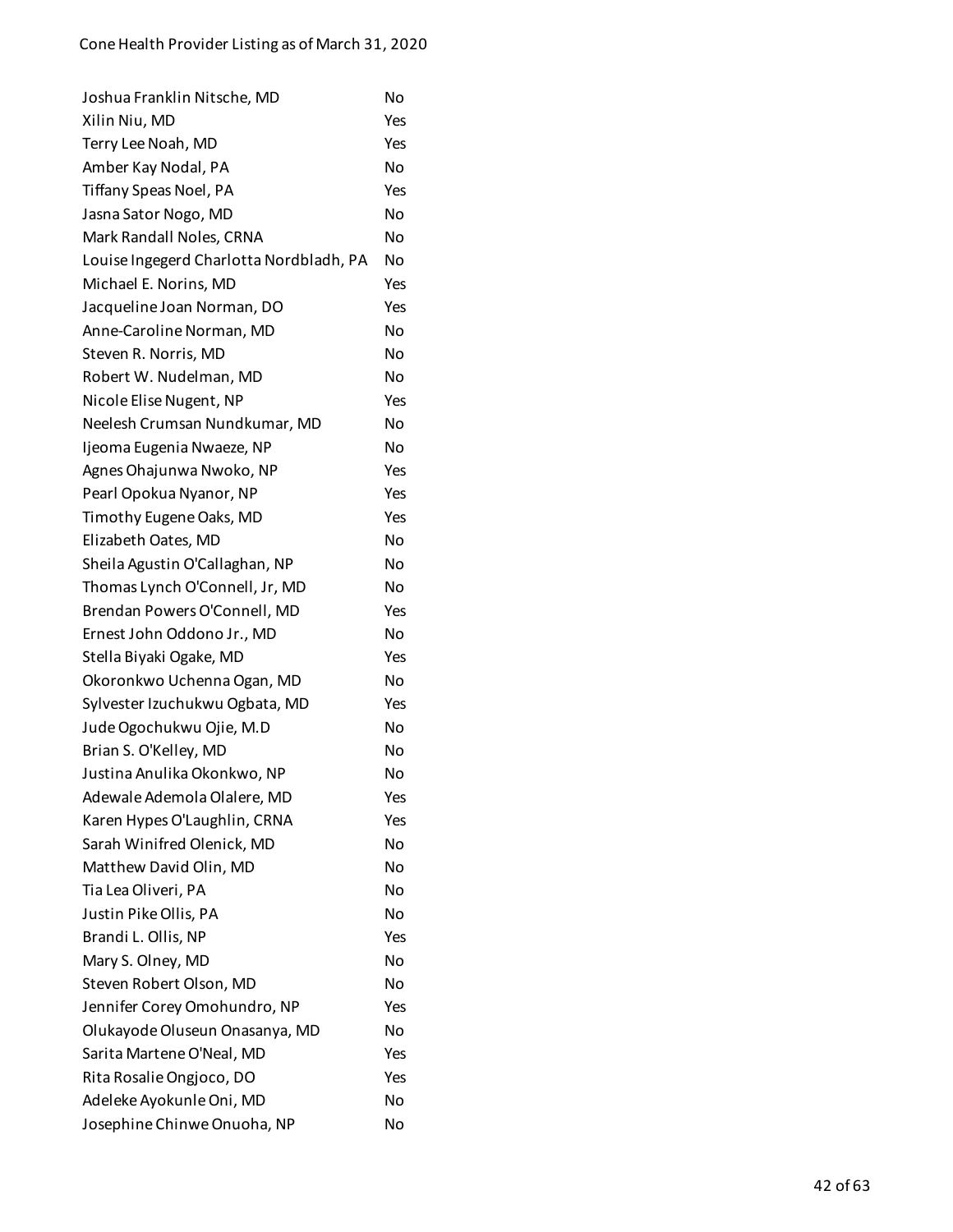| Deborah Jean Opalski, DO        | Yes |
|---------------------------------|-----|
| Timothy Samuel Opyd, MD         | Yes |
| David Ellis Ormond, MD          | No  |
| David Manuel Ortiz, MD          | Yes |
| Gustavo A Ortiz, MD             | No  |
| Fred William Ortmann, MD        | No  |
| Jonathan I Orwitz, MD           | No  |
| Kelly Erin Osborne, PA          | No  |
| James C. Osborne, MD            | No  |
| George Osei-Bonsu, MD           | Yes |
| Jules Varnel Osias, MD          | Yes |
| Kevin David Ossey, MD           | No  |
| Timothy James Oster, MD         | Yes |
| Thomas Alexander Ostergard, MD  | No  |
| Melissa Shea O'Sullivan, NP     | Yes |
| Christopher Nnanna Oti, MD      | No  |
| Mark C. Ottelin, MD             | Yes |
| Richard George Ouellette, CRNA  | No  |
| Elizabeth Molly Ouma, NP        | No  |
| William Marcus Outlaw, MD       | No  |
| Clarence H. Owen, MD            | Yes |
| James Michael Owens, PA         | Yes |
| Andrew V. Owens                 | No  |
| Todd Gene Owsley, DDS, MD       | No  |
| Jennifer Michelle Ozan, DO      | No  |
| Diego Fernando Pabon, MD        | Yes |
| Laura S. Pace, CRNA             | No  |
| Shaylar Patricia Padgett, MD    | Yes |
| Kevin Alan Paduchowski, MD      | No  |
| Kathleen Ann Page, CNM          | No  |
| Kristen Page, MD                | No  |
| Shannon Marie Page, MD          | No  |
| Ravi N Pahwani, MD              | No  |
| James Anthony Palermo, MD       | No  |
| Alisa Paliy, MD                 | No  |
| Karen Wood Palmer, DO           | No  |
| April Kristen Palumbo-Rasch, MD | No  |
| Amar Panchal, MD                | Yes |
| Mahima Pandey, MD               | No  |
| Richard Y. Pang, MD             | No  |
| Wanda K. Panosh, MD             | Yes |
| Pierre A Paras, CRNA            | No  |
| Alexander Paraschos, MD         | No  |
| Patsy Warren Park, MD           | No  |
| Carolyn Jean Park, MD           | Yes |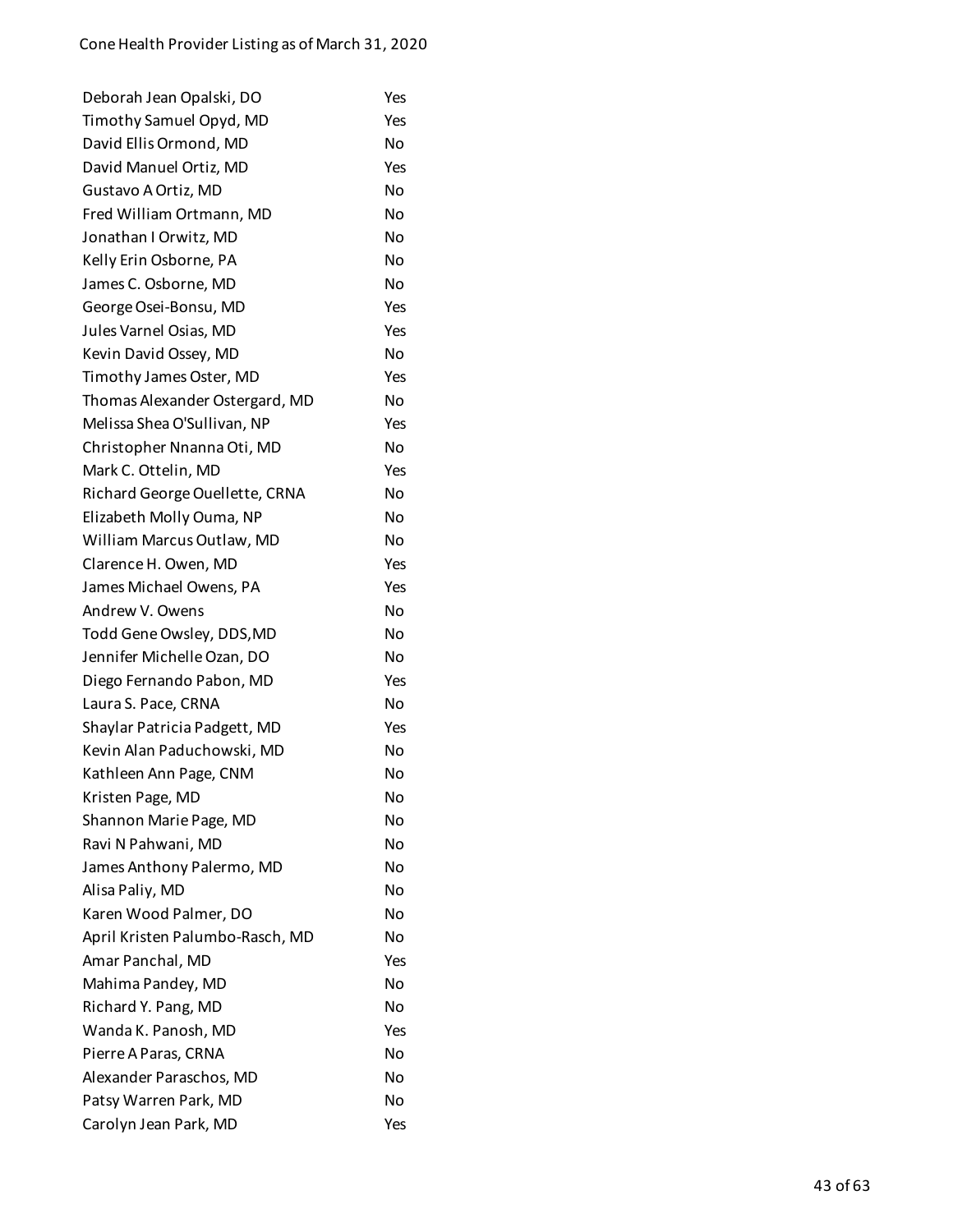| Cristina Park, MD                | No        |
|----------------------------------|-----------|
| Caleb Michael Parker, MD         | Yes       |
| Alicia Coston Parker, NP         | Yes       |
| Peter Emens Parker, MD           | No        |
| Jason Alexis Parker, MD          | No        |
| Kimberly Ann Parkerson, MD       | No        |
| Laurie Britton Parks, NP         | Yes       |
| Megan Lynn Parks, PA             | No        |
| Tammy Scott Parrett, NP          | Yes       |
| Heather C Parrish, NP            | No        |
| Naseem Paruk, MD                 | No        |
| Prayash Kumar Patel, DPM         | No        |
| Vishal Ramesh Patel, MD          | Yes       |
| Ekta Vinodchandra Patel, MD      | Yes       |
| Dwijesh Bhupendrakumar Patel, MD | <b>No</b> |
| Hetal Pravin Patel, MD           | No        |
| Martha Grace Green Patel, MD     | Nο        |
| Narendra Mafabhai Patel, MD      | No        |
| Priyesh Ashok Patel, MD          | <b>No</b> |
| Ankit Anil Patel, MD             | Yes       |
| Jay Krishnavadan Patel, MD       | No        |
| Donika Kantilal Patel, DO        | Yes       |
| Pranav Mangubhai Patel, MD       | Yes       |
| Sunny Patel, MD                  | No        |
| Jitendra Patel, MD               | No        |
| Sarah Elizabeth Patel, MD        | No        |
| Sona Agamsharan Patel, MD        | No        |
| Shreyang H Patel, MD             | No        |
| Daniel George Paterson, MD       | No        |
| John D. Patrick, MD              | No        |
| Louie L. Patseavouras, MD        | No        |
| Elena Olga Patterson, MD         | No        |
| Mallory Patterson, NP            | No        |
| David R. Patterson, MD           | No        |
| Manish Jayant Patwardhan, MD     | No        |
| Melinda Coover Paul, MD          | No        |
| Keith William Paul, PA           | No        |
| V. Edgar Paul, MD                | No        |
| Daniela Carmen Paul, CNM         | No        |
| Eric Davis Pauley, MD            | Yes       |
| Richard M Pavelock, MD           | No        |
| Lynn Ann Paxton, CRNA            | Yes       |
| Linda Dell Payne, CRNA           | Yes       |
| Jose E. Paz, MD                  | Yes       |
| Scott Michael Pearlman, DO       | No        |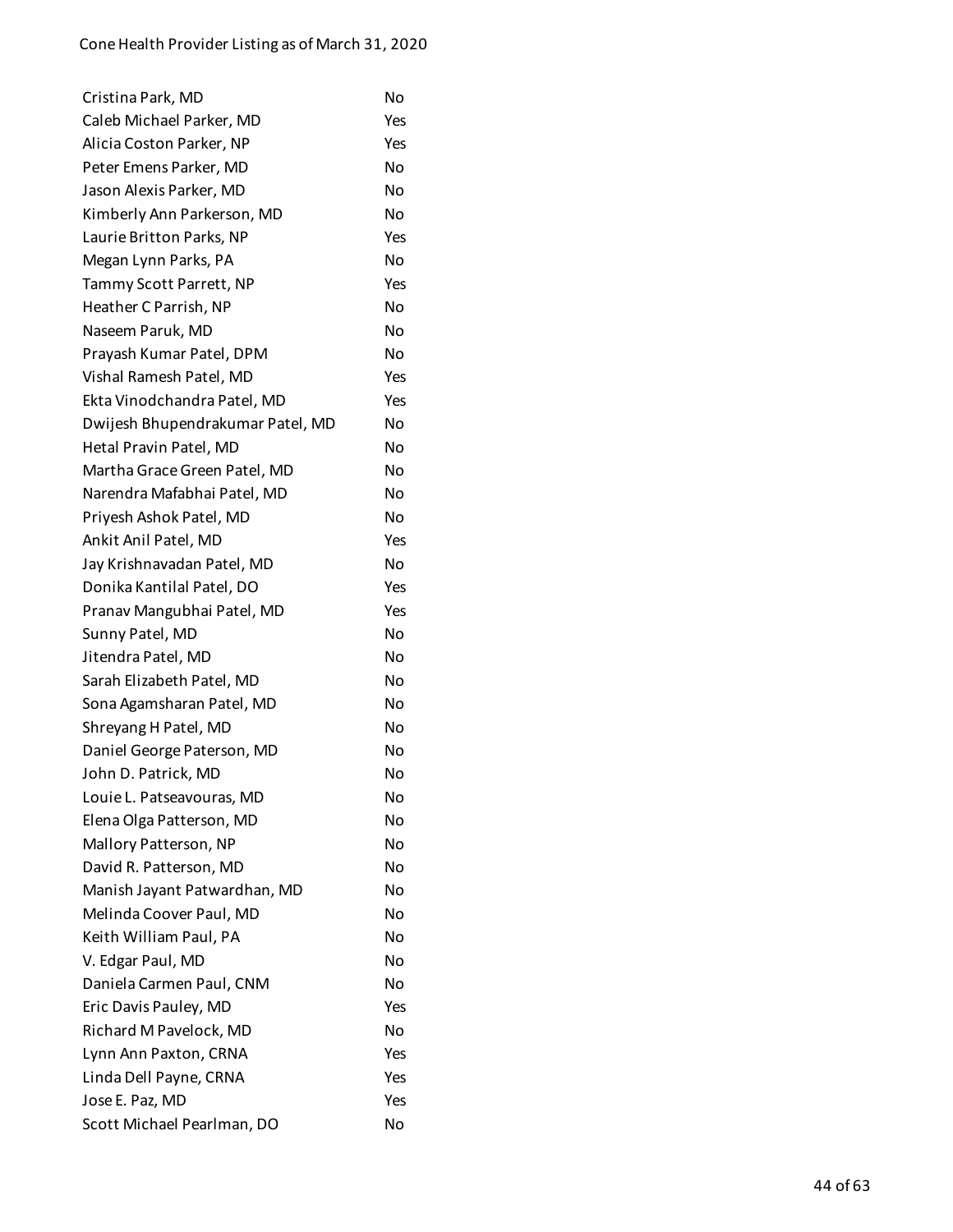| Donna Gail Pearson, CRNA            | Yes       |
|-------------------------------------|-----------|
| Alberto Angel Penalver, MD          | No        |
| Shannon Kristen Penland, MD         | No        |
| Lindsay Paige Penninger, PA         | No        |
| Vikram Reddy Penumalli, MD          | Yes       |
| Amy Penwarden, MD                   | No        |
| Nicole Racaza Peralta, CRNA         | No        |
| Denise Perez-Fiery, MD              | No        |
| Mark Andrew Perini, MD              | No        |
| Alexzandrew Lee Perkins, III, PA    | No        |
| Alison Claire Perkins, PA           | No        |
| Mikhail G Perlov, MD                | No        |
| Jane Emily Perrin, PhD              | Yes       |
| John Nicholas Perry, Jr., MD        | Yes       |
| Martha Fairbanks Perry, MD          | Yes       |
| Sirisha Perumandla, MD              | Yes       |
| Laura Johnson Peters, CRNA          | Yes       |
| John Andrew Petery, DPM             | No        |
| Oren Sky Petranker, CRNA            | No        |
| Brian D. Petrarca, PA               | Yes       |
| Jeffrey Allen Petrinitz, DPM        | No        |
| Samantha Ryan Petrucelli, PA        | No        |
| David Charles Pettigrew, MD         | Yes       |
| Marcy Lynn Pfeiffer, MD             | No        |
| Minh Quang Pham, CPP                | No        |
| Walter D Pharr, MD                  | No        |
| Tarkten Alexander Pharr, MD         | Yes       |
| Jazma Yvette Phelps, DO             | No        |
| Shawna Bull Phelps, MD              | Yes       |
| Erin O'Malley Phelps, PA            | Yes       |
| Nimeka Nitrice Phillip, MD          | Yes       |
| Eric Kinsey Phillips, PA            | No        |
| Mark L. Phillips, MD                | No        |
| Minta E. Phillips, MD               | <b>No</b> |
| Athena Nicole Pickenpack-Cousar, NP | Yes       |
| Charlie Pickens, MD                 | Yes       |
| Vrinda Pickering, NP                | No        |
| Nathan R. Pickering, MD             | No        |
| Connie Lynn Pieper, MD              | No        |
| Kate Pierce, DDS                    | <b>No</b> |
| Jennifer Ann Pierce, CRNA           | No        |
| Kelli Hunt Pike, CRNA               | Yes       |
| Andres M Pineda Maldonado, MD       | <b>No</b> |
| Walda Stacia Pinn, MD               | No        |
| Adam Jack Pinney, DO                | No        |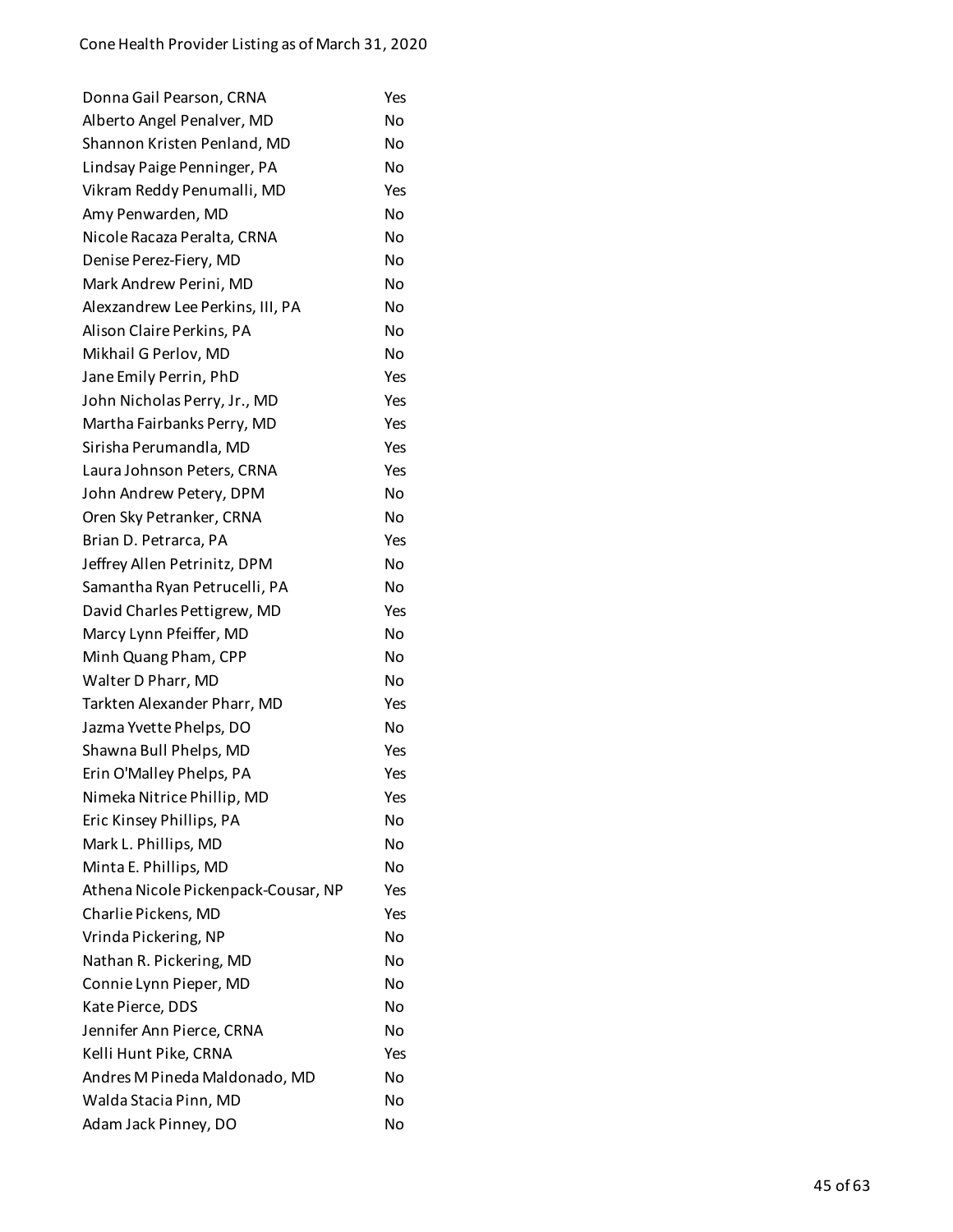| Nicole Mary Pisciotta, PA      | No        |
|--------------------------------|-----------|
| Joseph King Piscitello, MD     | No        |
|                                |           |
| Jose Luis Piscoya, MD          | Yes       |
| Pamela Martin Pittman, MD      | No        |
| Mary Ann Placey, NP            | No        |
| Joao Nicholas Plancher, MD     | No        |
| La Tasha Cherie Plemons, CRNA  | No        |
| Aleksei V. Plotnikov, MD       | Yes       |
| Gerald Irving Plovsky, MD      | Yes       |
| Charles Wayne Plummer, MD      | No        |
| Whitney Marie Plunkett, MD     | No        |
| Deirdre Catherine Poe, CNM     | No        |
| Jason Alexander Poff, MD       | No        |
| John Jeffrey Poggi, MD         | No        |
| Laxman Pokhrel, MD             | Yes       |
| Jeffrey Robert Polgar, MD      | No        |
| Ronald D. Polite, MD           | No        |
| Karen Diane Pollard, PsyD      | No        |
| Christopher John Pollina, MD   | <b>No</b> |
| Henry A. Pool, MD              | No        |
| Liviu Eugen Pop, MD            | No        |
| Kimberly Georgette Pope, CRNA  | No        |
| Rafal Poplawski, MD            | No        |
| William Louis Porfilio, MD     | No        |
| Dana Portenier, MD             | No        |
| John Arthur Harris Porter, MD  | <b>No</b> |
| Martin A Portillo, MD          | Yes       |
| Melissa Guffey Potisek, MD     | No        |
| Zachary Eric Potter, MD        | No        |
| Alvin Caldwell Powell, Jr, MD  | Yes       |
| Elmira Juanita Powell, PA      | No        |
| Karen Powell, CGC              | Yes       |
| Alvin C. Powell, MD            | No        |
| James Nichols Powers, MD       | No        |
| Tanya S. Pratt, MD             | Yes       |
| Jennifer Lee Presson, PA       | No        |
| Mary Ellen Prevost, NP         | <b>No</b> |
| Michael Joseph Price, DPM      | Yes       |
| Andrew M Price, MD             | No        |
| Thomas B. Price, MD            | No        |
| Sydney Partin Primis, MD       | Yes       |
| Kristale Raquel Privette, CRNA | No        |
| Claudia Chanlett Prose, MD     | Yes       |
|                                |           |

Nancy Jean Prothero, CNM No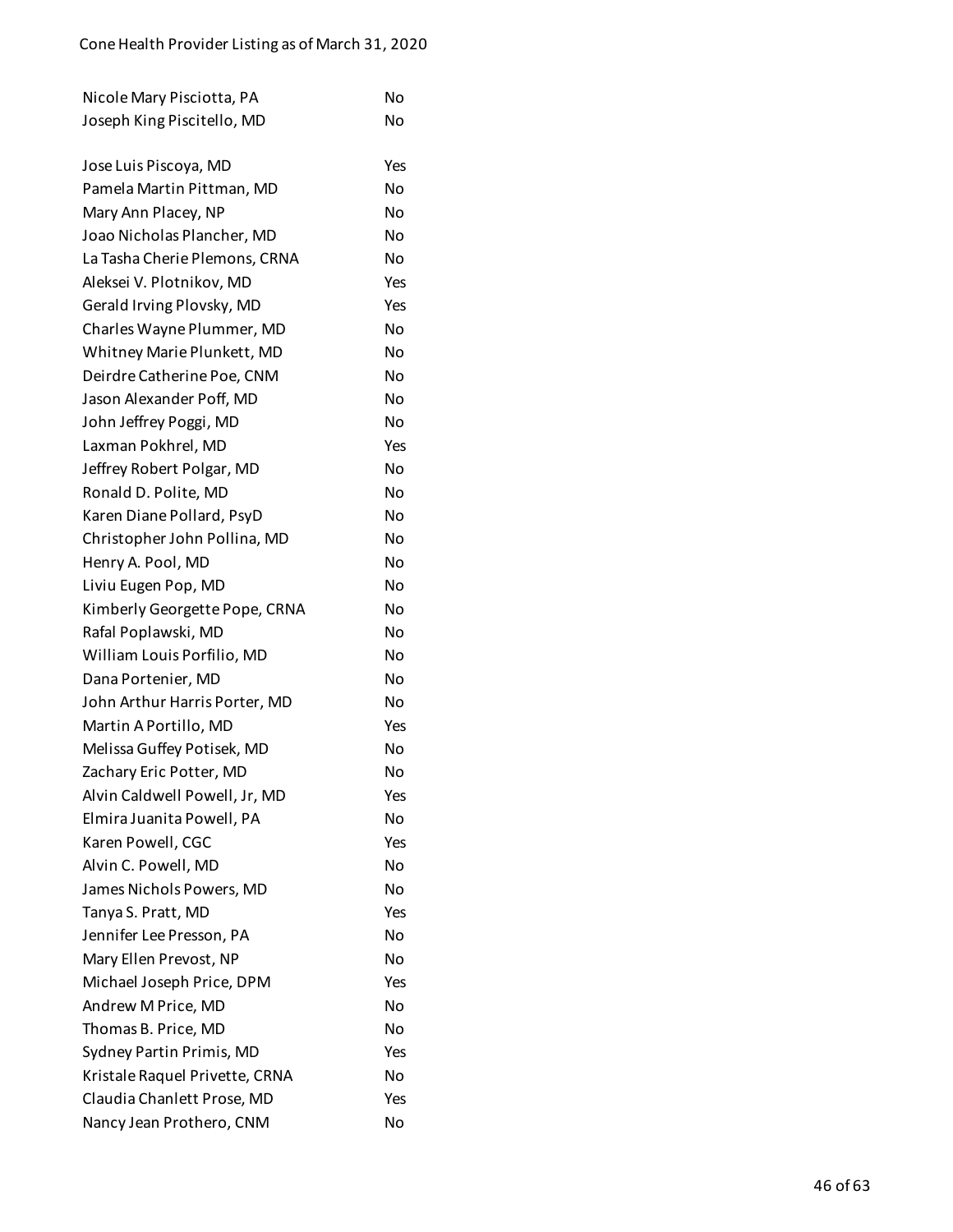| Jolanta Bozena Pucilowska, MD         | Yes       |
|---------------------------------------|-----------|
| Olgierd Antoni Pucilowski, MD         | Yes       |
| Ronald J. Pudlo, MD                   | No        |
| Rodney Vance Pugh, MD                 | <b>No</b> |
| Donald R. Pulitzer, MD                | No        |
| Elizabeth Coble Pulliam, CRNA         | Yes       |
| Nicholas Dane Pulliam, CRNA           | Yes       |
| Shrey C Purohit, MD                   | Yes       |
| Lawrence Stanley Puzio, MD            | No        |
| Pavan Pyreddy, MD                     | <b>No</b> |
| Jay Malone Pyrtle, MD                 | Yes       |
| Maleka Qayumi, MD                     | <b>No</b> |
| Mark Reeves Quale, MD                 | No        |
| Richard Quan, MD                      | <b>No</b> |
| Aveline F. Quinlan, MD                | <b>No</b> |
| Holly Michelle Quinn, CRNA            | Yes       |
| Kristen Helane Quinn, MD              | No        |
| Waqas T Qureshi, MD                   | Yes       |
| Joseph Harran Rabinowitz, MD          | No        |
| Arash Radparvar, MD                   | No        |
| Jennifer Lauren Miller Rafeek, NP     | Yes       |
| Claude Phillip Ragan, PhD             | No        |
| Ripudeep Rai, MD                      | Yes       |
| Alexander Nathan Raines, MD           | Yes       |
| Christopher Thomas Rainville, MD      | Yes       |
| Gopalkumar Rakesh, MD                 | Yes       |
| Christina Phyllis Rama, MD            | Yes       |
| Ajith Ramachandran, MD                | No        |
| Pradeep Ramachandran, MD              | Yes       |
| Murali Ramaswamy, MD                  | Yes       |
| Andres Ramgoolam, MD                  | Yes       |
| Armando Ramirez, Jr., MD              | No        |
| Richard D. Ramos, MD                  | No        |
| Stephen Wolf Ramos, PA                | No        |
| Stephen Thomas Rancour, MD            | No        |
| Tiffany Patrice Callaway Randolph, MD | Yes       |
| Simbiso Ranga, MD                     | No        |
| Gary Alan Rankin, MD                  | Yes       |
| Shuvon Rankin, NP                     | Yes       |
| Victoria R. Rankins, MD               | No        |
| J. Laurence Ransom, MD                | No        |
| Archana Chandrakant Rao, MD           | Yes       |
| Jennifer Irene Rasch, NP              | Yes       |
| Ijaz Rasul, MD                        | No        |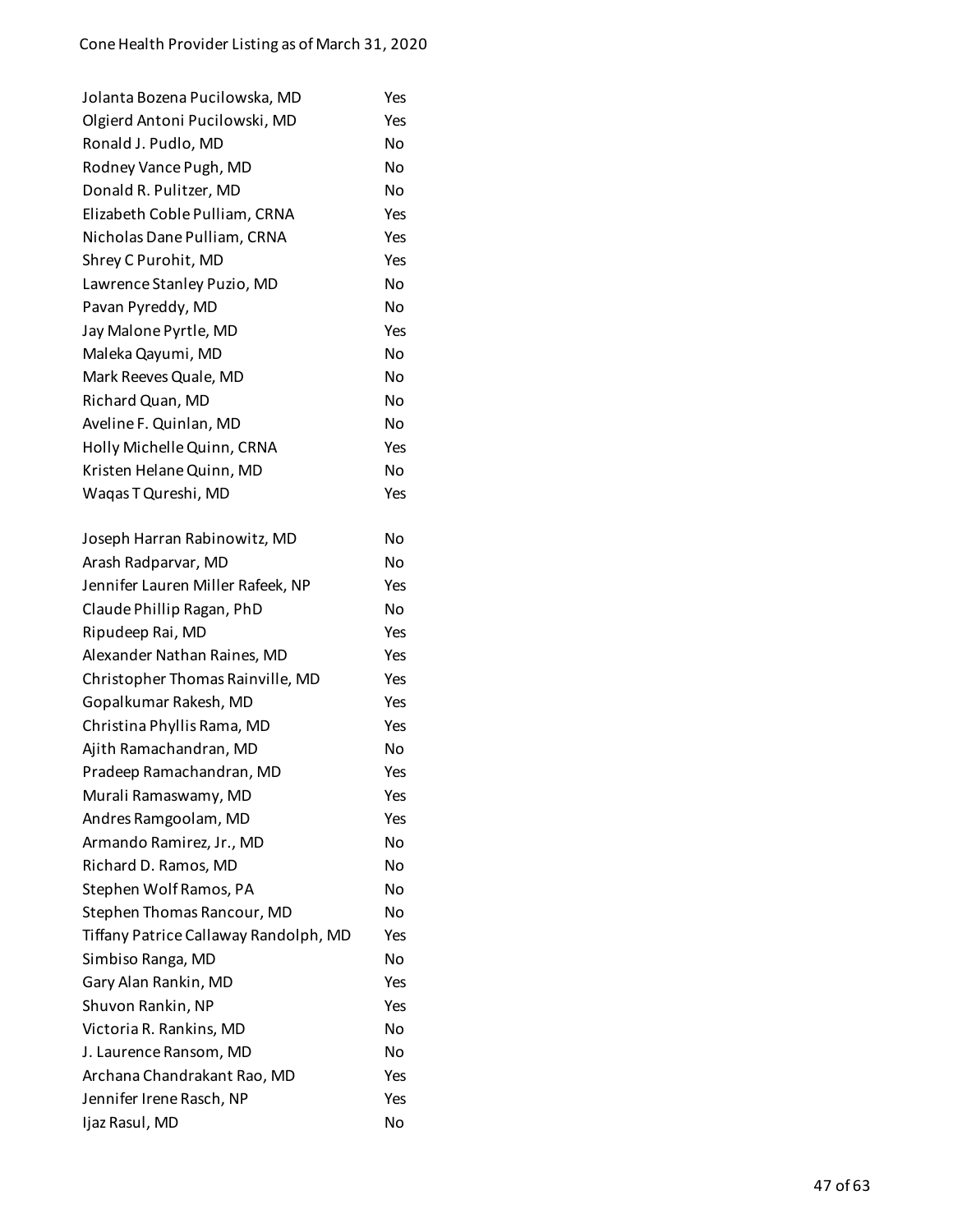| Vasundhra Rathore, MD              | Yes |
|------------------------------------|-----|
| Sulaiman Aziz Rathore, MD          | No  |
| Benjamin Nairn Rattray, DO         | No  |
| Britney Wade Ravenel, CRNA         | No  |
| Himabindu Ravi, MD                 | Yes |
|                                    |     |
| Jayashree Ravishankar, MD          | Yes |
| Janakiram Ravulapati, MD           | No  |
| Danielle Sue Ray, MD               | No  |
| Kelly Ann Rayburn, PA              | No  |
| Shawn Montgomery Rayburn, PA       | Yes |
| Erin Parrish Reade, MD             | Yes |
| Robert A. Reade, Jr., MD           | No  |
| Diana Lee Reardon, CRNA            | Yes |
| Benjamin Francis Redmon, MD        | No  |
| Tiffany Linn Reed, DO              | Yes |
| Elizabeth Ann Rees, MD             | No  |
| Betti D. Reese, MD                 | No  |
| Norman Scott Regal, DPM            | Yes |
| Belkys Anioris Regalado Romero, MD | Yes |
| Thomas E Register, Jr., MD         | No  |
| Najeeb Rehman, MD                  | Yes |
| Ryan James Reichert, MD            | No  |
| Maria G. Reid, MD                  | No  |
| Steven H. Reid, MD                 | No  |
| Pamela Jean Reitnauer, MD          | Yes |
| John L. Rendall, III, MD           | No  |
| Julie Elizabeth Rennie, CRNA       | Yes |
| Rajan R. Revankar, MD              | Yes |
| Michael F Reynolds, MD             | No  |
| Leslie Denise Reynolds, MD         | Yes |
| Edward J. Rhoads, MD               | No  |
| Colleen Sullivan Rhymer, CRNA      | Yes |
| Samantha J Rhyne, PA               | Yes |
| Kathleen M. Rice, MD               | No  |
| Karol Annetta Richards, MD         | Yes |
| Kathy W. Richardson, MD            | No  |
| Karen Lynne Richter, MD            | No  |
| Angela Michelle Rickelton, CRNA    | Yes |
| Emina Riebock, NP                  | No  |
| Michael David Rigby, DO            | Yes |
| Samantha N Riley, PA               | No  |
| David L. Rinehuls, PA              | Yes |
| Katherine Colleen Riordan, MD      | No  |
| Sandra A. Rivard, MD               | No  |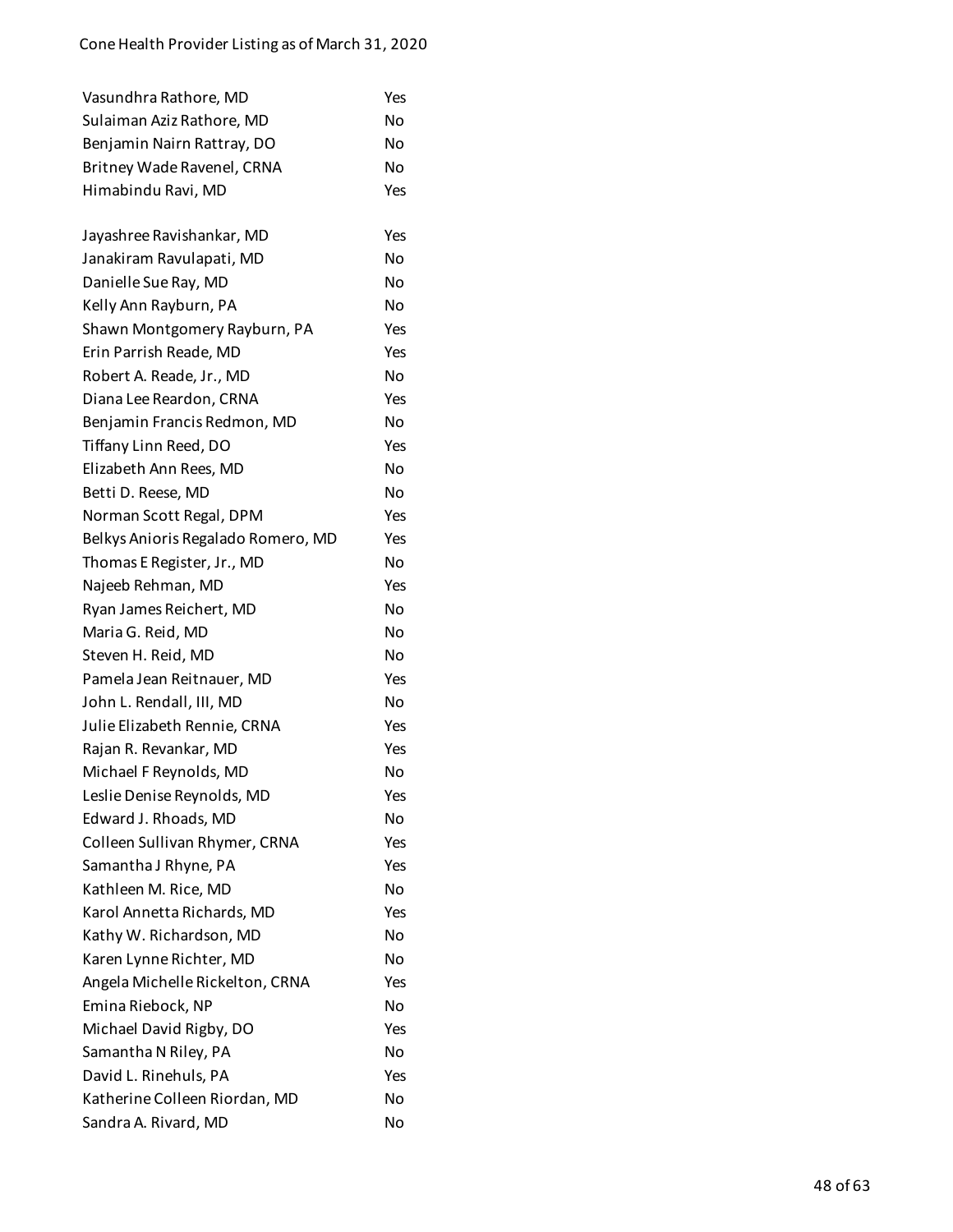| Saima Rizwan, MD                    | Yes |
|-------------------------------------|-----|
| Pamela S Ro, MD                     | No  |
| Joshua Sheridan Roark, MD           | No  |
| Colby Alan Robbins, PA              | No  |
| Kenneth Barry Roberts, MD           | No  |
| Angela Y. Roberts, MD               | No  |
| Ronald W. Roberts, MD               | No  |
| Jane Blair Roberts, PA              | No  |
| Lindsay G Roberts, NP               | Yes |
| Samantha Marie Robertson, CRNA      | Yes |
| Jordan Nicole Robinson, PA          | No  |
| Blair Vernon Robinson, MD           | No  |
| Edward N. Robinson, Jr., MD         | No  |
| Lauren Briggs Robinson, NP          | Nο  |
| Patrick Robinson, MD                | No  |
| Michael G. Robson, MD               | No  |
| Matthew Daniel Roby, DO             | No  |
| Jennifer Kowalsky Rock, CRNA        | Yes |
| Myron Roddenberry, PA               | Yes |
| John R. Rodenbough, PsyD            | Yes |
| Claudia Yasmin Rodriguez Galvis, MD | No  |
| William Patrick Roemer, PA          | Yes |
| Veronica Casey Rogers, CNM          | Yes |
| Jason Patrick Rogers, MD            | No  |
| Charles Stewart Rogers, MD          | No  |
| Hal J. Rollins, Jr., MD             | No  |
| Luis Roberto Rosario, MD            | Yes |
| Scott Wilson Rose, MD               | Yes |
| George S. Rose, MD                  | No  |
| Kayla Marie Rose, PA                | No  |
| Jefry H. Rosen, MD                  | No  |
| Richard J. Rosen, MD                | No  |
| David Aaron Rosen, MD               | No  |
| Robert John Rosenblatt, MD          | Yes |
| Frederick Jay Rosenblum, MD         | N٥  |
| Todd J. Rosenbower, MD              | Nο  |
| Todd Alan Rosenzweig, MD            | No  |
| Deborah Rosalie Ross, MD            | Yes |
| Paula V. Ross, MD                   | Yes |
| C. A. Ross, MD                      | No  |
| Kendra Ross, MD                     | No  |
| Allan Ross, MD                      | No  |
| Sherry Sedberry Ross, MD            | No  |
| Catherine Hansen Rossi, NP          | Yes |
| Emma Caroline Rossi, MD             | Yes |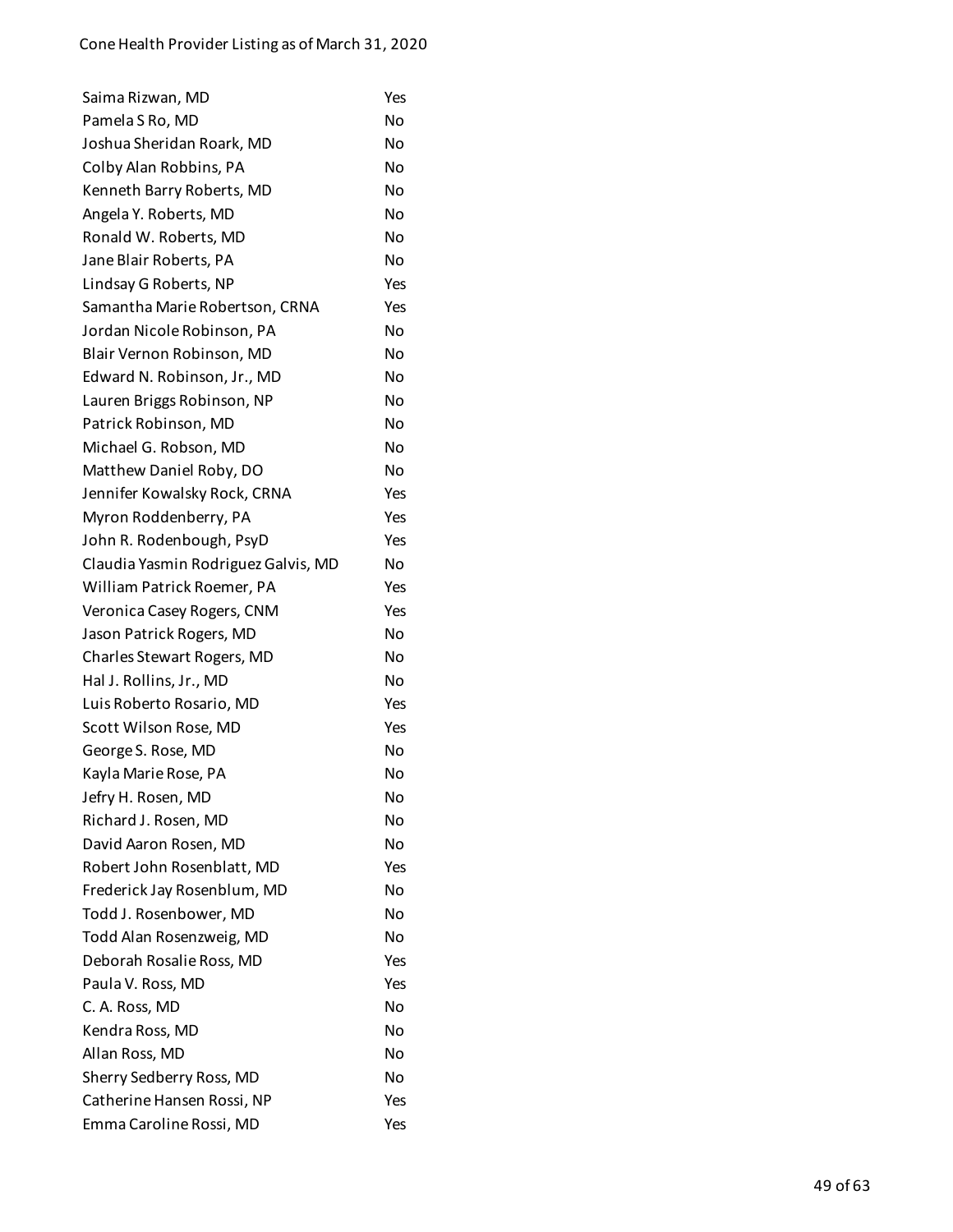| Robert M. Rothbart, MD            | No  |
|-----------------------------------|-----|
| Robert Michael Rourk, MD          | Yes |
| Frank Joseph Rowan, MD            | No  |
| Christine Rosemarie Rowe, NP      | No  |
| Richard Harry Ruben, MD           | Yes |
| David M. Rubin, MD                | No  |
| Mitchell Jay Rubin, MD            | No  |
| Tara Christine Rubinas, MD        | No  |
| Raymond Charles Rubner, MD        | No  |
| Chad Richard Rund, DO             | No  |
| Richard Daniel Runkle, III, MD    | No  |
| Eugene F. Russell, III, MD        | No  |
| John M. Russo, MD                 | No  |
| William J. Ryan, MD               | No  |
| Miguel Jose Sagardia, MD          | Yes |
| Sam Kumar Saha, MD                | No  |
| Vivek J. Sainani, MD              | No  |
| Isami Sakai, DO                   | No  |
| Montell Dupree Salary, MD         | No  |
| Margaret Chandler Salinger, PhD   | No  |
| Serena Yin On Sam, PA             | No  |
| Maged Guirguis Samaan, MD         | Yes |
| Jai-Gurmukh Kishore Samtani, MD   | Yes |
| Todd L Samuels, MD                | No  |
| Robyn N. Sanders, MD              | Yes |
| Jason Browning Sanders, MD        | No  |
| Lisa Marie Sanders, PA            | No  |
| Tony Olof Sandstrom, CRNA         | No  |
| Michael Sanfilipo, MD             | No  |
| Melanie Bernadette Sanford, MD    | No  |
| Ryan Bobbitt Sanford, MD          | No  |
| Irma Mariana Santiago Lago, MD    | Yes |
| Diana L Santiago Vergara, MD      | No  |
| Vinay Paran Saranga, MD           | Yes |
| Erik James Sass, MD               | No  |
| Richard Arnold Sater, MD          | Yes |
| Robin Furjanic Sauve, CRNA        | Yes |
| Kasey Ann Savage, CRNA            | No  |
| Victor Sawhney, MD                | No  |
| Margaret Antoinette Scannell, MD  | No  |
| Charles Scarantino, MD            | No  |
| Kristen Denise Scatliffe, MD      | Yes |
| Robin Eliza Ragsdale Schenck, PhD | No  |
| Thomas Janse Schermerhorn, MD     | No  |
| Adam Ross Schertz, MD             | Yes |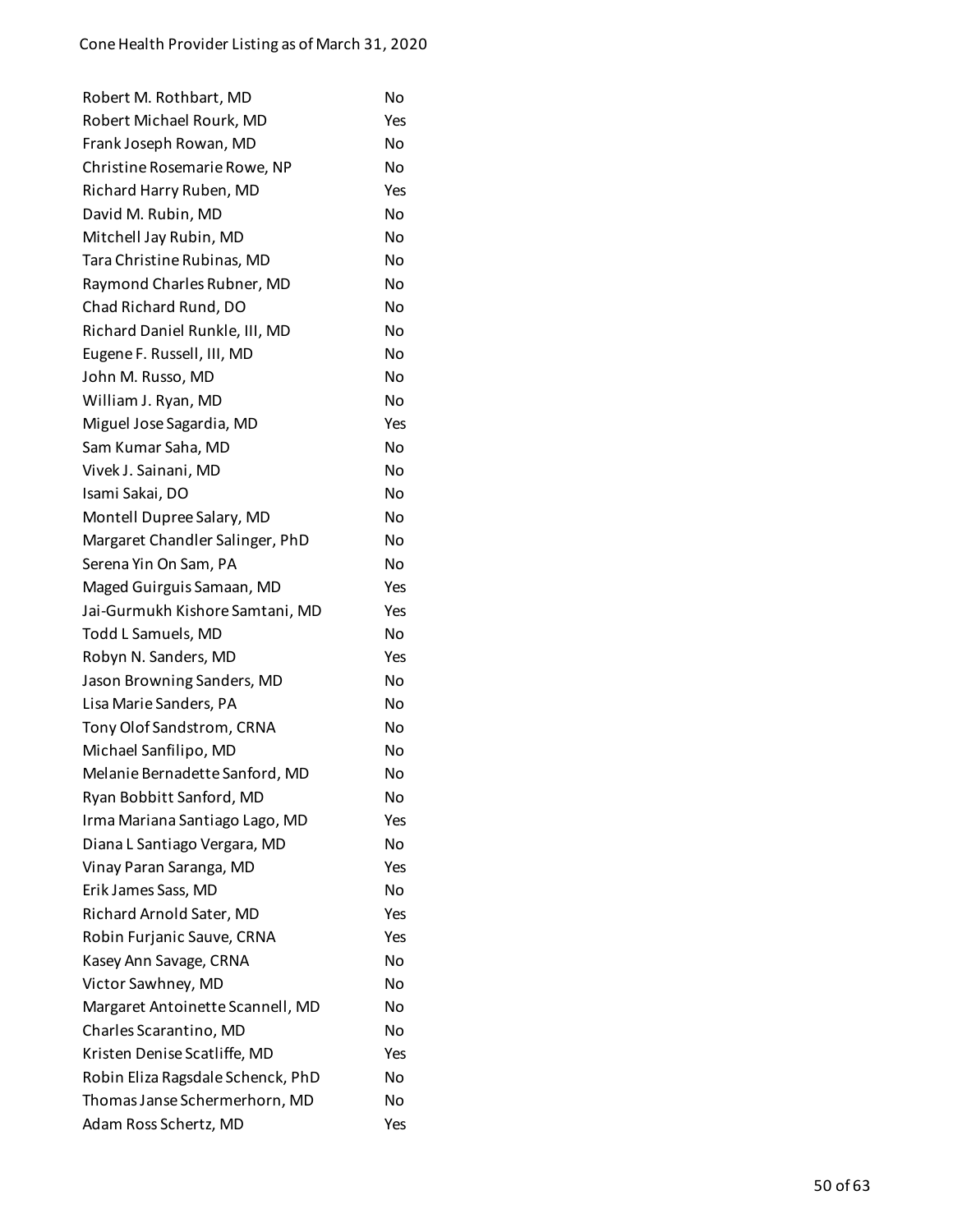| Robert D. Schertz, MD                | Yes |
|--------------------------------------|-----|
| Ernest Lee Schiller, MD              | No  |
| Erin Elizabeth Schlossman, MD        | No  |
| Jacelyn Yvonne Schmid, CNM           | Yes |
| Jeremy Earl Schmitz, MD              | Yes |
| Gregory Glenn Schnier, MD            | Yes |
| Deborah Denise Schoenhoff, MD        | No  |
| Andrea Marie Scholer, MD             | No  |
| Vincent Cyril Schooler, MD           | Yes |
| Karen Akosua Schooler, MD            | No  |
| Katherine Lynne Schorr, NP           | Yes |
| Scott Reid Schulman, MD              | No  |
| John Robert Schultz, MD              | No  |
| Gail Karen Schulz, NP                | No  |
| Zachary R. Schulz, PA                | Yes |
| Christanna Rae Schuman, MD           | Yes |
| Stephanie Permar Schwartz, MD        | Yes |
| Charlene S. Scott, MD                | Yes |
| Brittany Nicole Scoville, NP         | No  |
| Angela Hyche Seals, NP               | No  |
| Jason Robert Sebesto, DO             | No  |
| Angeles Alvarez Secord, MD           | Yes |
| Amber Knight Seiler, NP              | Yes |
| Bryant A Self, DO                    | Yes |
| Eugene C. Serpe, PA                  | No  |
| Pramodkumar P. Sethi, MD             | Yes |
| Shashi K. Sethi, MD                  | No  |
| Terri W Setzer, NP                   | Yes |
| Meryl Alton Severson, III, MD        | No  |
| Robert E. Sevier, MD                 | No  |
| Theresa Beth Sevilis, DO             | No  |
| Miriam Maite Sevilla Saez-Benito, MD | No  |
| Keri Seymour, DO                     | No  |
| Firas N. Shadad, MD                  | Yes |
| Shae Lee Pendley Shaffer, NP         | Yes |
| Pratik Dilip Shah, DO                | Yes |
| Rutul Shah, MD                       | Yes |
| Mousumee Panigrahi Shah, MD          | Yes |
| Christopher Tulip Shah, MD           | No  |
| Vipul Sharadbhai Shah, MD            | No  |
| Hemang Kalpeshkumar Shah, MD         | No  |
| Seyed Akhtar Shahmehdi, MD           | Yes |
| Melody N Shambley, CNM               | Yes |
| Ibtehal Jaralla Shamleffer, MD       | Yes |
| Ravi Shankar, MD                     | Yes |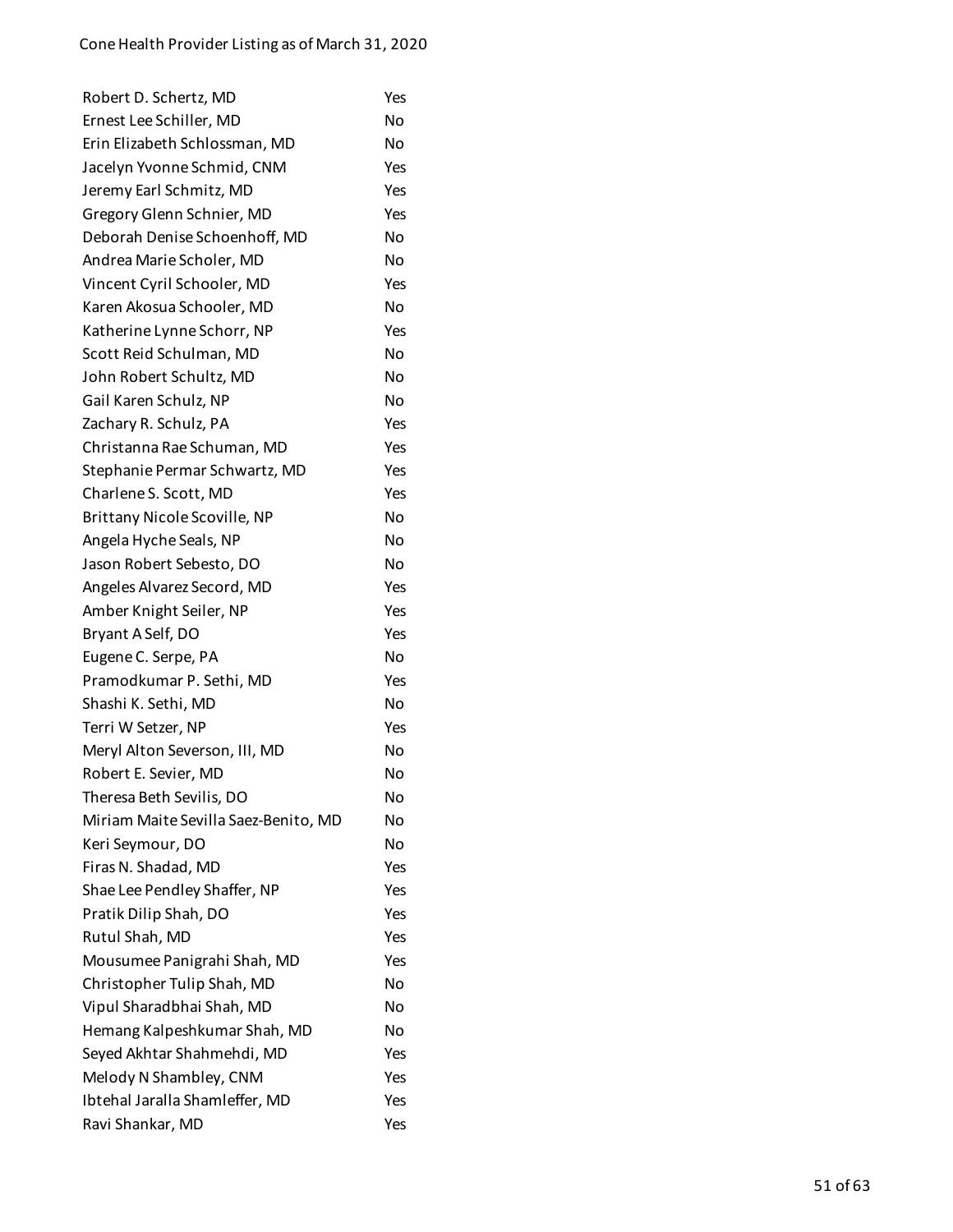| Mark T. Shapiro, MD                | No  |
|------------------------------------|-----|
| Hillard Carol Sharf, MD            | No  |
| Ranjan Sharma, MD                  | No  |
| Erin Christine Shaw, MD            | No  |
| Kimberly D. Brumbaugh Shaw, CNM    | Yes |
| William 'Doug' Shaw, Jr., MD       | No  |
| Kimberlee Dilda Shaw, MD           | No  |
| Eva Nicolene Proescholdt Shaw, MD  | Yes |
| Paul Leo Shea, MD                  | Yes |
| James Ryan Shea, MD                | No  |
| Myeong Ock Sheard, DPM             | Yes |
| Theresa Ciardi Sheehan, MD         | Yes |
| Omair Latif Sheikh, DO             | Yes |
| Kimberly Reenee Shelton, MD        | No  |
| Patricia Huff Shelton, NP          | No  |
| Joyce Shen, MD                     | Yes |
| Vivek K Shenoy, MD                 | No  |
| Kirstin A Shepperson, PA           | No  |
| Gary `Brad` B. Sherrill, MD        | Yes |
| Michael Trevor Shick, MD           | No  |
| Aleksandr Shikhman, MD             | Yes |
| David L. Shoemaker, MD             | No  |
| Mark E.C. Shogry, MD               | No  |
| Mackenzie Erin Short, MD           | Yes |
| Deanna Leigh Short, CRNA           | No  |
| Emily Jane Shrosbree, PA           | No  |
| Tracy A. Shuford, PA               | No  |
| Sebastian Siadecki, MD             | No  |
| Adeel Mohammad Siddiqui, MD        | No  |
| Katrina T Sidney, NP               | No  |
| Meredith Causey Sigmon, CNM        | No  |
| Brook A. Silva, MD                 | Yes |
| Edwin Silva Zapata, MD             | Yes |
| Elizabeth Grace Simaan, PA         | No  |
| Shruti Vijaya Simha, MD            | Yes |
| Michael Anthony Simmons, MD        | No  |
| <b>Brittainy Marie Simmons, PA</b> | Yes |
| Spencer Eric Simon, PA             | Yes |
| David B. Simonds, MD               | Yes |
| Nathan Trevor Simons, MD           | No  |
| Paula Brooke Simpson, NP           | Yes |
| Margaret Elizabeth Simpson, MD     | Yes |
| Grace Ann Simpson, CRNA            | Yes |
| Reddy Sreenivas Singasani, MD      | No  |
| J Daniel Singer, MD                | No  |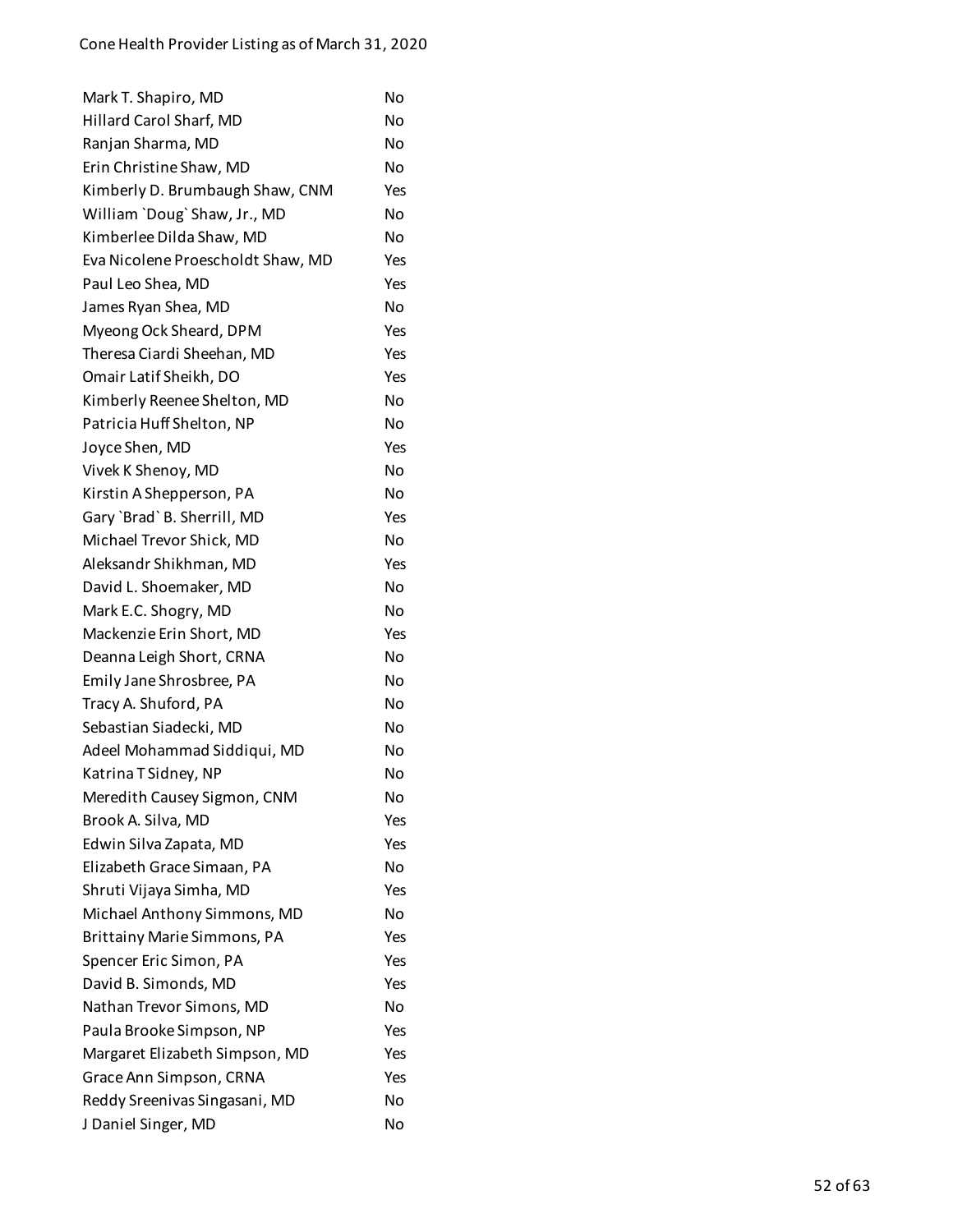| Rajdeep Singh, MD                  | No        |
|------------------------------------|-----------|
| Prashant Kumar Singh, MD           | Yes       |
| Harmeet Singh, MD                  | No        |
| Taran Kaur Singh, MD               | No        |
| Jasmine Singh, MD                  | No        |
| Siva Padmanabhan Sivakumar, MD     | No        |
| Mark C. Skains, MD                 | Yes       |
| Martin Usher Skulskie, MD          | No        |
| Rosemarie Sladek-Lawson, MD        | No        |
| Maria Jacqueline Small, MD         | Yes       |
| Bassam N. Smir, MD                 | No        |
| Alexis Christine Smith, DO         | Yes       |
| Ashley Marie Smith, NP             | Yes       |
| David Geoffrey Smith, DMD          | No        |
| Melissa Raylene Smith, PA          | No        |
| James Patrick Smith, MD            | <b>No</b> |
| Jennifer Lynn Smith, NP            | No        |
| Alyssia Anderson Smith, CRNA       | Yes       |
| Kristi Martin Smith, MD            | No        |
| David John Smith, NP               | No        |
| Candace T. Smith, MD               | No        |
| David Russell Smith, PA            | Yes       |
| Esther Pauline Smith, MD           | Yes       |
| Virginia Smith, CNM                | Yes       |
| Lynn Kebel Smith, MD               | No        |
| Gregory Edward Smith, MD           | No        |
| Henry W B Smith, III, MD           | Yes       |
| McCrae Sidney Smith, MD            | No        |
| Jennifer Pizzicara Smith, CRNA     | Yes       |
| Zachary Michael Smith, DO          | Yes       |
| Rondell Alexis Smith, MD           | Yes       |
| Erin E Smith, NP                   | No        |
| Rebecca Leigh Smith, MD            | Yes       |
| Karla Rene Smith, MD               | No        |
| Matthew C Smith, MD                | No        |
| Laura Easterwood Smith, NP         | Yes       |
| Adam Smith, CRNA                   | No        |
| Ronald Kenneth Smith, Sr, PA       | No        |
| Justin Russell Smith, DO           | Yes       |
| Cherrelle Tonetta Smith-Ramsey, MD | No        |
| Heidi Angela Smoot, NP             | No        |
| Daniel Clarence Smtih, MD          | No        |
| Cynthia Brigitte Snider, MD        | Yes       |
| Brian Charles Sninsky, MD          | Yes       |
| Michael Dennis Snyder, MD          | No        |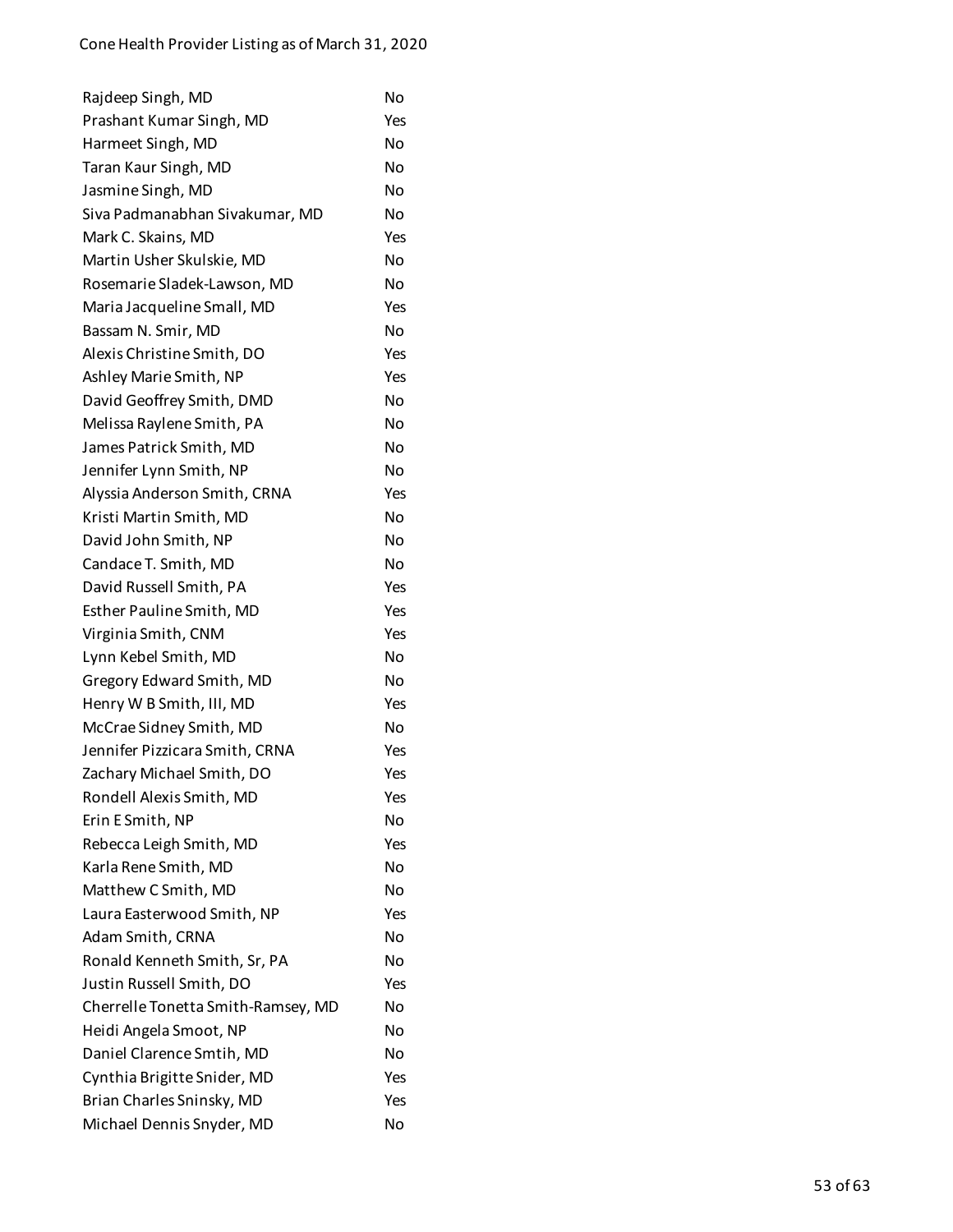| Karen Mosley Sofia, PA           | Yes |
|----------------------------------|-----|
| Joshua Salomon Solheim, CRNA     | No  |
| Anna Melissa Solum, MD           | No  |
| Chut Sombutmai, DO               | No  |
| Steven Eugene Sommer, MD         | No  |
| Eric Sonnenberg, MD              | Yes |
| Vineet Sood, MD                  | Yes |
| Jerzy Antoni Sopala, MD          | Yes |
| Johana Soto, PA                  | No  |
| Stephen Alan South, MD           | No  |
| Sommer Price Souther, NP         | No  |
| Sylvia Southworth, PA            | Yes |
| Krichna Ferrari Sowles, MD       | Yes |
| Joshua Paul Spaete, MD           | No  |
| Jeffrey D. Sparks, MD            | No  |
| Zebulon Zachary Spector, MD      | Yes |
| Michael A. Spencer, MD           | No  |
| Steven Howard Spillers, MD       | No  |
| Christopher Nils Spongberg, MD   | Yes |
| Thomas Marvin Sprague, DO        | No  |
| Jerome O. Spruill, MD            | No  |
| Sarah Elizabeth Squire, MD       | No  |
| Prasanna Sridharan, MD           | No  |
| Leslie A St. Royal, MD           | No  |
| Warren Dean Stacks, MD           | Yes |
| Andreas Manfred Staebler, MD     | Yes |
| Phillip Andrew Stafford, MD      | No  |
| John Allen Stahl, MD             | No  |
| Benjamin J. Stahr, MD            | No  |
| Rachel L Stall, CNM              | No  |
| Zoe Alecia Stallings, MD         | Yes |
| Mary Lindsey Stanbery, PA        | Yes |
| Angela Jolene Stanley, MD        | Yes |
| Malcolm T. Stark, Jr., MD        | Yes |
| Takia Starkes-Perry, NP          | Yes |
| Deana Glasgow Starr, CRNA        | No  |
| Kimberly Ann Stegmayer, PA       | Yes |
| Kevin E. Steinl, MD              | No  |
| Michael Joseph Stella, MD        | No  |
| Sarah Ellen Elza Stephens, MD    | No  |
| Nicole Stephens, PA              | No  |
| Wayland Chad Stephens, MD        | Yes |
| Charlesetta Marie Sterling, CRNA | Yes |
| Joseph D. Stern, MD              | No  |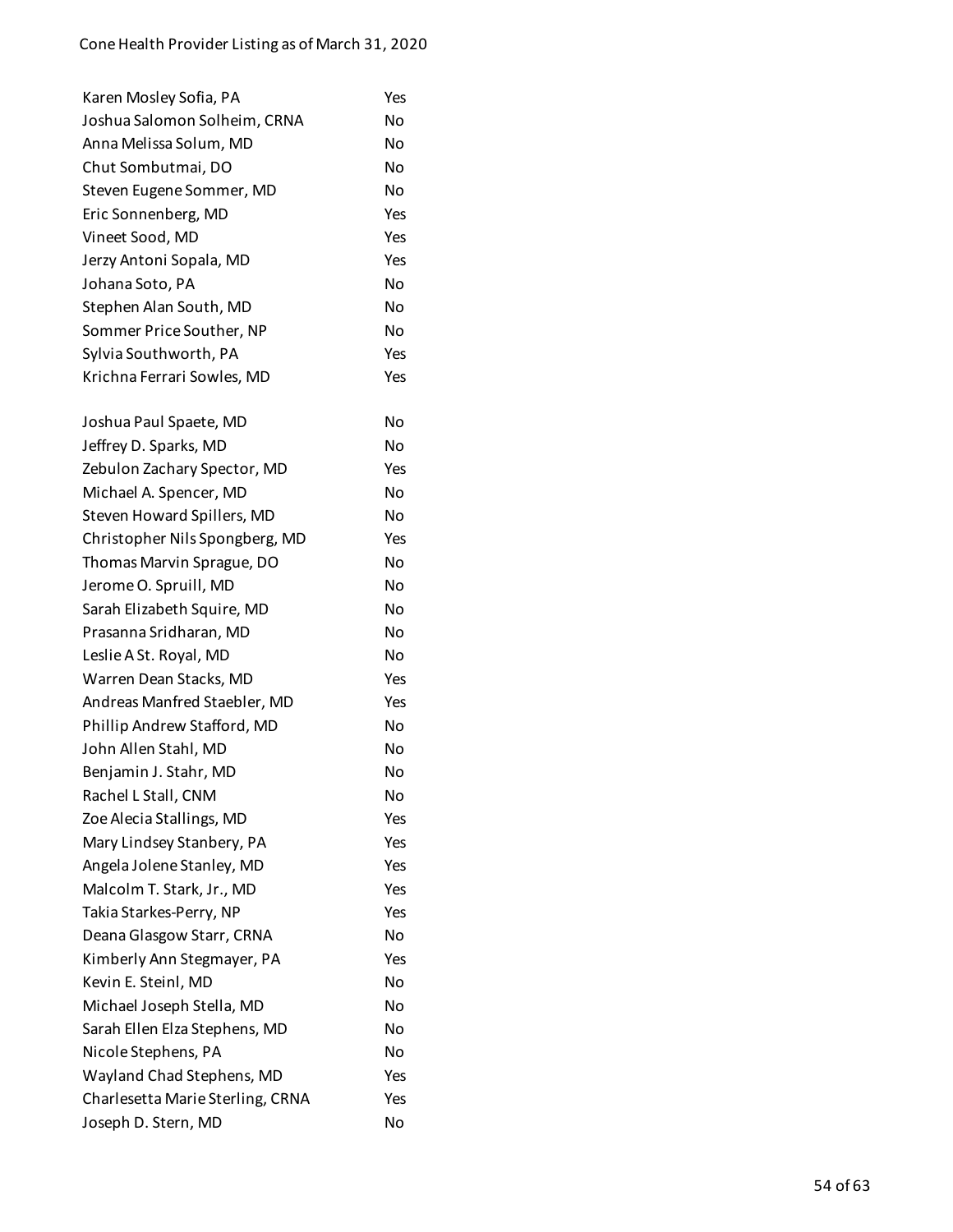| William Ross Stevens, MD         | No        |
|----------------------------------|-----------|
| Charles Ray Stewart, MD          | No        |
| Tara Stewart, MD                 | Yes       |
| Bryson Lee Stilwell, PA          | No        |
| Susan E Stinehelfer, MD          | No        |
| Ashley Rose Stinson, PA          | No        |
| Jacob Jehiel Stinson, DO         | Yes       |
| Scott C. Stoioff, MD             | Yes       |
| Joseph Edgar Stone, CRNA         | No        |
| Hoyt Eday Stone III, PA-C        | No        |
| Sara E. Stoneburner, MD          | No        |
| Karl G. Stonecipher, MD          | No        |
| Hal T. Stoneking, MD             | No        |
| Catherine Slagel Story, NP       | <b>No</b> |
| William Sprunt Stoudemire, MD    | Yes       |
| Kathryn R Stovall, PA            | No        |
| Titorya Tiyoykiya Stover, DPM    | Yes       |
| Margaret Leigh Stowasser, PA     | No        |
| Brittany Manning Strader, PA     | Yes       |
| Christine D Strader, PA          | Yes       |
| Terry S. Strand, MD              | No        |
| Christian J. Streck, MD          | No        |
| Mercedes Strupp Street, PA       | No        |
| Arthur V. Stringer, MD           | No        |
| John Arthur Strong, MD           | No        |
| Taylor Hamer Stroud, MD          | No        |
| Natalie M Stroud, NP             | Yes       |
| Cynthia Halbrook Struick, CRNA   | No        |
| Laura Elizabeth Stryffeler, NP   | Yes       |
| Howard Glenn Stubblefield, CRNA  | Yes       |
| Jody Bovard Stuckert, MD         | No        |
| Thomas David Stuckey, MD         | Yes       |
| Vivian Marie Suarez-Gonzalez, MD | No        |
| Jagannath Subedi, MD             | Yes       |
| Ranjan Sudan, MD                 | No        |
| Srikar Reddy Sudini, MD          | No        |
| Raymond C. Sullivan, Jr., MD     | No        |
| Jennifer Gail Summer, MD         | No        |
| Rhonda L. Summers, PA            | No        |
| Brian A. Sumner, MD              | No        |
| Lisa Liangz Sun, MD              | No        |
| Vyvyan Ye-Lin Sun, MD            | No        |
| Jade Jye Sung, MD                | No        |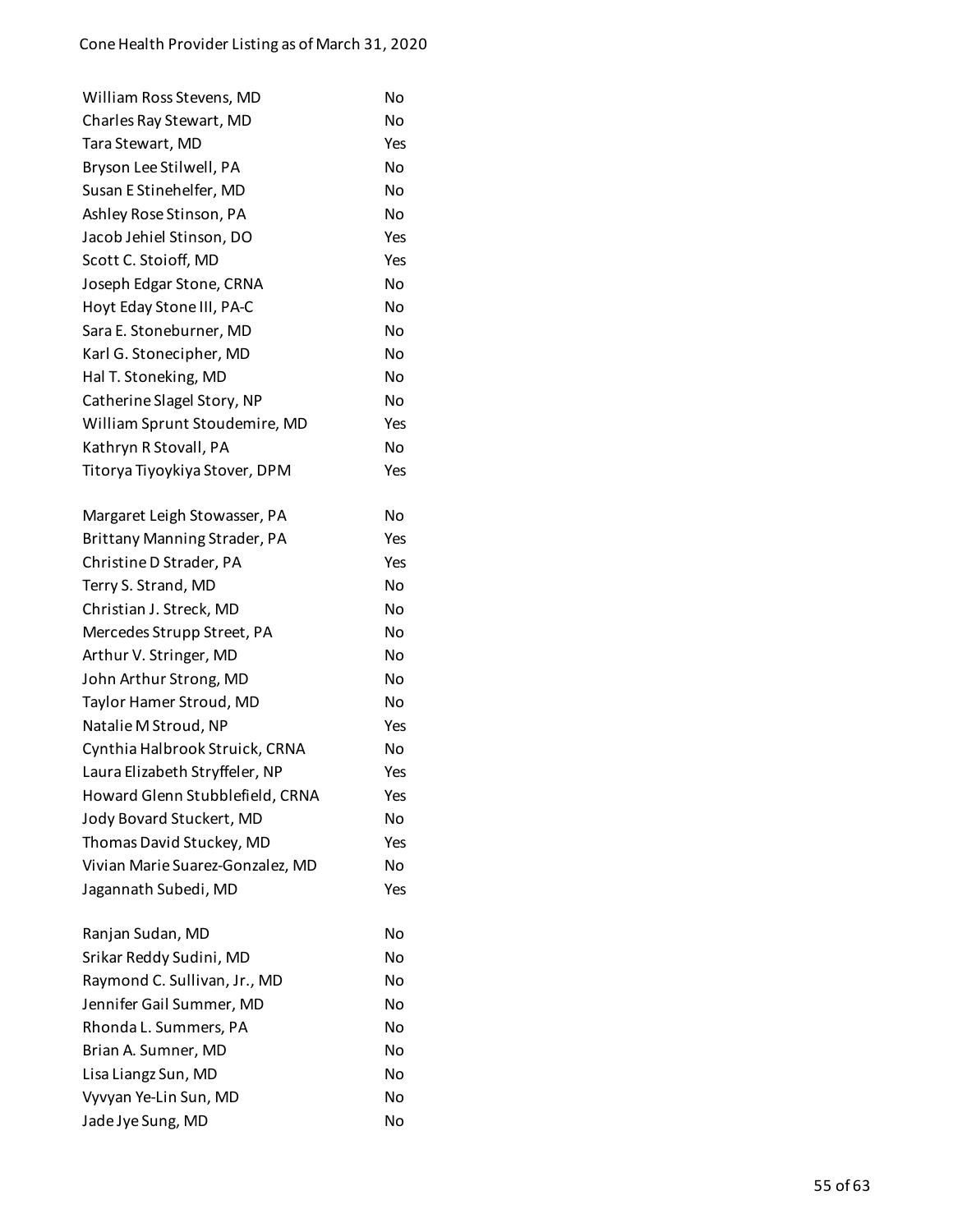| Kevin M. Supple, MD              | No        |
|----------------------------------|-----------|
| Yazan Mazen Suradi, MD           | No        |
| Ashley Goodwin Sutton, MD        | Yes       |
| Scott William Sutton, MD         | No        |
| Zachary Theodore Swartz, MD      | Yes       |
| David William Swayne, MD         | No        |
| Ava Marlene Swayze, DO           | Yes       |
| Tneshia Sweat, NP                | No        |
| Brian James Swinteck, MD         | No        |
| Christa Brittany Swisher, MD     | No        |
| Bruce H. Swords, MD              | Yes       |
| Janet Elisabeth Sykes, NP        | Yes       |
| Francisco Augusto Sylvester, MD  | Yes       |
| Robert V. Sypher, Jr., MD        | <b>No</b> |
| Edward Y Sze, MD                 | No        |
| Richard J. Taavon, MD            | No        |
| Katherine Elizabeth Tabori, MD   | Yes       |
| Stuart O. Tafeen, MD             | Yes       |
| Varnita Tahiliani, MD            | Yes       |
| Cynthia Shearn Tainsh, MD        | No        |
| Kyle Darren Talbot, MD           | No        |
| Sigmund I. Tannenbaum, MD        | No        |
| Van Edward Tanner, PA            | Yes       |
| Michael Crandall Tanner, MD      | No        |
| Leisa Renee Tapia, PA            | Yes       |
| Rebecca Sue Tat, DO              | Yes       |
| David Tat, DO                    | Yes       |
| Denny C Tate, MD                 | No        |
| Gregory Howard Tatum, MD         | Yes       |
| Marion Messenger Taylor, NP      | No        |
| Gregg W. Taylor, MD              | Yes       |
| Daniel Joseph Teague, MD         | No        |
| Karen Elizabeth Teague Clark, PA | Yes       |
| Madison Paige Tedrow, PA         | No        |
| Christopher John Tegeler, MD     | No        |
| S. Ahmed Ahmed Tejan-sie, MD     | No        |
| Stanley N. Tennant, MD           | No        |
| Su Wooi Teoh, MD                 | Yes       |
| Robert K. Thacker, MD            | No        |
| Raju P Thakor, MD                | Yes       |
| Thomas Joseph Thekkekandam, MD   | Yes       |
| Lindly Anne Theroux, DO          | No        |
| David N. Thies, MD               | No        |
| Brinda Thimmappa, MD, MBA        | No        |
| Shantella Evette Thom, CRNA      | Yes       |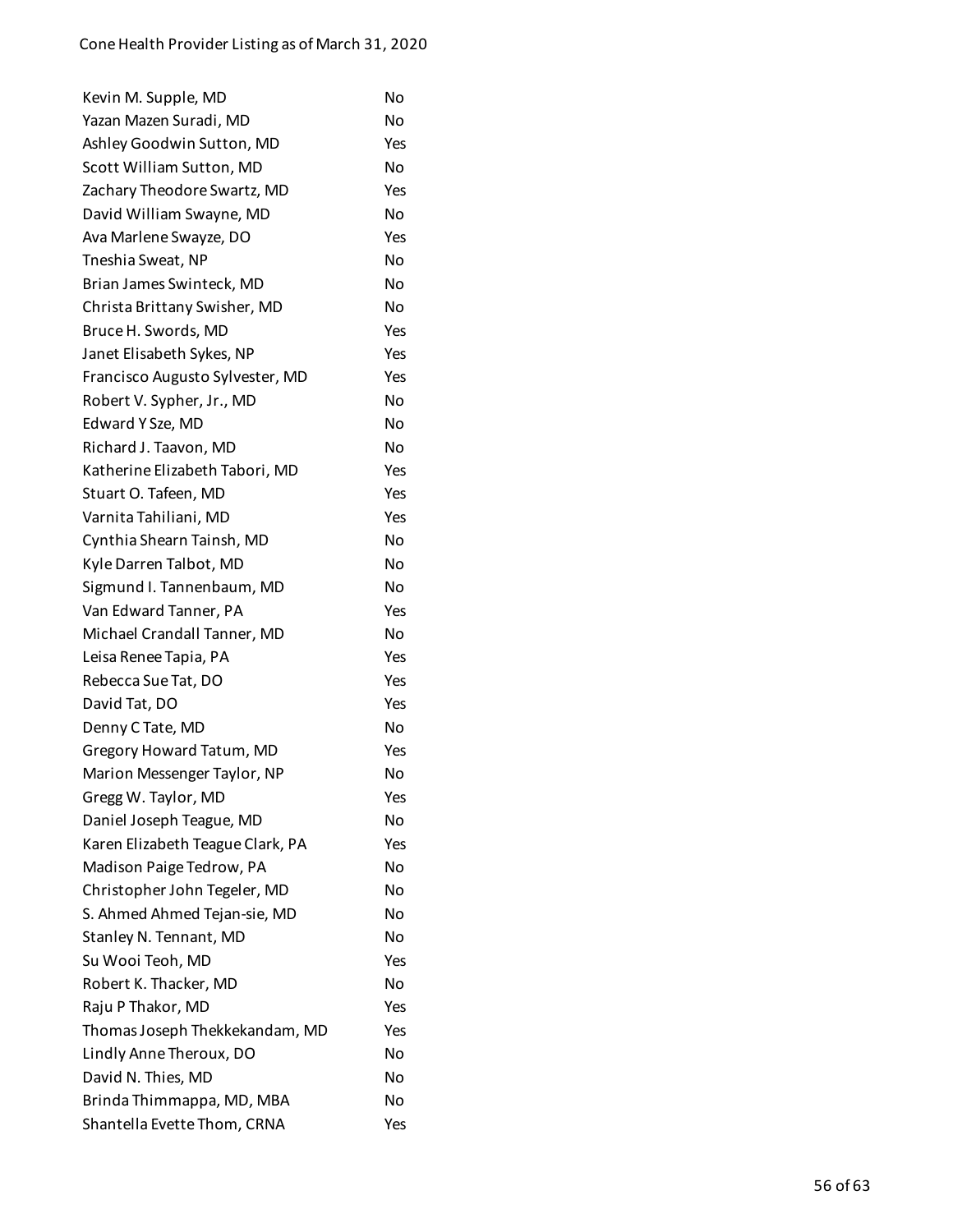| Tijo Thomas, DO                 | Yes       |
|---------------------------------|-----------|
| Eunice Louise Thomas, NP        | Yes       |
| Carmen Pearson Thomas, MD       | No        |
| LaShunda Denise Thomas, NP      | Yes       |
| Alicia Christine Thomas, MD     | <b>No</b> |
| Lisa Kay Thomas, NP             | Yes       |
| Kevin L. Thomas, MD             | No        |
| Mathai S. Thomas, MD            | No        |
| Burke Edward Thompson, MD       | No        |
| Daniel V. Thompson, MD          | Yes       |
| Emily H. Thompson, MD           | No        |
| David Allen Thompson, MD        | <b>No</b> |
| Kathryn Rose Thompson, PA       | Yes       |
| Jacqueline Leeann Thompson, NP  | No        |
| Annie Marie Thompson, CNM       | Yes       |
| Michael Andrew Tillery, PA      | Yes       |
| W. Spencer Tilley, MD           | Yes       |
| Richard W. Tisovec, MD          | No        |
| Jeffrey A. Todd, MD             | Yes       |
| Denise Hirsch Tola, CRNA        | <b>No</b> |
| Teodoro Keith Toledo, MD        | No        |
| James E. Tomblin, II, MD        | <b>No</b> |
| Kelly Renton Tonkin, CRNA       | Yes       |
| Racquel Marie Tonuzi, MD        | <b>No</b> |
| S. Michael Thomas Tooke, MD     | No        |
| Qaiser Togeer, MD               | <b>No</b> |
| Paul S. Toth, III, MD           | No        |
| Marne A. Tower, MD              | Yes       |
| Bowie Tran, PA                  | No        |
| Linda Harwi Trimble, CRNA       | Yes       |
| Kimberly Ann Trinh, PA          | No        |
| Tammy L. Triplett, PA           | No        |
| Cari Beth Triplett, NP          | No        |
| Matthew G. Troxler, DPM         | No        |
| Lauren K Truby, MD              | Yes       |
| Gerald L. Truesdale, MD         | No        |
| William W. Truslow, MD          | No        |
| Tony H Tseng, MD                | No        |
| Matthew Kai Tsuei, MD           | No        |
| Elizabeth Anne Foard Tucker, MD | No        |
| Ginna Pike Tucker, CPP          | No        |
| Magdalene S Tukov, NP           | Yes       |
| Teresa Louise Tullo, MD         | Yes       |
| Robert John Tumey, PA           | <b>No</b> |
| Stephen Edward Turk, MD         | No        |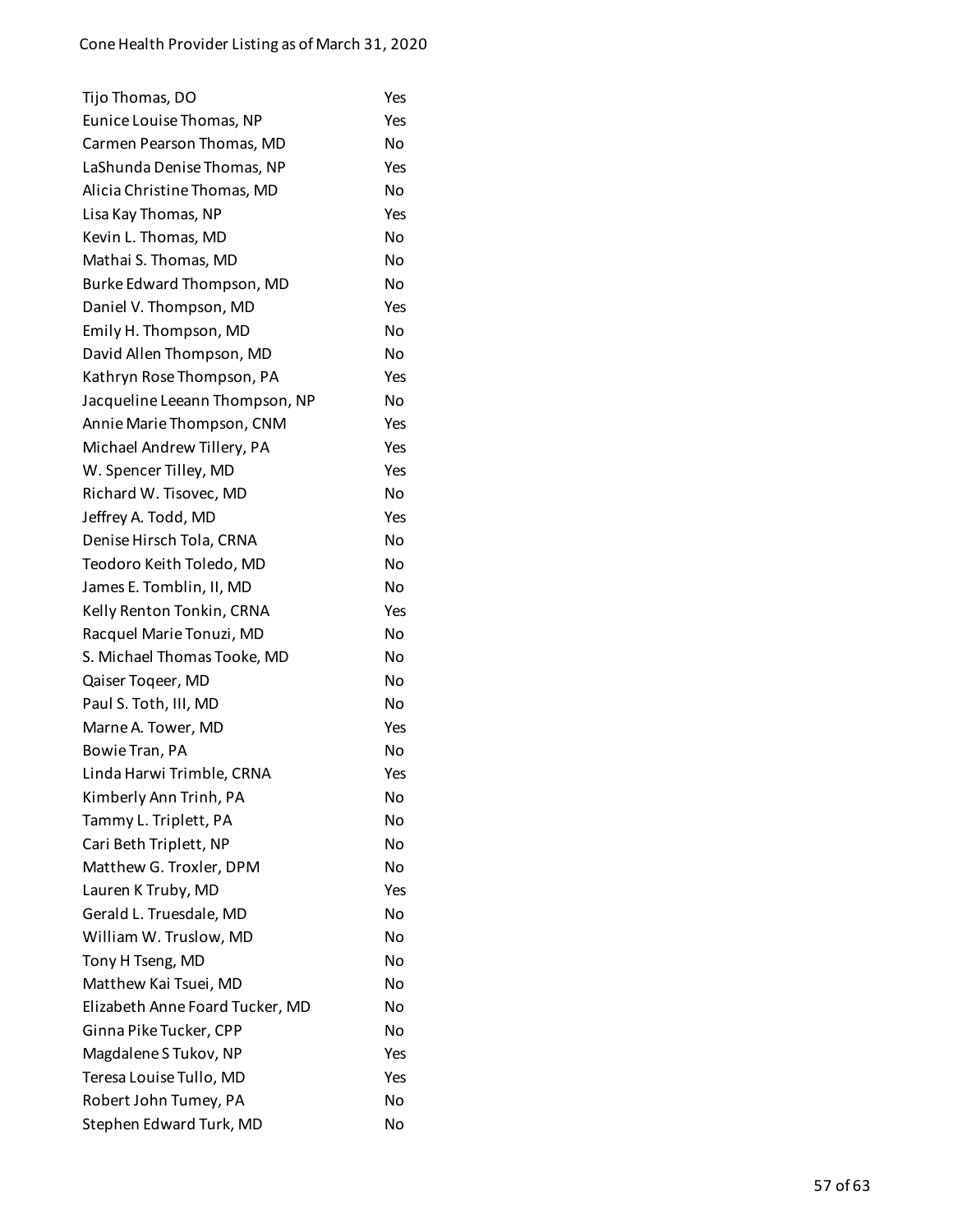| Zulfiqar Ali Turk, MD                 | Yes |
|---------------------------------------|-----|
| Samantha Ashley Turner, CRNA          | Yes |
| Traci Rhoderick Turner, MD            | Yes |
| Dianne Turner, NP                     | No  |
| Susan Jordan Turner, MD               | Nο  |
| William Benjamin Turner, DDS          | No  |
| David Ashley Turner, MD               | Yes |
| W. Harrison Turner, III, MD           | No  |
| Pamela Ann Turpin, PA                 | No  |
| Patricia Ann Tuttle, CRNA             | Yes |
| Louise Ann Twiselton, MD              | No  |
| Samuel L. Tyson, MD                   | No  |
| Nwannadiya Ugah, MD                   | Yes |
| Hiren Mansukhlal Umrania, MD          | Yes |
| Shari Anne Upstill, PA                | No  |
| Elizabeth Chandler Upton, MD          | No  |
| Renee Lynn Ursuy, PA                  | Yes |
| Vaibhavkumar Gangajibhai Vachhani, MD | No  |
| Samatha Pandick Vaillancourt, PA      | No  |
| Geetanjali Vajapey, MD                | No  |
| Douglas Arnold Valenta, MD            | No  |
| Stephen Luke Van Ausdall, CPP         | No  |
| William Charles Van Ness, III, MD     | No  |
| Peter Van Trigt, III, MD              | Yes |
| Cornelius N. VanDam, MD               | Yes |
| Rohini Reddy Vanga, MD                | Yes |
| Jessica Upchurch Vann, DO             | Yes |
| Debra Marie Vanvooren, NP             | No  |
| Ekaterina Vapne, MD                   | No  |
| Rupashree Varadarajan, MD             | No  |
| Jayadeep Srinivas Varanasi, MD        | Yes |
| Dax Thattacunnel Varkey, MD           | No  |
| Rebecca Jane Varley, MD               | No  |
| Bincy S Varughese, NP                 | No  |
| Padmaja Vasireddy, MD                 | Yes |
| Zachary Koehn Vaslow, MD              | Yes |
| Creighton Charles Vaught, MD          | No  |
| William B. Veazey, MD                 | No  |
| Ameeth Vedre, MD                      | Yes |
| Jose L Vega, MD                       | Yes |
| Orlando Luis Vega, MD                 | No  |
| Francisco Vega-Bermudez, MD           | No  |
| Margaux Venter, PA                    | No  |
| Carolina Veronese, MD                 | No  |
|                                       |     |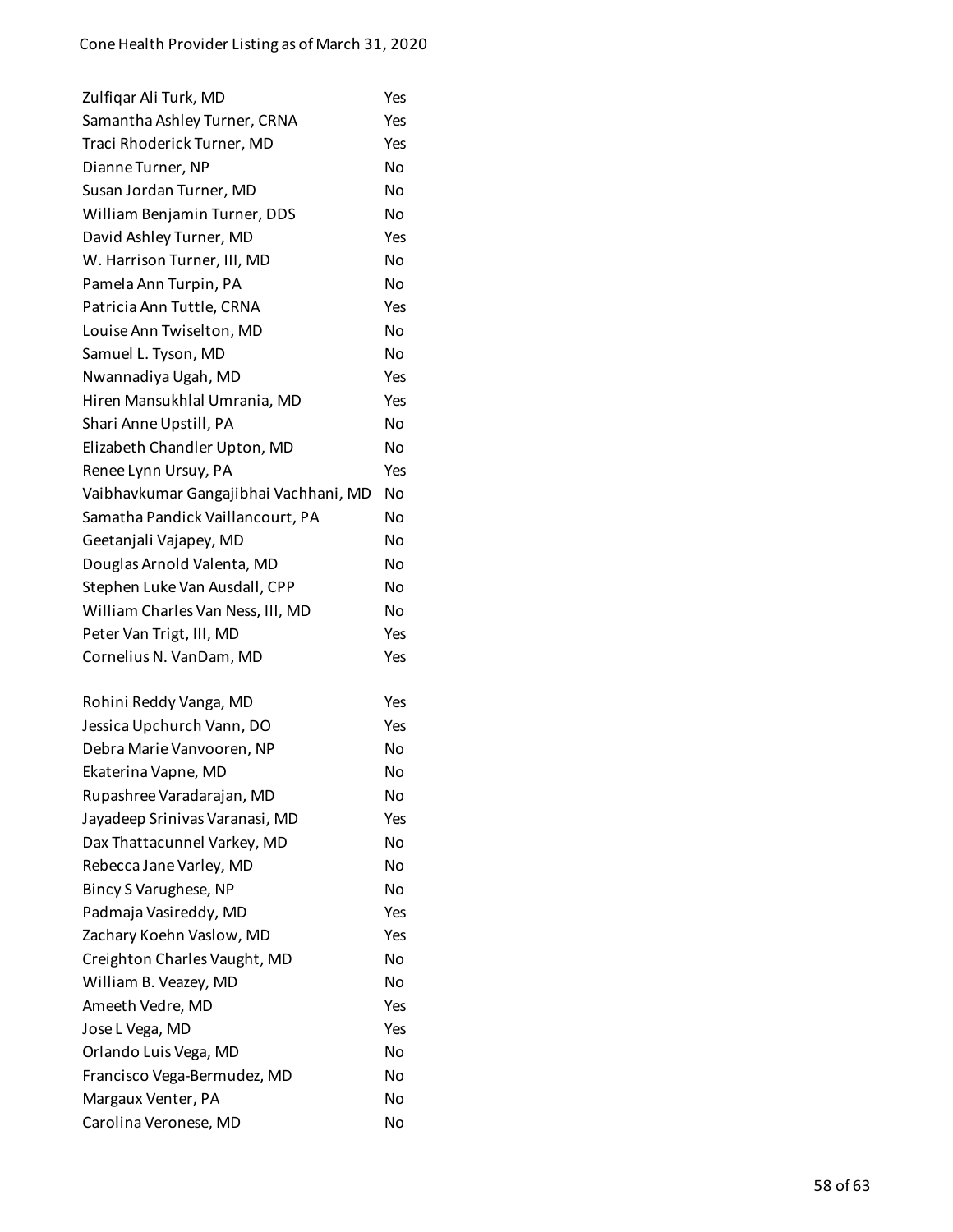| Yelena Vidgop, MD              | No        |
|--------------------------------|-----------|
| Carlos Eugenio Villar, MD      | No        |
| Carol Logan Vincent, MD        | Yes       |
| Duncan Thomas Vincent, MD      | Yes       |
| Jacquelyn Diane Visser, PA     | Yes       |
| Kelly L. Vollmer, MD           | No        |
| Raven Abhilasha Voora, MD      | <b>No</b> |
| Amit Navin Vora, MD            | No        |
| Anna Voytek, MD                | No        |
| Eugene Henry Peter Wade, MD    | No        |
| Jaime Stephan Wagner, DO       | No        |
| Suzanne Wagner, MD             | No        |
| Ashley Wagner, PA              | No        |
| Matthew Roy Wagoner, DPM       | Yes       |
| Robert A. Wainer, MD           | No        |
| Matthew Charles Wakefield, MD  | No        |
| William Blair Walden, MD       | No        |
| Jeffrey Howard Walden, MD      | Yes       |
| Coridalia Wald-Scott, MD       | No        |
| Tracie Catherine Walker, MD    | Yes       |
| Karen Lynn Walker, CRNA        | Yes       |
| Luz Tejeda Walker, CRNA        | Yes       |
| Edwin Owsley Walker, MD        | No        |
| Ebony Washington Walker, CRNA  | No        |
| William Corey Wall, CRNA       | Yes       |
| Catherine Lauren Wallace, DO   | Yes       |
| Laurel Slough Wallace, DO      | Yes       |
| Erica Renee Wallace, DO        | Yes       |
| Celeste Nicole Wallace, DO     | No        |
| Elizabeth Whitney Walsh, NP    | Yes       |
| Michael Joseph Walsh, MD       | No        |
| Hao Wang, MD                   | No        |
| Amanda Nicole Ward, PA         | No        |
| Kristen Nicole Ward, DO        | No        |
| Jaime Pilcher Ward, PA         | No        |
| Chelsea Crist Ward, MD         | No        |
| Diane Warden, NP               | No        |
| Pamela G. Warner, MD           | No        |
| Barbara Elaine Warr, CRNA      | No        |
| Haider Javed Warraich, MD      | Yes       |
| Neil Michael Warren, CRNA      | No        |
| John Thomas Watson, MD         | Yes       |
| Shannon Ashley Watterson, PA-C | No        |
| John A Watts, MD               | No        |
| Jonathan Michael Watts, MD     | No        |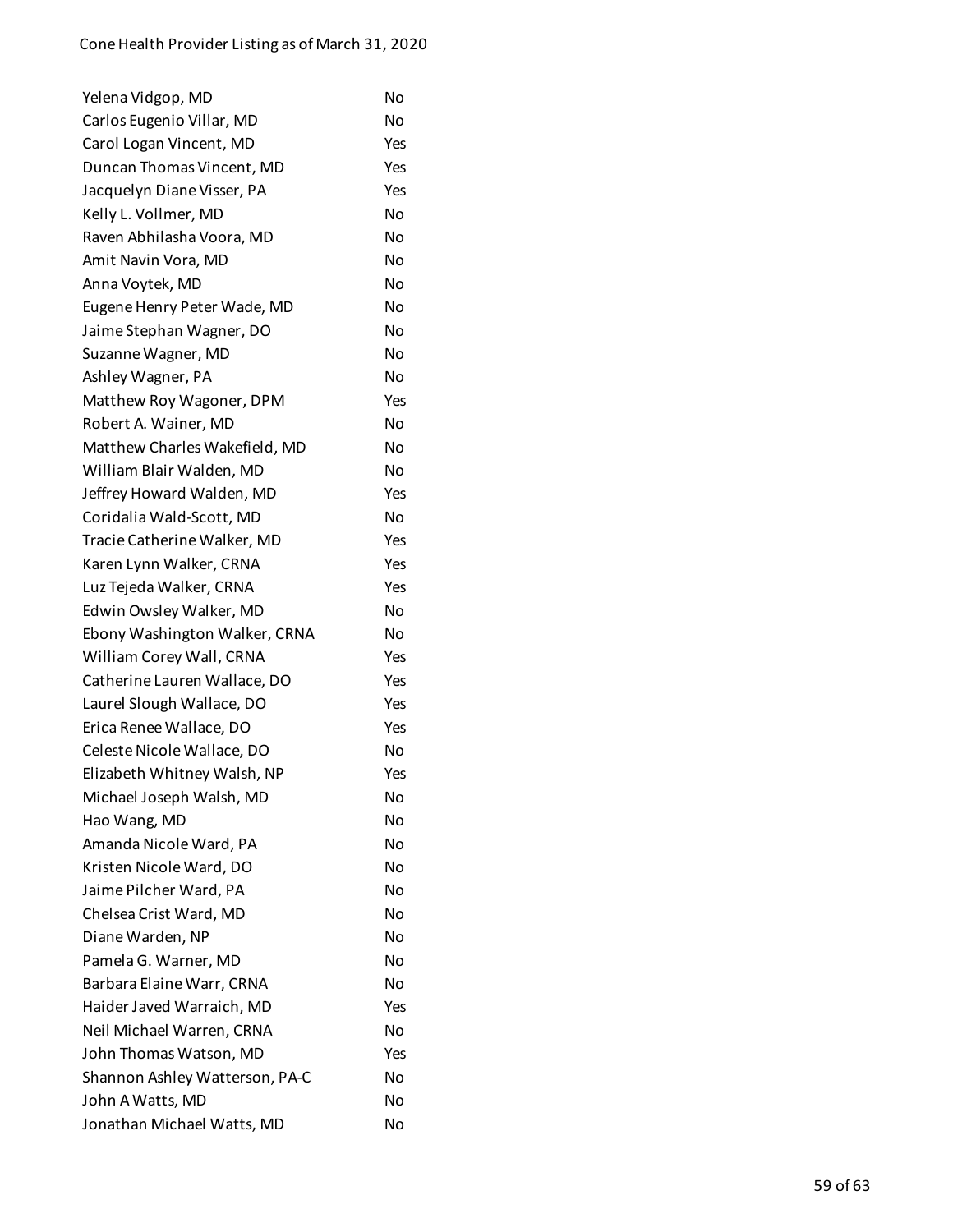| William J. Weatherly, MD         | No  |
|----------------------------------|-----|
| Janice F Weatherly, CRNA         | No  |
| Nicole Elizabeth Lowe Weaver, NP | No  |
| Christopher D Weaver, MD         | No  |
| Scott Thomas Weaver, PA          | Yes |
| Carol Dwan Webb, MD              | No  |
| Martin W. Webb, MD               | No  |
| Padonda Boyd Webb, NP            | No  |
| Sarah Louise Weber, PA           | Yes |
| Wesley Webster, CRNA             | Yes |
| Robert Michael Wein, MD          | No  |
| Steven Herbert Weinberg, MD      | Yes |
| Matthew A. Weingold, MD          | No  |
| Samantha Cochrane Weinhold, CNM  | Yes |
| Richard A. Weintraub, MD         | No  |
| James M. Weissman, MD            | No  |
| Paul Ferman Welty, CRNA          | Yes |
| Nicholas Paul Wendling, DO       | Yes |
| Stacy Wentworth, MD              | No  |
| Elliott Lee Wentz, MD            | No  |
| Julie Nicole Wenzel, PA          | Yes |
| Stephanie Louise Werner, DDS     | No  |
| Michael B. Wert, MD              | Yes |
| Sara E. Wertman, PA              | No  |
| Darlene Patricia West, DO        | No  |
| Carola Jo Westermann, MD         | No  |
| Sarahn Malena Wheeler, MD        | Yes |
| Bridget Mary Whelan, NP          | No  |
| Meg Anne Whelan, MD              | No  |
| Roy Whitaker, Jr., MD            | No  |
| Christopher Michael White, MD    | No  |
| Cynthia S. White, MD             | No  |
| Wain L. White, MD                | No  |
| Jeffrey Jason White, MD          | No  |
| Kelsey Tena White, CRNA          | Yes |
| Paul Wayne Whitecar, MD          | No  |
| Kathryn P. Whiteheart, NP        | Yes |
| Peter W. Whitfield, MD           | Yes |
| Jennifer Edwards Whitham, MD     | No  |
| Walter Richard Whitworth, MD     | No  |
| Donald Wayne Wickline, MD        | No  |
| Szymon L Wiernek, MD             | No  |
| Kathleen Marie Wiese, DO         | Yes |
| Hallie Chanson Wieters, PA       | Yes |
| Richard John Wieting, MD         | No  |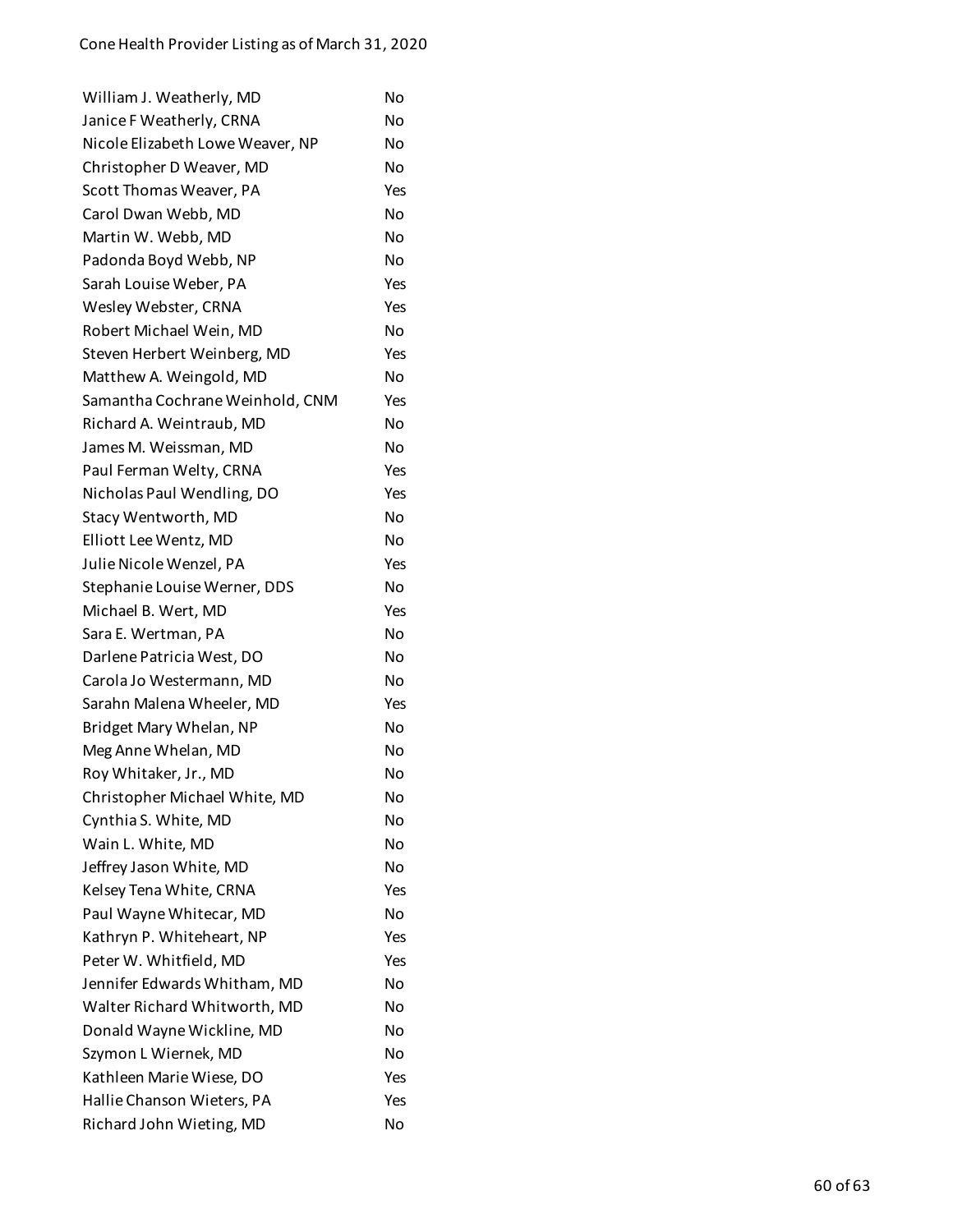| Valerie Parsons Wilkerson, CRNA    | Yes |
|------------------------------------|-----|
| Jessica Nicole Williams, NP        | Yes |
| Jeffrey Charles Williams, MD       | No  |
| Julie A. Williams, MD              | No  |
| Marie L. Williams, CNM             | Yes |
| David Jeffrey Williams, MD         | Yes |
| Kimberly Edessa Williams, CNM      | No  |
| Carey Campbell Williams, MD        | No  |
| Jonathan Edward Williams, MD       | Nο  |
| Evelyn Benita Williams Varnado, MD | No  |
| David Morgan Williams, III, MD     | No  |
| Peggy Dee Williford, CRNA          | Yes |
| David Fielding Willis, MD          | No  |
| Charles Keith Willis, MD           | Yes |
| Kobina A Wilmot, MD                | Yes |
| Eric McAdams Wilson, MD            | No  |
| Fred H. Wilson, MD                 | No  |
| Charles H. Wilson, MD              | No  |
| Jennifer Marie Wilson, CRNA        | No  |
| Matthew W Wilson, MD               | No  |
| John E. Wimmer, Jr., MD            | No  |
| Charles Parker Windham, MD         | No  |
| Toby Christopher Windham, MD       | No  |
| McAllister Ophelia Windom, MD      | No  |
| Thomas Gregory Winn, CRNA          | Yes |
| Christopher Aaron Winter, MD       | Yes |
| John Conrad Withrow, NP            | Yes |
| Carolyn Elizabeth Witman, MD       | No  |
| John David Wofford, III, MD        | No  |
| Darren Wohl, MD                    | Yes |
| Allison Schumann Wolfe, MD         | Yes |
| Stephanie Justice Wolfe, PA        | No  |
| Stephanie Manning Wolfe, MD        | Yes |
| Jon R. Wolfe, PA                   | No  |
| Michael R. Wolff, MD               | No  |
| Karol T. Wolicki, MD               | No  |
| Sharon A Wolters, MD               | No  |
| Mai Vu Won, MD                     | No  |
| Francis Patrick Wong, MD           | No  |
| Kelly Lyn Wood, MD                 | No  |
| Janice Bridges Woodard, PA         | No  |
| William Walter Woodruff, III, MD   | No  |
| Chelsey Lynn Woodrum, MD           | No  |
| Curtis James Woods, MD             | Yes |
| Jaclyn Marie Woods, PA-C           | No  |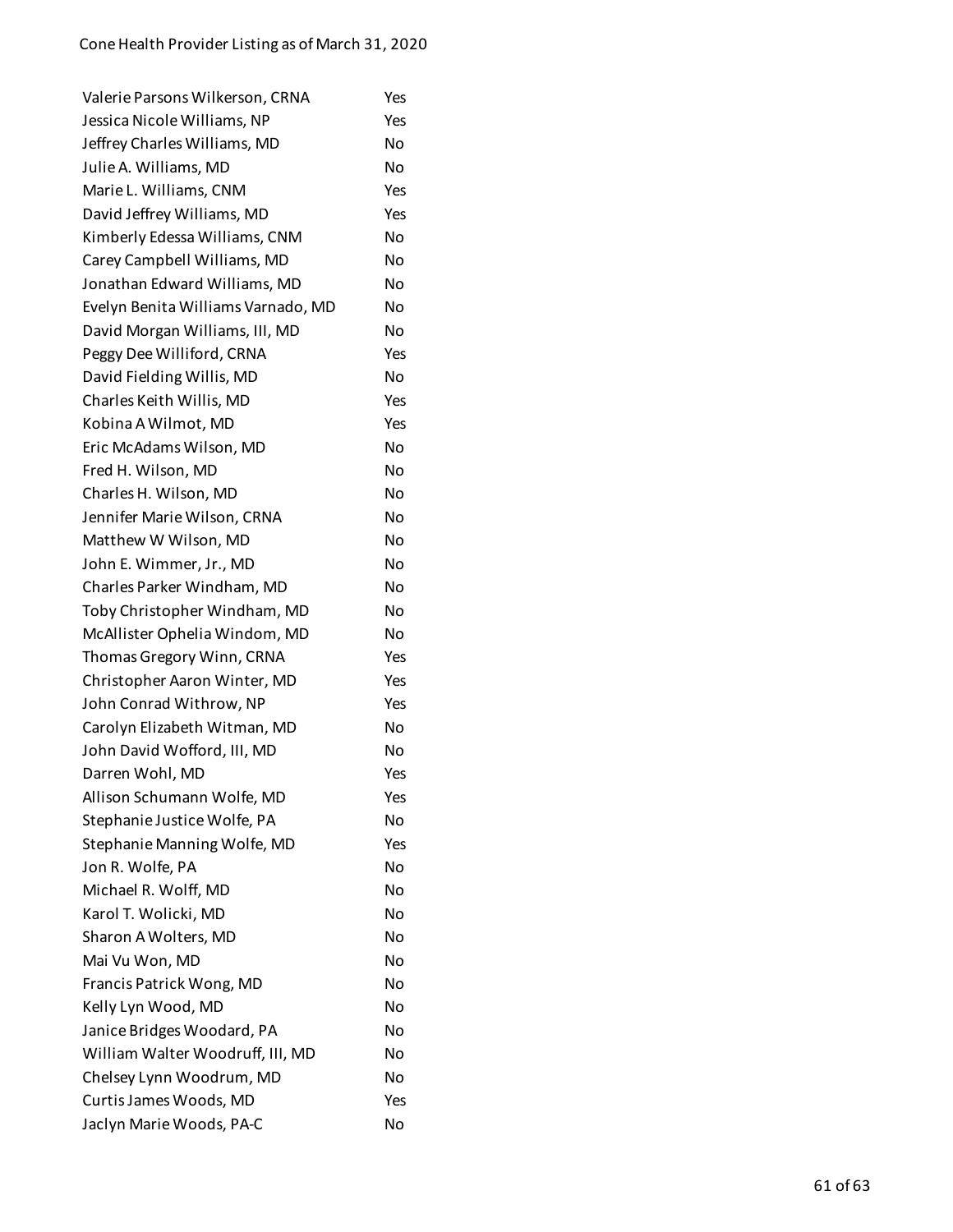| Jedrek E Wosik, MD             | Yes       |
|--------------------------------|-----------|
| Noah Bedford Wouk, MD          | Yes       |
| Cynthia Wrape, CRNA            | No        |
| John J. Wrenn, MD              | Yes       |
| Ayeshia Ikeya Wright, NP       | Yes       |
| Edward Thorburn Wright, MD     | No        |
| Virginia Fredericka Wright, MD | No        |
| Patrick Eugene Wright, MD      | Yes       |
| Anna Genevieve Wright, MD      | Yes       |
| Dana Gregory Wrinkle, CRNA     | Yes       |
| James A Wrzosek, MD            | No        |
| Brittany Nicole Wurst, PA      | Yes       |
| James O. Wyatt, III., MD       | <b>No</b> |
| Kathryn Parker Wyatt, PhD      | Yes       |
| Vander Mark Wynn, MD           | No        |
| Naiping Michael Xu, MD         | Yes       |
| Ashley Barber Xu, MD           | No        |
| Jindong Xu, MD                 | Yes       |
| Fang Xu, MD                    | Yes       |
| Sarah Ashley Anne Yacobi, PA   | No        |
| Wesam G. Yacoub, MD            | Yes       |
| Mehmet Tamer Yalcinkaya, MD    | No        |
| Glenn T. Yamagata, MD          | No        |
| Yijun Yan, MD                  | Yes       |
| David Hsien Ta Yao, MD         | No        |
| Jonathan Li Yao, MD            | No        |
| Vanessa Yap, MD                | No        |
| Robert Anthony Yapundich, MD   | Yes       |
| Chester Kossman Yarbrough, MD  | No        |
| Jennifer Elaine Yates, MD      | Yes       |
| Mark C Yates, MD               | Yes       |
| Teresa Snapp Yates, CRNA       | Yes       |
| David Paul Yelverton, MD       | No        |
| Robert Yoo, DO                 | No        |
| Jina Kang Yoo, DMD             | No        |
| Jin J Yoo, MD                  | No        |
| William O. Young, MD           | No        |
| Kyle A. Young, MD              | No        |
| Nancy J. Young, NP             | Yes       |
| Michelle Gideons Young, PA     | Yes       |
| Clinton Driver Young, MD       | Yes       |
| Peter R. Young, MD             | No        |
| Amy Valerie Yu, PA             | Yes       |
| Zhou Yu, MD                    | Yes       |